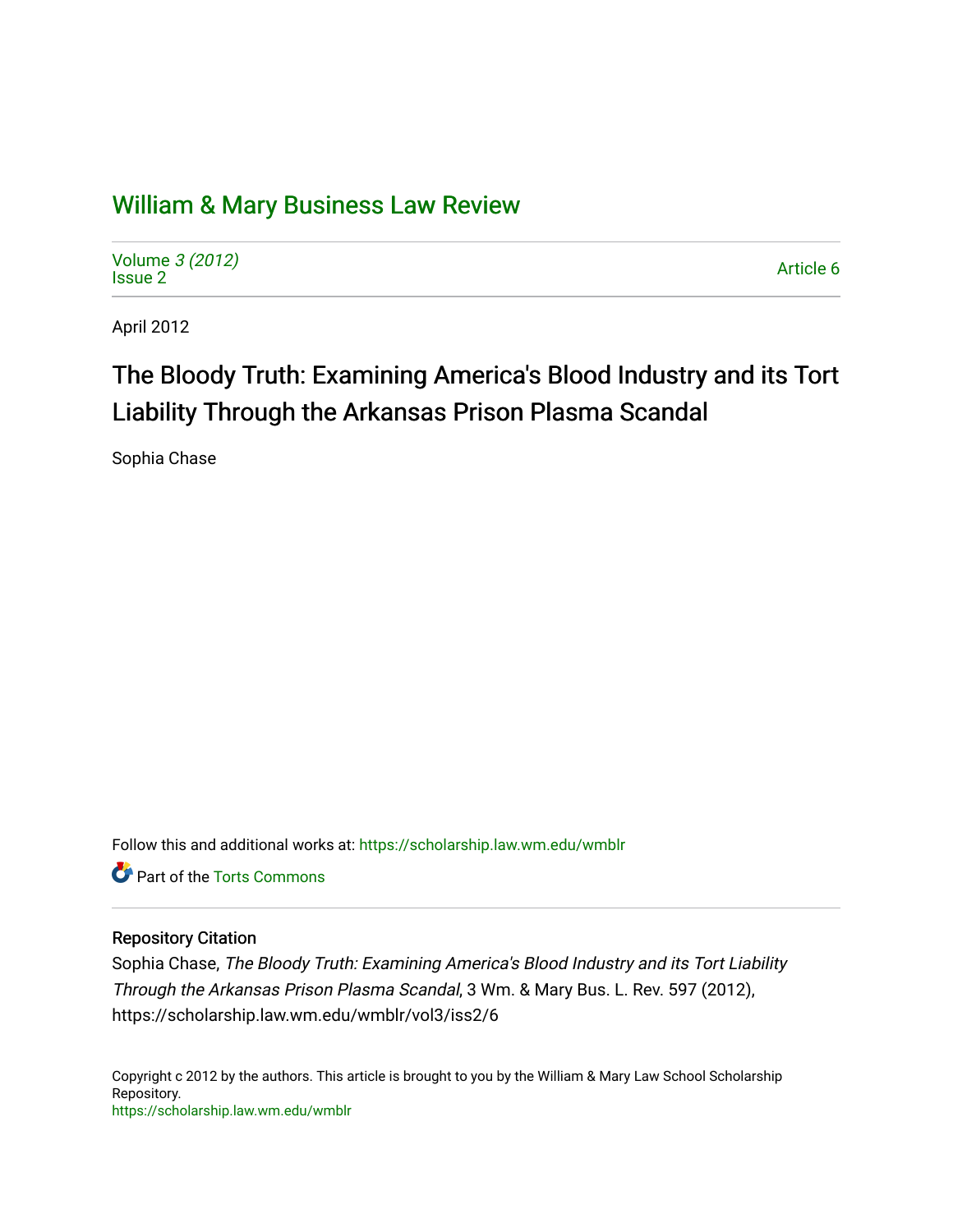# THE BLOODY TRUTH: EXAMINING AMERICA'S BLOOD INDUSTRY AND ITS TORT LIABILITY THROUGH THE ARKANSAS PRISON PLASMA SCANDAL

#### **ABSTRACT**

*Most of the time, blood transfusions are safe. Over the years, however, tragedies connected to tainted blood and blood products have ripped through communities on an international scale. Blood contaminated with hepatitis C, HIV, and hepatitis B has sickened and killed recipients, causing financial, political, and legal repercussions for those found responsible.* 

*This Note seeks to explore one such tragedy: the Arkansas Prison Plasma Scandal. Occurring between 1982 and 1994 at the Cummins Prison in Grady, Arkansas, the scandal stemmed from the operation of a blood product center in which prisoners "bled" in exchange for \$7 to \$10 per donation. It is alleged that tainted blood products from the prison were distributed internationally, and that thousands of people became infected with hepatitis C as a result.* 

*This Note will address: (1) the nature of the blood business in America, (2) the events at the Cummins prison plasma center and the ensuing scandal, (3) the response of the Canadian and British legal systems and governments to the tainted blood victims, and (4) the likely outcome of a negligence claim against the allegedly responsible parties if the victims had successfully filed suit.* 

*With this analysis, this Note will show that even if all the alleged facts about the circumstances at the prison plasma center are true, injured parties suing in the United States would not be able to prevail in a negligence claim because of the impossibility of proving causation in American blood product litigation.*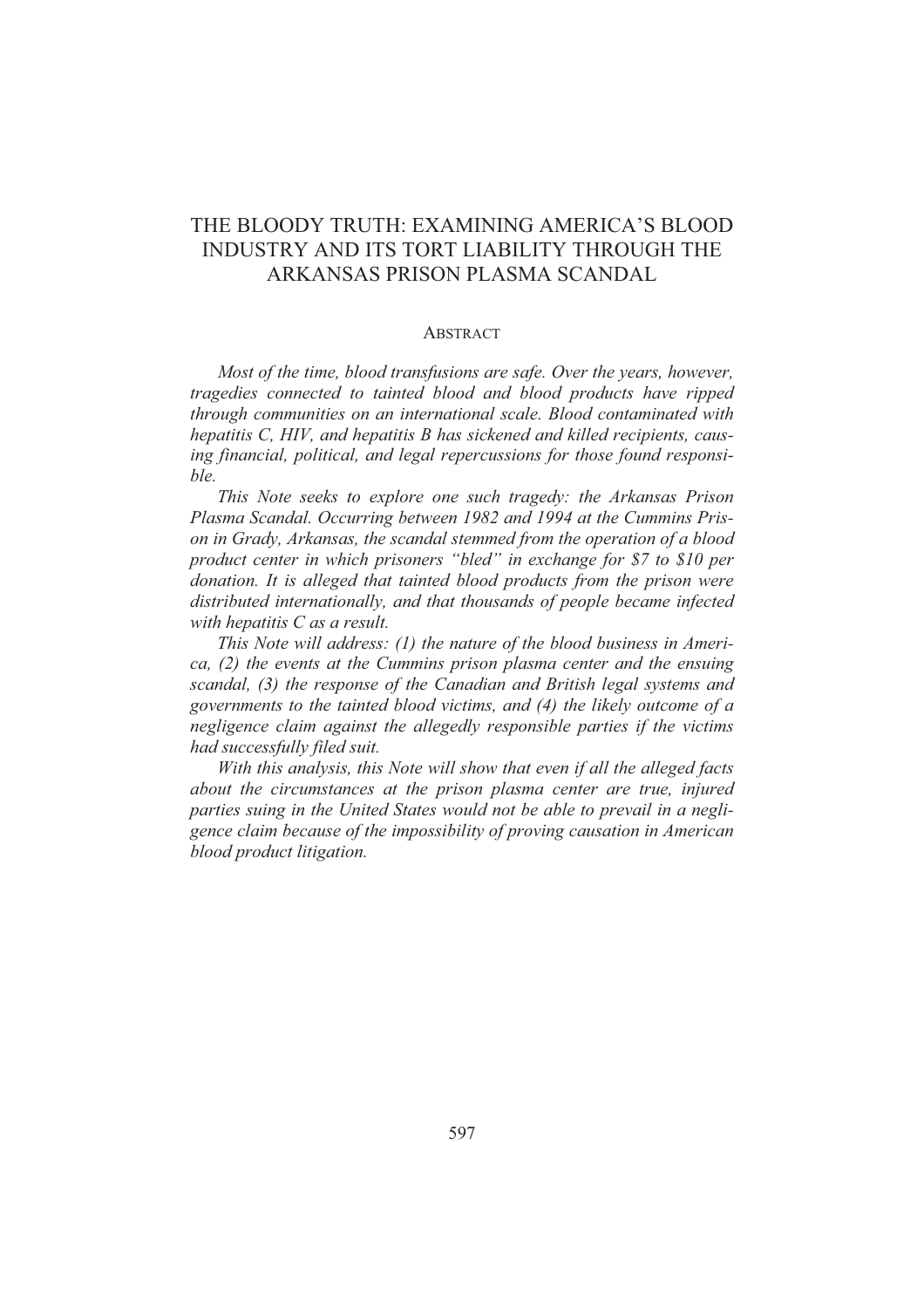# TABLE OF CONTENTS

| C. What Were the Conditions of the Plasma Program?  617<br>D. How Much Was the Arkansas Plasma Center Worth?  620 |      |
|-------------------------------------------------------------------------------------------------------------------|------|
|                                                                                                                   |      |
| 1. What Happened to the Tainted Blood in Canada?  622<br>1. What Happened to the Tainted Blood in Britain?  626   |      |
| IV. THE LAWSUIT                                                                                                   | .628 |
| A. Why Did the Victims Fail to File Suit Against the Responsible                                                  |      |
|                                                                                                                   |      |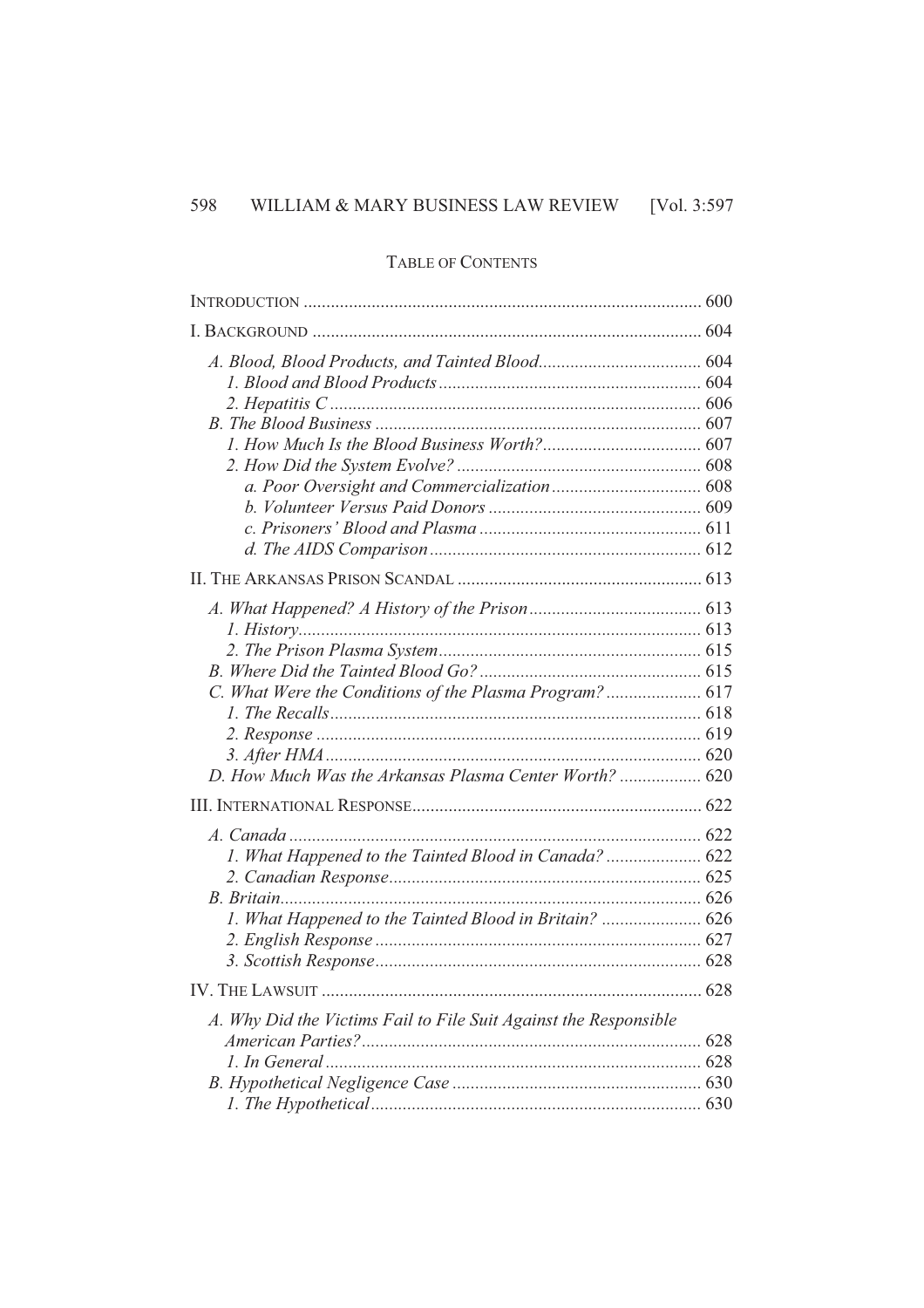# THE BLOODY TRUTH

2012]

599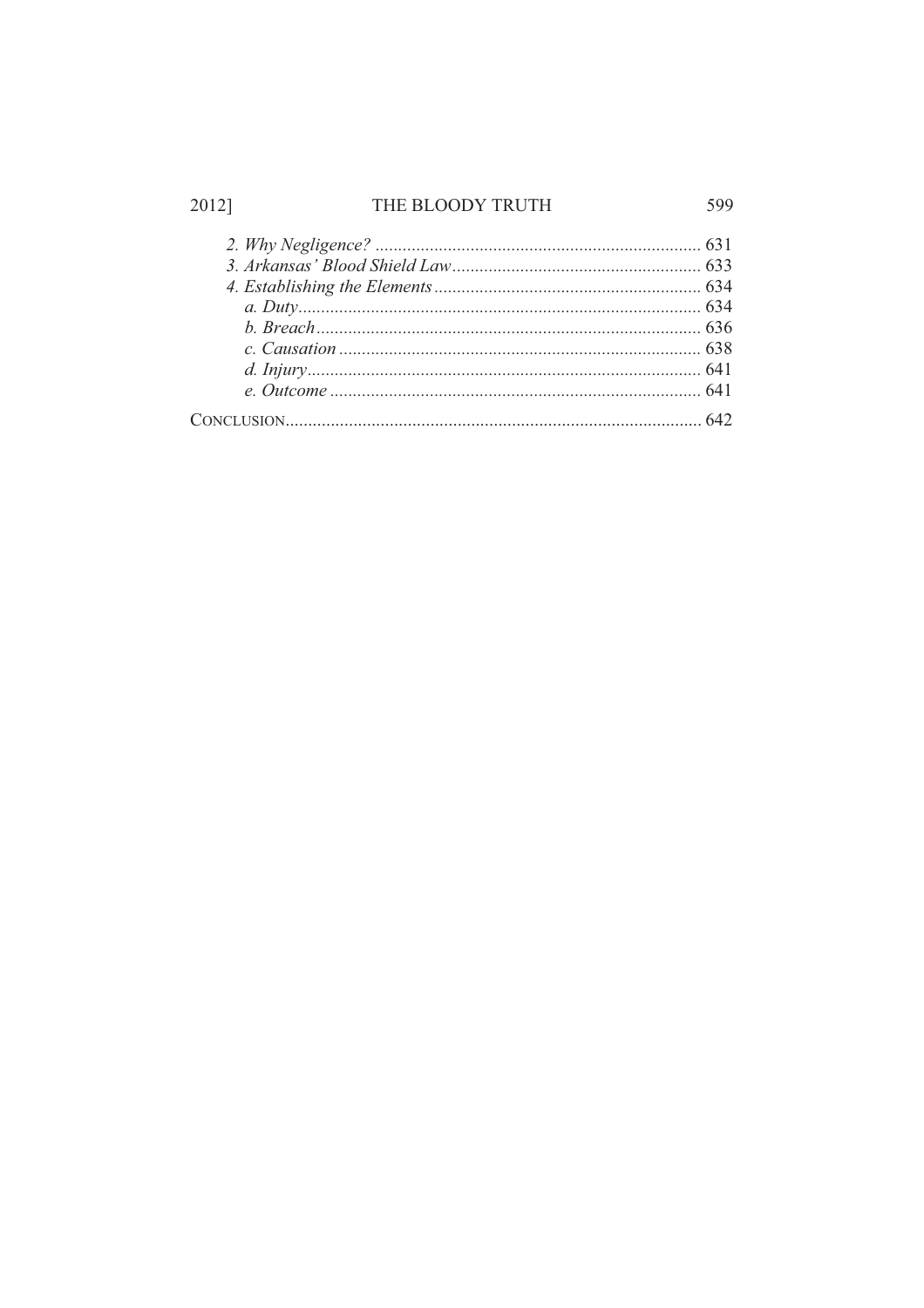#### **INTRODUCTION**

*"[W]hy was it that we became the dumping ground for your poison?"*   $\sim$ Michael McCarthy, plaintiff (Canadian hemophiliac infected by tainted blood).<sup>1</sup>

Blood runs through every human vein, $\lambda$  pumping through the human heart<sup>3</sup> and powering human life.<sup>4</sup> Unlike other necessities such as water, oil, and even air, blood has no equivalent substitute.<sup>5</sup> Throughout the centuries, this precious, life-sustaining fluid has intrigued poets, philosophers, and doctors. In surgery, on the battlefield, and during childbirth, blood transfusions often make the difference between life and death.

Today, we still do not entirely understand blood and its unique and mysterious properties,<sup>6</sup> and that lack of understanding has sometimes led to tragedy.<sup>7</sup> Blood is easily contaminated and can become dangerous when it is tainted or misused.<sup>8</sup> Diseased blood turns into poison when transfused, causing illness or death for those who receive it.

The importance of the U.S. blood supply cannot be overstated: according to the American Red Cross, "[e]very two seconds someone in the U.S. needs blood,"<sup>10</sup> and in the year 2001 alone, fourteen million blood transfu-

<sup>1</sup> Nihal Kaneira, *Canadian Victims of Tainted Blood to Sue U.S., Clinton*, GLOBAL NEWS WIRE, Feb. 26, 1999.

<sup>2</sup> *See* LAURALEE SHERWOOD, HUMAN PHYSIOLOGY: FROM CELLS TO SYSTEMS 371 (Cengage Learning, 7th ed. 2010) ("[V]eins serve as a blood reservoir .... Under resting conditions, the veins contain more than 60% of the total blood volume.").

<sup>3</sup> *See id.* at 372.

<sup>4</sup> JUSTICE HORACE KREVER, COMMISSION OF INQUIRY ON THE BLOOD SYSTEM IN CANADA 11 (1997), *available at* http://epe.lac-bac.gc.ca/100/200/301/hcan-scan/commis sion\_blood\_final\_rep-e/index.html [hereinafter KREVER COMMISSION REPORT].

<sup>5</sup> *See Blood Facts*, BLOODBOOK.COM, http://www.bloodbook.com/facts.html#GENE RAL (last visited Mar. 4, 2012). *But see Blood Substitutes*, BROWN UNIV. DIV. OF BIOLOGY & MED. (2006), http://biomed.brown.edu/Courses/BI108/2006-108websites /group09artificialblood/Pages/history.htm. Scientists are working on developing blood alternatives: "Today, the two most promising red cell substitutes are perfluorocarbonbased oxygen carriers (PFBOCs) and hemoglobin-based oxygen carriers (HBOCs)." *Id.*

<sup>6</sup> *See* DOUGLAS STARR, BLOOD: AN EPIC HISTORY OF MEDICINE AND COMMERCE at x (1998).

<sup>7</sup> *See Blood Facts*, *supra* note 5. *But see Blood Substitutes*, *supra* note 5.

<sup>8</sup> *See Blood Facts*, *supra* note 5.

<sup>9</sup>  *Id.*

<sup>10</sup> *Blood Facts and Statistics*, AM. RED CROSS (2012), http://www.redcrossblood.org /learn-about-blood/blood-facts-and-statistics.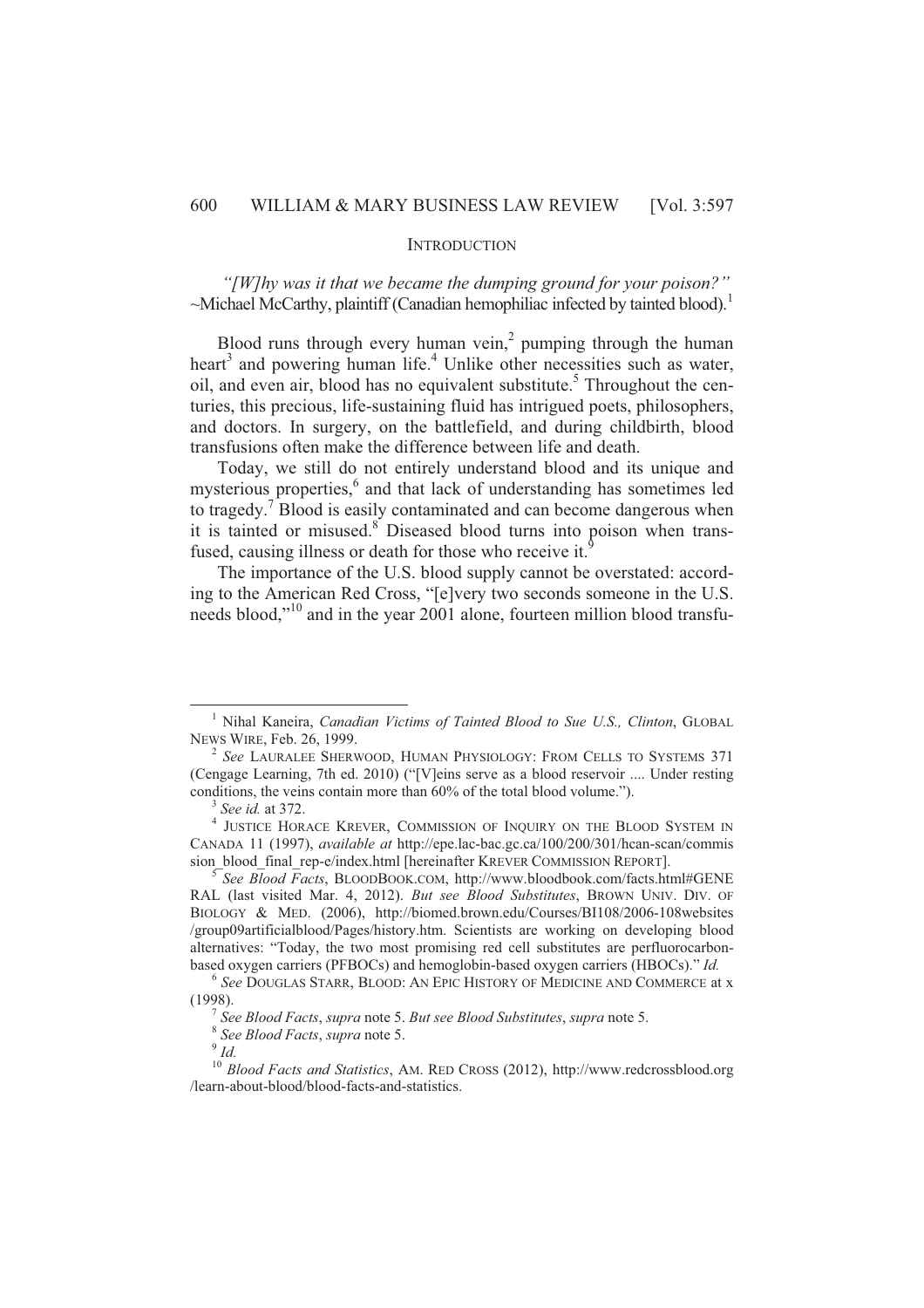sions occurred.<sup>11</sup> At the same time, the demand for blood is rising at a rate that available donations and viable donors fail to match.<sup>12</sup>

This blood shortage means that the commodity is extremely expensive, $^{13}$  resulting in the development of a lucrative business surrounding its collection and distribution.<sup>14</sup> Indeed, the blood business has been growing both domestically and internationally<sup>15</sup> for decades, and today it is a multibillion dollar industry<sup>16</sup>—an industry that few people know much about.

Most of the time, especially in recent decades, blood transfusions are safe.<sup>17</sup> However, over the years, a few tragedies connected to tainted blood and blood products have ripped through communities on an international scale.<sup>18</sup> Blood contaminated with hepatitis C, HIV, and hepatitis B has sickened and killed recipients, causing financial, political, and legal repercussions for those found responsible.<sup>1</sup>

This Note seeks to explore one such tragedy, the Arkansas Prison Plasma Scandal, which occurred between 1982 and 1994, when the Cum-

<sup>11</sup> *Id.*

<sup>12</sup> *See Blood Substitutes*, *supra* note 5 ("According to Doctor Bernadine Healy, former president of the American Red Cross, donations are increasing by about 2–3% annually in the United States, but demand is climbing by between 6–8%.").

<sup>13</sup> *See generally* STARR, *supra* note 6.

<sup>14</sup> *See* Lisa M. Korsten, Note, *The Global Market for Blood: A Proposal for Expansion and a Consistent System of International Regulation*, 11 B.U. INT'L. L.J. 227, 227 (1993) ("It is estimated that there is a \$2.5 billion market for transfusion blood in the United States alone.").

<sup>15</sup> *See id.*

<sup>16</sup> *See id.*

<sup>17</sup> *See Knowing Your Options*, AM.'S BLOOD CTRS., http://www.americasblood.org/go .cfm?do=Page.View&pid=247 (last visited Mar. 13, 2012) ("The risk of contracting HIV from a blood transfusion is about one in 1.5 million. That is much less than the risk of dying from a lightning strike. Thanks to new blood testing procedures, the chance of getting HCV is about the same.").

<sup>&</sup>lt;sup>18</sup> See James Harder, *More Bad Blood out of Arkansas*, INSIGHT ON THE NEWS, Mar. 12, 2001, at 18.

<sup>19</sup> *See* Linda M. Dorney, Comment, *Culpable Conduct with Impunity: The Blood Industry and the FDA's Responsibility for the Spread of AIDS Through Blood Products*, 3 J. PHARMACY & L. 129, 130 (1994). Even by 1994, blood transfusions had infected a reported 6,311 Americans with HIV, and plasma concentrates infected approximately 12,000 American hemophiliacs. *Id.*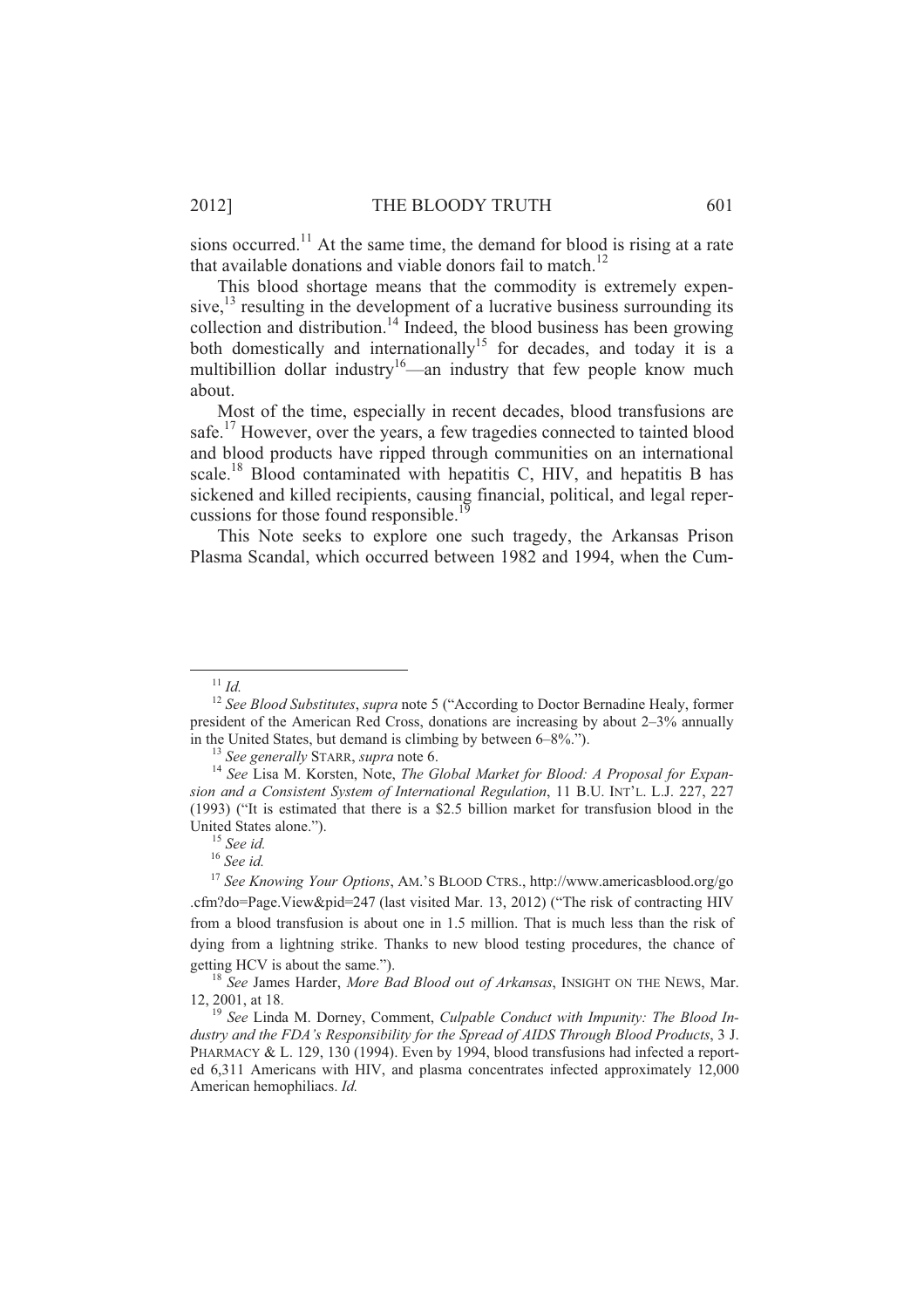mins Prison in Grady, Arkansas, operated a blood product<sup>20</sup> center in which prisoners "bled"<sup>21</sup> in exchange for \$7 to \$10 per donation.<sup>22</sup>

As of 1982, prison blood and plasma were no longer approved for use in America<sup>23</sup> or Canada,<sup>24</sup> because prisoners possess a significantly higher risk of infection than the general population.<sup>25</sup> The Arkansas Department of Corrections (ADC) managed to avoid Food and Drug Administration (FDA or Agency) warnings and recommendations by employing private organizations to run the prison blood and plasma program.<sup>26</sup> These organizations then sold the blood products to a Canadian blood broker,  $27$  who distributed them to countries around the world.<sup>28</sup> The ultimate buyers of the product were unaware that they were providing their populations with prisoners' blood.<sup>29</sup> It is alleged that this "blood laundering"<sup>30</sup> resulted in thousands of people becoming infected with hepatitis C (especially hemophiliacs, for reasons explained in greater depth below).<sup>31</sup>

Victims of this tainted blood launched class action lawsuits in most of the purchasing countries, $32$  and the Canadian government ordered a criminal probe into the circumstances surrounding these transactions.<sup>33</sup> Howev-

<sup>25</sup> *See* André Picard & Anne McIlroy, *Hemophiliacs Launch \$1-Billion Suit over Use of U.S. Prisoners' Plasma*, THE GLOBE & MAIL (Canada), Jan. 28, 1999, at A7.

<sup>26</sup> Telephone Interview with Kelly Duda, *supra* note 22.

<sup>28</sup> *Id.*

l

<sup>30</sup> Telephone Interview with Kelly Duda, *supra* note 22.

 $20$  For the purposes of this Note, the term "blood products" refers to platelets, whole blood, fresh frozen plasma, and blood coagulants.

<sup>&</sup>lt;sup>21</sup> As will be explained in more detail below, the prisoners donated their plasma through a special process. *See* discussion *infra* Part II.A.2.

 $^{22}$  Telephone Interview with Kelly Duda, Producer, Concrete Films (Jan. 18, 2011). This price started out in the early 1960s at \$3 to \$5 per donation, and increased in the 1980s from \$7 to \$10. Email Interview with Kelly Duda, Producer, Concrete Films (Nov. 16, 2011) [hereinafter *Duda Interview II*].

<sup>23</sup> *See* Harder, *supra* note 18.

<sup>24</sup> *See* Anthony DePalma, *Suit Says Canada Imported Tainted Blood from U.S. Inmates*, N.Y.TIMES, Jan. 29, 1999, at A4.

<sup>27</sup> *See* Harder, *supra* note 18.

 $29$  FACTOR 8 (Concrete Films 2005).

<sup>31</sup> *See* Michael J. Miller, Note, *Strict Liability, Negligence and the Standard of Care for Transfusion-Transmitted Disease*, 36 ARIZ. L. REV. 473, 475 (1994); *see also* discussion *infra* Part I.A.1.

<sup>32</sup> *See* Tomoko Otake, *Blood Battle Is About the Past and Future*, JAPAN TIMES, Sept. 14, 2006. Plaintiffs have been reasonably successful in France and Japan, where responsible parties in tainted blood scandals have been sent to prison. *Id.*; *see also* Ian Birrell, *2,000 Dead and Still No Justice for the Victims of Britain's Blood Transfusion Scandal*, DAILY MAIL, Oct. 19, 2010 (Good Health Viewpoint) ("In Canada, the Red Cross was prosecuted for negligence.").

<sup>33</sup> *See* FACTOR 8, *supra* note 29.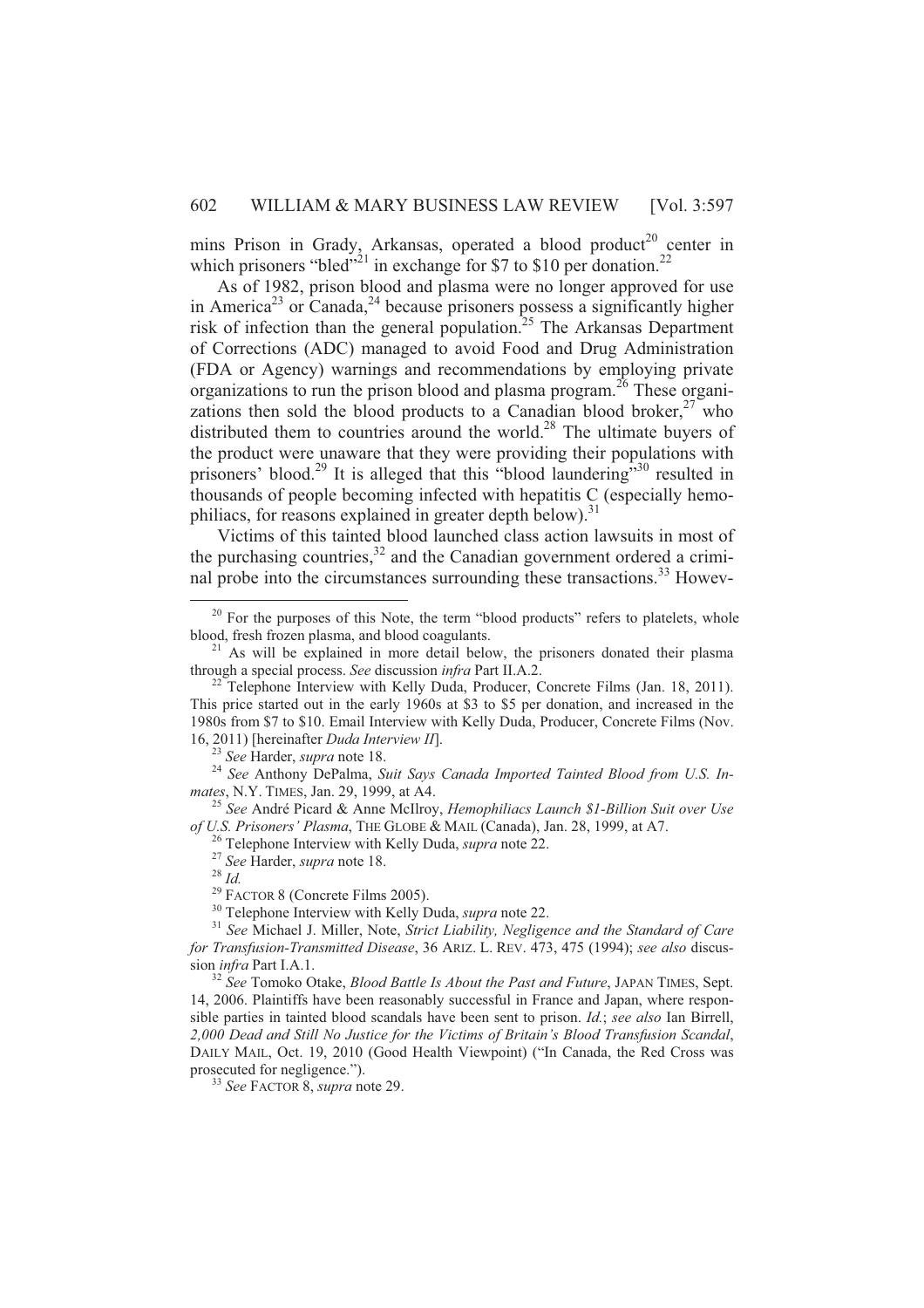er, as of March 2012, there are no available records of either a victim filing a similar lawsuit in the United States, or of any U.S. criminal investigation of the scandal occurring. $34$ 

This Note will address: (1) the nature of the blood business in America, (2) the events at the Cummins prison plasma center and the ensuing scandal, (3) the responses of the Canadian and British legal systems and governments to the tainted blood victims, and (4) the likely outcome of a negligence claim against the allegedly responsible parties if the victims *had* successfully filed suit. The time for such actions has now passed,<sup>35</sup> but this Note will contrast the events at Cummins with similar hepatitis and HIV transfusion litigation to explain the reasoning a court might follow.

With this analysis, this Note will show that even if *all* the alleged facts about the circumstances at the prison plasma center are true, injured parties suing in the United States would not be able to prevail in a negligence claim because of the impossibility of proving causation in American blood product litigation.

Because no direct American legal action regarding the information in this Note has occurred, it is impossible to be sure all the facts regarding the prison plasma program are true, though there are more than enough witness accounts, international lawsuits, newspaper articles, inquiries, documentaries, and reports to provide the evidence needed to state a claim.<sup>36</sup> The negligence suit discussed below is based on the assumption that all of the plaintiffs' allegations could be proven by a preponderance of the evidence. $3$ 

<sup>34</sup> *But cf.* Barrie McKenna, *Canadian Hemophiliacs to Sue U.S. Government*, THE GLOBE & MAIL (Canada), Feb. 25, 1999, at A16. This proposed lawsuit never came to fruition. *See* discussion *infra* Part IV.A.1.

<sup>&</sup>lt;sup>35</sup> The typical statute of limitations for negligence and products liability cases is approximately four years, and because most of these infections occurred in the 1980s and 1990s, the statute of limitations would preclude the case from being heard. *See, e.g.*, Lynnette S. Pisone, Case Note, Walls v. Armour*: Upholding the Principles of Liability*, 3 J. PHARMACY & L. 225, 228–29 (1994) (discussing Florida's four-year statute of limitations).

<sup>&</sup>lt;sup>36</sup> WILLARD B. RIANO, FUNDAMENTALS OF CIVIL PROCEDURE 495 (Rex Printing Co., Inc. 2005) ("In considering the dismissal of a case for failure to state a cause of action, the inquiry is the sufficiency of the material allegations of the complaint and not the veracity of the allegations.").

 $37$  THOMAS BUCKLES, LAWS OF EVIDENCE 25–26 (Thomson 2003). A preponderance of the evidence is the standard of proof for a civil suit, and it means that the trier of fact must find that the plaintiff's claim is more likely true than not. *Id.*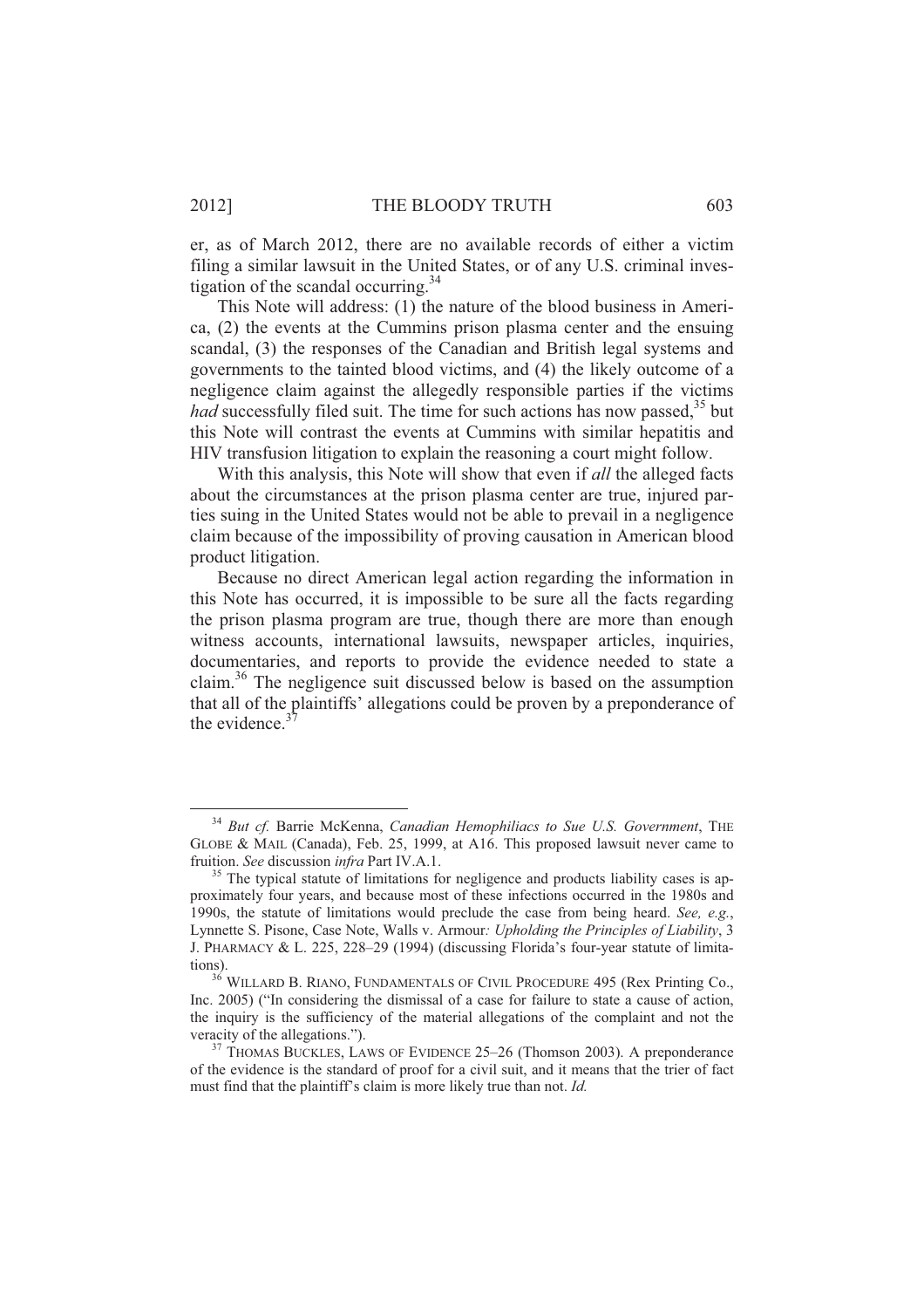# I. BACKGROUND

# *A. Blood, Blood Products, and Tainted Blood*

# *1. Blood and Blood Products*

A healthy adult body contains four to five liters of whole blood.<sup>38</sup> Whole blood is rarely utilized in transfusions anymore: as science advanced, medical personnel learned how to transfer only the blood components required by the recipient.<sup>39</sup> The basic blood transfusion involves the simple transfer of red blood cells from one person to another, usually at a hospital during a surgery.<sup>40</sup>

In addition to this method, however, is the lesser-known and more profitable use of plasma,<sup>41</sup> which can be used to manufacture clotting products<sup>42</sup> for hemophiliacs.<sup>43</sup> The use of these clotting factors, beginning in the 1960s, has doubled the average hemophiliac's life expectancy.<sup>44</sup>

Under this process, after blood is collected, it is "spun of  $f^{\prime 45}$ " through plasmapheresis,<sup>46</sup> and its component parts are used for different purpos-

<sup>38</sup> KREVER COMMISSION REPORT, *supra* note 4, at 15. Each whole blood cell is composed of three different components: plasma, red blood cells, and the "buffy coat" (a thin layer containing white blood cells and platelets). *Id.*

<sup>39</sup> *Id.* at 45.

 $^{40}$  *Id.* at 3, 24.

<sup>&</sup>lt;sup>41</sup> Walter Rugaber, *Prison Drug and Plasma Projects Leave Fatal Trail*, N.Y. TIMES, July 29, 1969, at 1. Plasma makes up about fifty-five percent of a unit of blood. Under the process of plasmapheresis, an entire unit of blood is taken from the donor, then the plasma is spun out and the remaining cells are re-injected. *Id.*

<sup>42</sup> *See* Dorney, *supra* note 19, at 133.

<sup>&</sup>lt;sup>43</sup> Hemophilia is a genetic blood disorder that occurs primarily in males and causes spontaneous internal bleeding. Until scientific developments in the 1960s allowed hemophiliacs to inject themselves with plasma products, many of them died at a young age, and those with severe cases could not even engage in normal daily activities for fear of causing a deadly bleed. Eric A. Feldman, *Blood Justice: Courts, Conflict, and Compensation in Japan, France, and the United States*, 34 LAW & SOC'Y REV. 651, 664 (2000). Before the widespread use of the clotting products, the average hemophiliac died at age eleven; since these products have grown more commonplace, that age has risen to twenty-one. Moore v. Armour Pharm. Co., 88-392-CIV-T-15C, 1990 U.S. Dist. WL 369571, at \*2 (M.D. Fla. Aug. 27, 1990).

<sup>44</sup> STARR, *supra* note 6, at xiv.

<sup>&</sup>lt;sup>45</sup> The unit of blood is placed in a centrifuge which spins off the plasma, allowing the rest of the blood to be returned to the donor. *See* DePalma, *supra* note 24, at A4.

<sup>&</sup>lt;sup>46</sup> This new method greatly increased the quantity of plasma available because it was no longer necessary to use whole blood (including red blood cells); thus, the donors did not become anemic. Also, red blood cells take several weeks to replenish, while plasma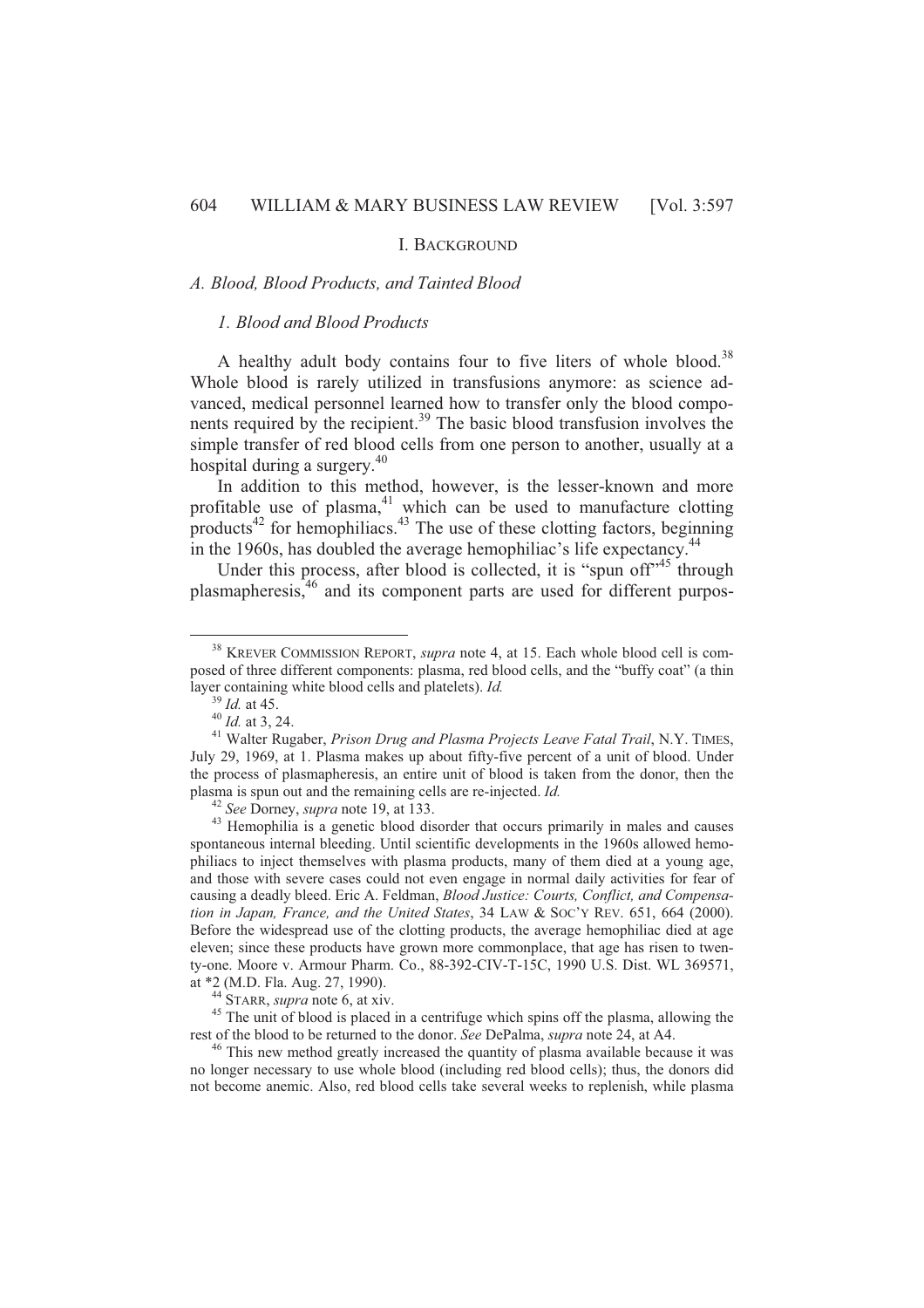es.<sup>47</sup> The plasma of thousands of donors is pooled<sup>48</sup> together<sup>49</sup> to create factor concentrates that form a blood product, known as Factor VIII,  $50$ used to medicate hemophiliacs.<sup>51</sup>

Depending on the severity of the disease, a hemophiliac might need to use Factor VIII several times a week.<sup>52</sup> This means, essentially, that people who are already ill with a life-threatening disease and a compromised immune system have no alternative but to inject themselves with plasma hundreds of times a year. If *one* of the plasma donors (out of many hundreds or thousands<sup>53</sup>) is infected with a blood-borne disease, the entire product will be tainted.<sup>54</sup> From this point, it is extremely likely that the hemophiliac, an innocent bystander,  $\frac{55}{10}$  will contract the disease as well, and might unknowingly pass it to another. Because of the factors dis-

regenerates within days. Because of these improvements, donations could occur much more frequently and safely. STARR, *supra* note 6, at 207–08.

<sup>47</sup> SALLY V. RUDMANN, TEXTBOOK OF BLOOD BANKING AND TRANSFUSION MEDICINE 233 (Elsevier Saunders, 2d ed. 2005).

 $48$  At the same time the pool of donors for plasma products was growing, the federal government stopped using the same process entirely for whole blood because of the increased risk of hepatitis and the availability of safer alternatives. Unfortunately, no such safer alternatives existed for the clotting factors, so the general prohibition against pooling did not extend to them. STARR, *supra* note 6, at 225.

<sup>49</sup> *See* KREVER COMMISSION REPORT, *supra* note 4, at 22. The process can include anywhere from 1,000 to 60,000 donors. *Id.*

<sup>50</sup> Factor VIII and Factor IX are actually proteins in the blood that allow coagulation to occur. Hemophiliacs suffer from an insufficiency of these proteins. Wadleigh v. Rhone-Poulenc Rorer, Inc., 157 F.R.D. 410, 413 (N.D. Ill. 1994). The synthetic replacements that are created by donated plasma are also known as Factor VIII and Factor IX. *Id.* at 414. This Note is primarily concerned with Factor VIII.

<sup>51</sup> KREVER COMMISSION REPORT, *supra* note 4, at 3.

<sup>53</sup> Feldman, *supra* note 43, at 665. In the words of documentary filmmaker Kelly Duda, "units of plasma are pooled into large vats in the making of Factor VIII (imagine some poison being stirred into a large pot of soup)." *Duda Interview II*, *supra* note 22.

<sup>54</sup> Gullone v. Bayer Corp. (*In re* Factor VIII or IX Concentrate Blood Prods. Litig.), 484 F.3d 951, 954 (7th Cir. 2007). To "cleanse" tainted blood of HIV and hepatitis C, the blood bank must utilize a heat treatment or other method of viral inactivation on the blood or blood product before it is distributed. *Id.* A government-sponsored 1995 report by the Institute of Medicine found that plasma product manufacturers proved especially slow to implement these safety measures because there were no competitive incentives, and the government failed to insist the system be revamped to comply with new standards. Donna Shaw, *Regulators Blamed in AIDS Deaths Lapses Led to Tainted Blood, Says New Report*, PHILA. INQUIRER, July 14, 1995, at A01.

<sup>55</sup> *See* Feldman, *supra* note 43, at 669 ("Hemophiliacs ... considered themselves the passive, 'innocent' victims of a 'drug-induced disaster' that was the fault of physicians, elected officials, government regulators, pharmaceutical companies, and blood banks ....").

<sup>52</sup> *Id.*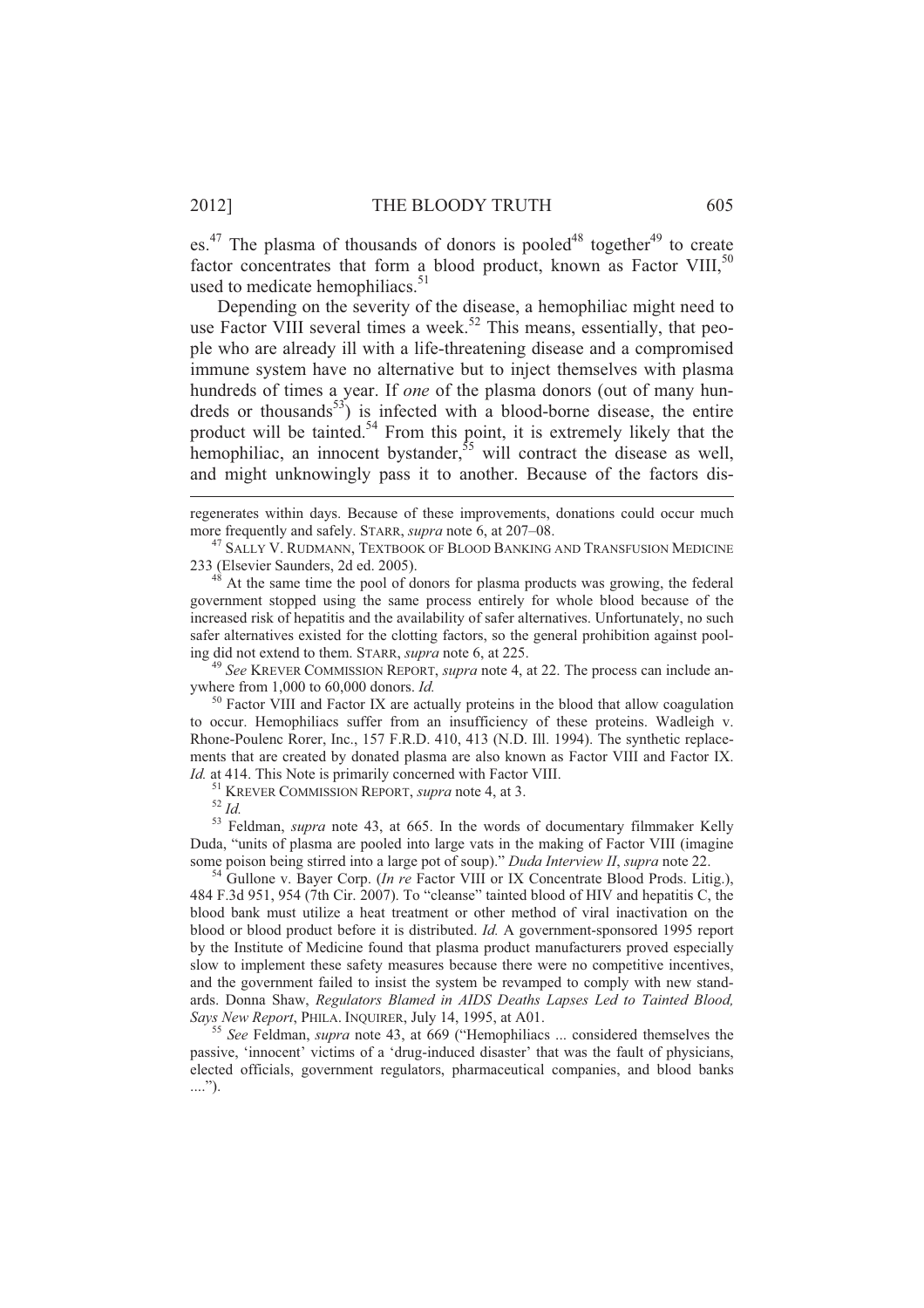cussed above, the chance of a recipient becoming infected by a blood product is much higher than the risk of infection from whole blood.<sup>56</sup>

The FDA is responsible for regulating the manufacture of Factor VIII products<sup>57</sup> under its authority from the Pure Food and Drug Act and the Public Health Service Act.<sup>58</sup> The Agency is charged with approving any changes to the manufacturing process or packaging of the clotting factor, and it licenses the producers and approves the concentrates before they are distributed.<sup>59</sup> In addition, the Agency inspects the blood plasma collection facilities producing Factor VIII, and these centers must comply with FDA rules. $60$ 

If these rules are violated, those responsible can be imprisoned or fined, $61$  and licenses can be suspended (temporary) or revoked (permanent).<sup>62</sup> States are allowed to supplement FDA regulations<sup>63</sup> as long as any additional state laws do not conflict with the federal regulations.

# *2. Hepatitis C*

There are three common viral forms of hepatitis: A, B, and C.<sup>64</sup> The basic definition of all three is: "[A]n inflammation of the liver caused by a hepatitis virus."<sup>65</sup> Hepatitis C is caused by contact with blood and bodily fluids of an already infected individual, and no vaccine currently exists to prevent the disease.<sup>66</sup> The risk of transmitting hepatitis A and B through blood has been known and guarded against for many years; hepatitis C, however, was not identified or detectable until 1988, after thousands of

<sup>56</sup> *Id.* at 665.

 $57$  Doe v. Alpha Therapeutic Corp., 3 S.W.3d 404, 407 (Mo. Ct. App. 1999).

<sup>58</sup> Florence Shu-Acquaye & Leanne Innet, *Human Blood and Its Transfusion: The Twists and Turns of Legal Thinking*, 9 QUINNIPIAC HEALTH L.J. 33, 42–43 (2005).

<sup>59</sup> *Doe v. Alpha Therapeutic Corp.*, 3 S.W.3d at 407–08.

<sup>60</sup> Dorney, *supra* note 19, at 134–35.

 $61\overline{Id}$ 

<sup>62</sup> *Duda Interview II*, *supra* note 22.

<sup>63</sup> Dorney, *supra* note 19, at 134–35.

<sup>64</sup> A.D.A.M., Inc., *Hepatitis Overview*, N.Y. TIMES (Sept. 29, 2010) http://health.ny times.com/health/guides/disease/hepatitis/background.html. Other less common forms of hepatitis include hepatitis D, E, F, and G. *Id.*

<sup>65</sup> *Frequently Asked Questions*, HEPATITIS FOUND. INT'L, http://www.hepfi.org/living /liv\_questions.html (last visited Mar. 13, 2012).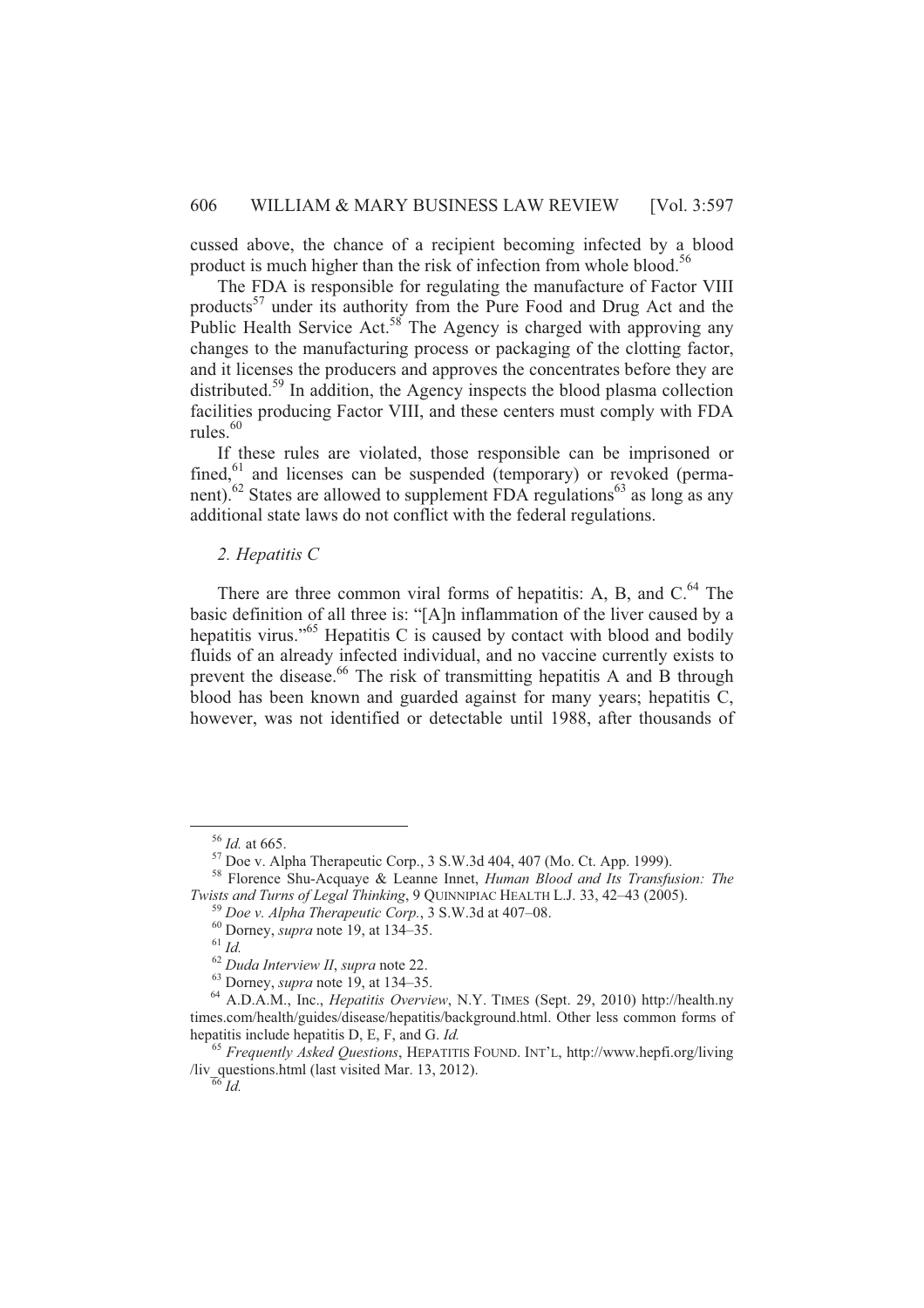people were already infected with the illness.<sup>67</sup> No test was available to check blood products for hepatitis C until 1992.<sup>68</sup>

Only ten percent of those infected with hepatitis C will escape developing chronic hepatitis.<sup>69</sup> Of the ninety percent with chronic hepatitis, twenty percent will develop cirrhosis of the liver, and one to five percent will develop liver cancer within twenty years.<sup>70</sup> According to the National Foundation for Infectious Diseases, 8,000 to 10,000 deaths result every year from hepatitis C infections, and half of the 4,000 liver transplants that  $\frac{1}{2}$  occur annually are for victims of this disease.<sup>71</sup> The only treatments available are extremely time-consuming, complicated, and expensive, and they prove successful less than half of the time.<sup>72</sup> It is unlikely that a foolproof vaccine can be developed because the disease is extremely mutable.<sup>73</sup> Dartmouth Medical School estimates that, "[a]ssuming an estimated survival of 40 years, the annual health care costs for the affected U.S. population with chronic hepatitis C may be as high as \$9 billion."<sup>74</sup>

# *B. The Blood Business*

#### *1. How Much Is the Blood Business Worth?*

Blood is one of the most precious and expensive resources in the world, and it follows that the blood industry is extremely profitable.<sup>75</sup> In 1998, a barrel of crude oil was worth \$13 per barrel; measured equally, whole blood was worth over \$20,000.<sup>76</sup> If the blood were separated, or fractionated, into its derivative products,<sup>77</sup> the value of the same quantity

<sup>67</sup> KREVER COMMISSION REPORT, *supra* note 4, at 4.

<sup>68</sup> Andres Rueda, *Rethinking Blood Shield Statutes in View of the Hepatitis C Pandemic and Other Emerging Threats to the Blood Supply*, 34 J. HEALTH L. 419, 423 (2001) ("Since 1992, a specific antibody assay (ELISA I) has been used to test blood products for hepatitis  $C \dots$ <sup>7</sup>).

<sup>69</sup> KREVER COMMISSION REPORT, *supra* note 4, at 3.

<sup>70</sup> *Hepatitis C*, NAT'L FOUND. FOR INFECTIOUS DISEASES, http://www.nfid.org/fact sheets/hepc.shtml (on file with *William & Mary Business Law Review*).

 $^{71}$  *Id.* 

<sup>72</sup> Rueda, *supra* note 68, at 420.

<sup>73</sup> *Id.*

<sup>74</sup> *Hepatitis C: Associated Health Costs—United States*, THE C. EVERETT KOOP INST.—DARTMOUTH MED. SCH., http://www.epidemic.org/theFacts/theEpidemic/USHeal thCareCosts/ (last visited Mar. 13, 2012).

<sup>75</sup> *See generally* Dorney, *supra* note 19.

<sup>76</sup> STARR, *supra* note 6, at x.

<sup>77</sup> For a discussion describing the fractionating process, see *supra* Part I.A.1.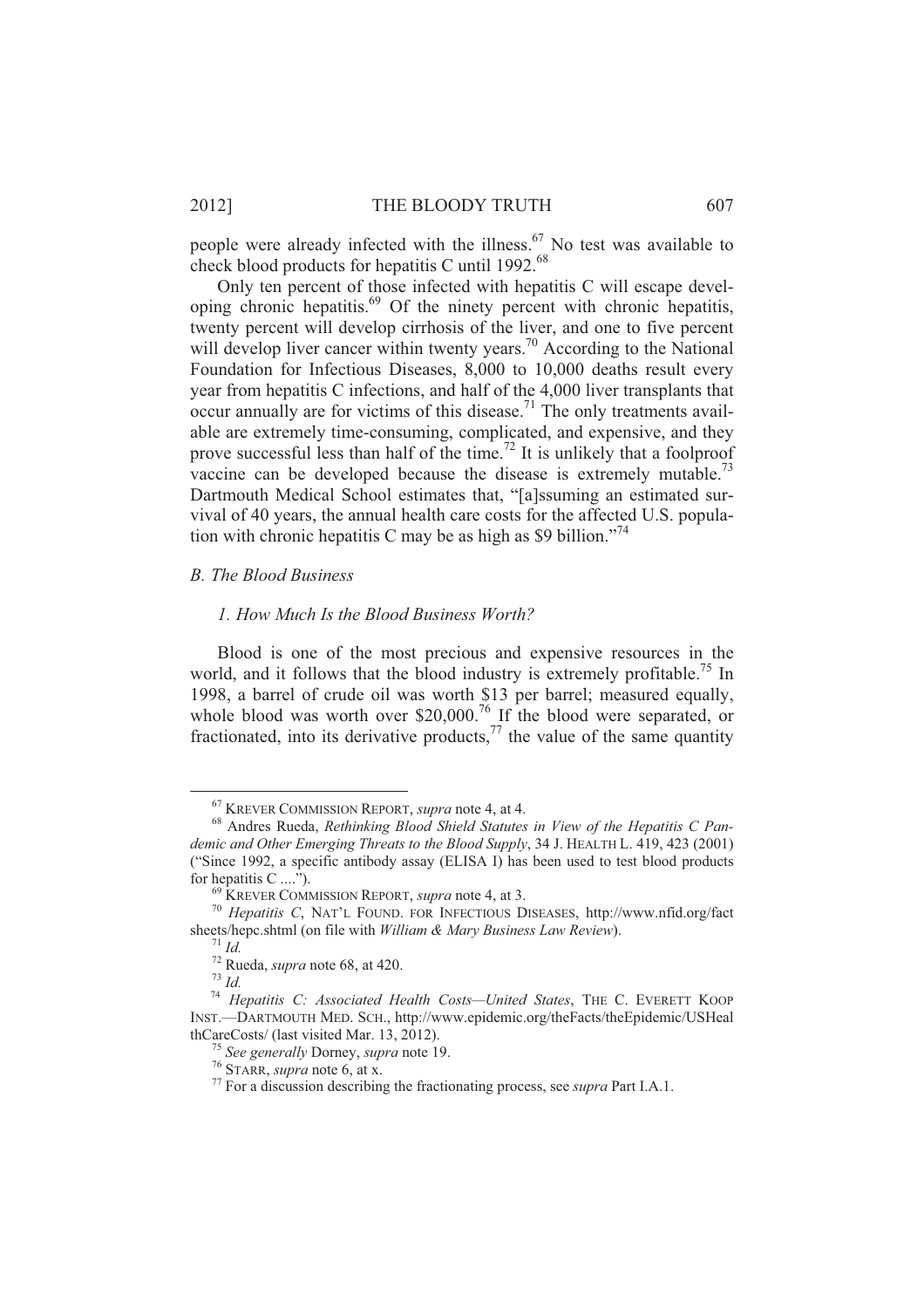in 1998 rises to more than \$67,000, while the barrel of oil, including all of *its* derivatives, was worth \$42.<sup>78</sup>

By 2001, a blood bank might "charge hospitals anywhere from \$55 to \$130 (with \$80 being the national average) per unit of blood. Once a unit of blood is divided into red blood cells, plasma, platelets, and other specialized factors, it produces about \$200 in revenues."<sup>79</sup> By 2006, a unit of blood cost the buyer approximately \$200, and once storage and administrative costs were factored in, it is estimated that the actual cost was probably closer to \$500.80

If one calculates the barrel of blood example from 1998 with the updated numbers from 2006, it is possible to estimate the rising value of the commodity between those eight years. Assuming the barrel from 1998 contained the same quantity of the liquid as a standard barrel of oil, $81$  this can be estimated to be about 353.33 blood units per barrel.<sup>82</sup> If each unit of blood were worth \$200, the total price of the same barrel would have risen from \$67,000 to \$70,666, and if each unit were worth \$500, the total value would be \$176,665 per barrel of blood. In contrast, as of March 2012 the value of a barrel of WTI Crude Oil was approximately \$107, and the value of a barrel of Brent Crude Oil was approximately \$125.<sup>83</sup>

*2. How Did the System Evolve?* 

#### *a. Poor Oversight and Commercialization*

When the blood business first boomed in the 1960s and 1970s, $84$  it suffered from poor oversight and regulation. $85$  This led to cases of blood

<sup>78</sup> STARR, *supra* note 6, at x–xi.

<sup>79</sup> Rueda, *supra* note 68, at nn.84–85 (2001); *see also* Scott Hensley, *FDA Could OK Costly Blood Standards; An Expert Says That like Chicken Soup, Removal of White Cells from Blood Supply Can't Hurt*, MODERN HEALTHCARE, Nov. 29, 1999, at 8.

<sup>80</sup> *See Blood Substitutes*, *supra* note 5.

 $81$  A standard barrel of oil contains approximately 159 liters. CHRISTIAN NGÔ & JOSEPH B. NATOWITZ, OUR ENERGY FUTURE: RESOURCES, ALTERNATIVES, AND THE ENVIRONMENT 40 (2009).

<sup>&</sup>lt;sup>82</sup> "A unit of whole blood is 450 milliliters, which is about 0.9510 U.S. pint. For components of blood, one unit is the amount of that substance that would normally be found in one unit of whole blood. The adult human body contains roughly 12 units of whole blood." Russ Rowlett, *How Many? A Dictionary of Units of Measurement*, UNIV. OF N.C. AT CHAPEL HILL (Oct. 5, 2004), http://www.unc.edu/~row lett/units/dictU.html.

<sup>83</sup> *See* OIL-PRICE.NET, http://www.oil-price.net/ (last visited Mar. 13, 2012) (charting daily crude oil and commodity prices).

<sup>84</sup> *See* STARR, *supra* note 6, at 207.

<sup>85</sup> *See* Shaw, *supra* note 54, at A01.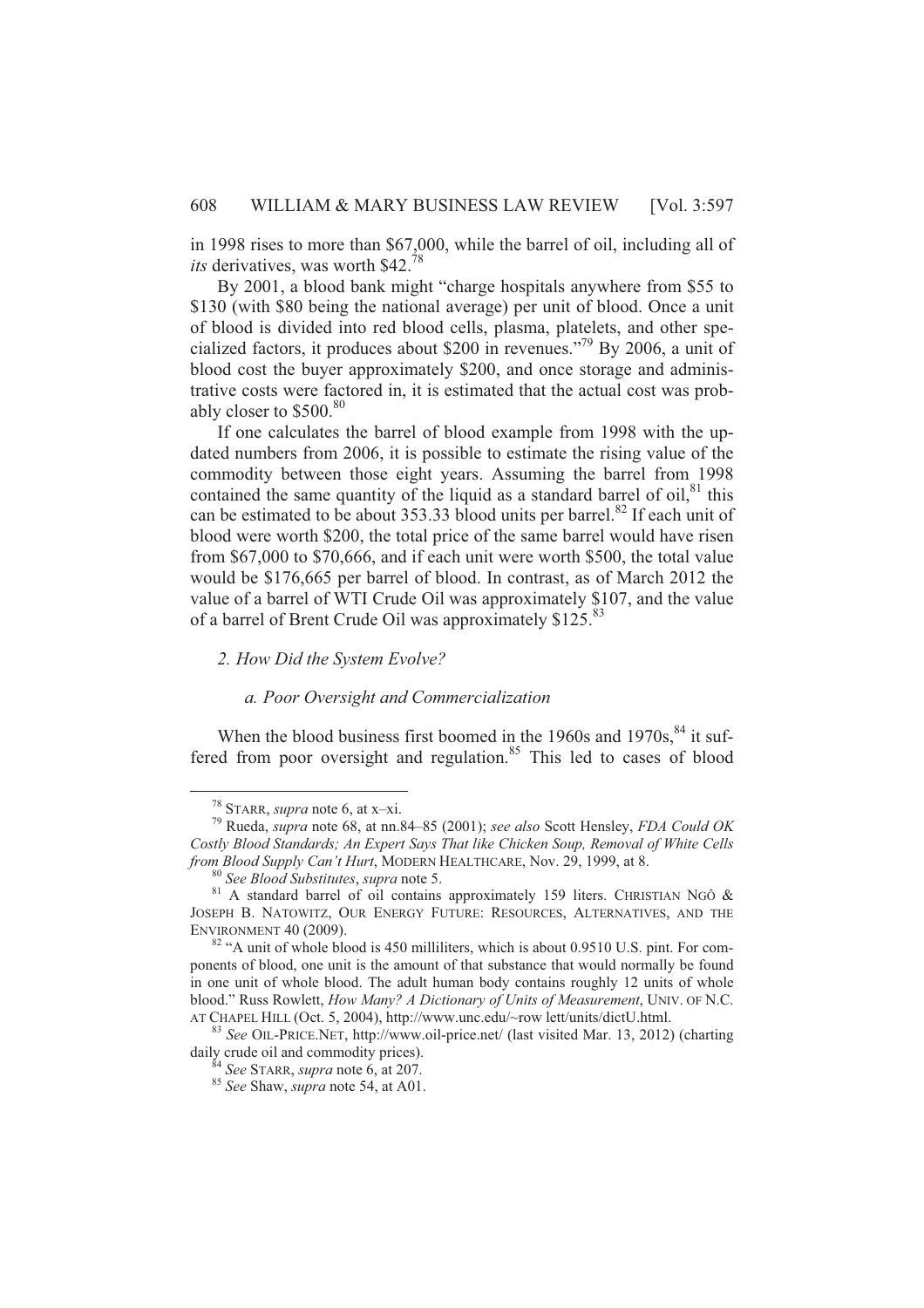harvesting from individuals who should never have been permitted to donate.<sup>86</sup> Because the industry offered to pay for donations, it attracted exactly the wrong populations: indigents, drug addicts, and prisoner groups who faced a high risk of diseased blood because they tended to have a higher number of sexual partners and engaged more often in drug use through needles. $87$  The danger of acquiring contaminated product skyrockets as soon as blood is collected from paid, rather than volunteer, donors.<sup>88</sup>

Despite the FDA's supposed authority over the industry, the blood product distributors viewed it mainly as a puppet supervisor from the 1980s through the mid-1990s; a perception caused by the FDA's lack of direct policymaking power and its domination at the hands of the blood industry.<sup>89</sup> This weakness in regulation allowed the blood business to operate with limited oversight, affording protection for the sellers rather than the recipients of the blood products. $\frac{5}{3}$ 

Additionally, blood shield laws became increasingly common for both the profit and non-profit industry, exempting suppliers of blood and blood products from strict liability.<sup>91</sup> This meant that, despite providing an incredibly risky product, the business did not need to worry about the possibility of many expensive lawsuits.<sup>92</sup> The large donor population, the lax supervision, and the diminished threat of litigation resulted in the United States becoming the premier producer of blood and plasma products.<sup>93</sup>

# *b. Volunteer Versus Paid Donors*

In 1974, the Secretary of Health, Education, and Welfare published the National Blood Policy, recommending that blood donations should be

<sup>86</sup> STARR, *supra* note 6, at 208–10.

<sup>87</sup> *See id.* at 210.

<sup>88</sup> Pamela T. Westfall, *Hepatitis, AIDS and the Blood Product Exemption from Strict Products Liability in California: A Reassessment*, 37 HASTINGS L.J. 1101, 1116 (1986).

<sup>89</sup> Feldman, *supra* note 43, at 672; *see also* Salmaan Keshavjee, Sheri Weiser & Arthur Kleinman, *Medicine Betrayed: Hemophilia Patients and HIV in the US*, 53 SOC. SCI. & MED. 1081, 1086 (2001) (describing hemophiliacs' feelings of betrayal by the government for failing to provide adequate oversight, in part because of the "revolving door of employment" that they believe existed between the FDA employees and the blood industry).

<sup>90</sup> Feldman, *supra* note 43, at 672.

<sup>91</sup> *See* Dorney, *supra* note 19, at 169 (discussing the problems associated with blood shield laws).

<sup>92</sup> *See* Yi-Chen Su, *Revisiting Factor VIII Cases: Is It Time for an Agency Adjudication System?*, 63 FOOD & DRUG L.J. 943, 947–48 (2008).

<sup>93</sup> *See* STARR, *supra* note 6, at 208–10.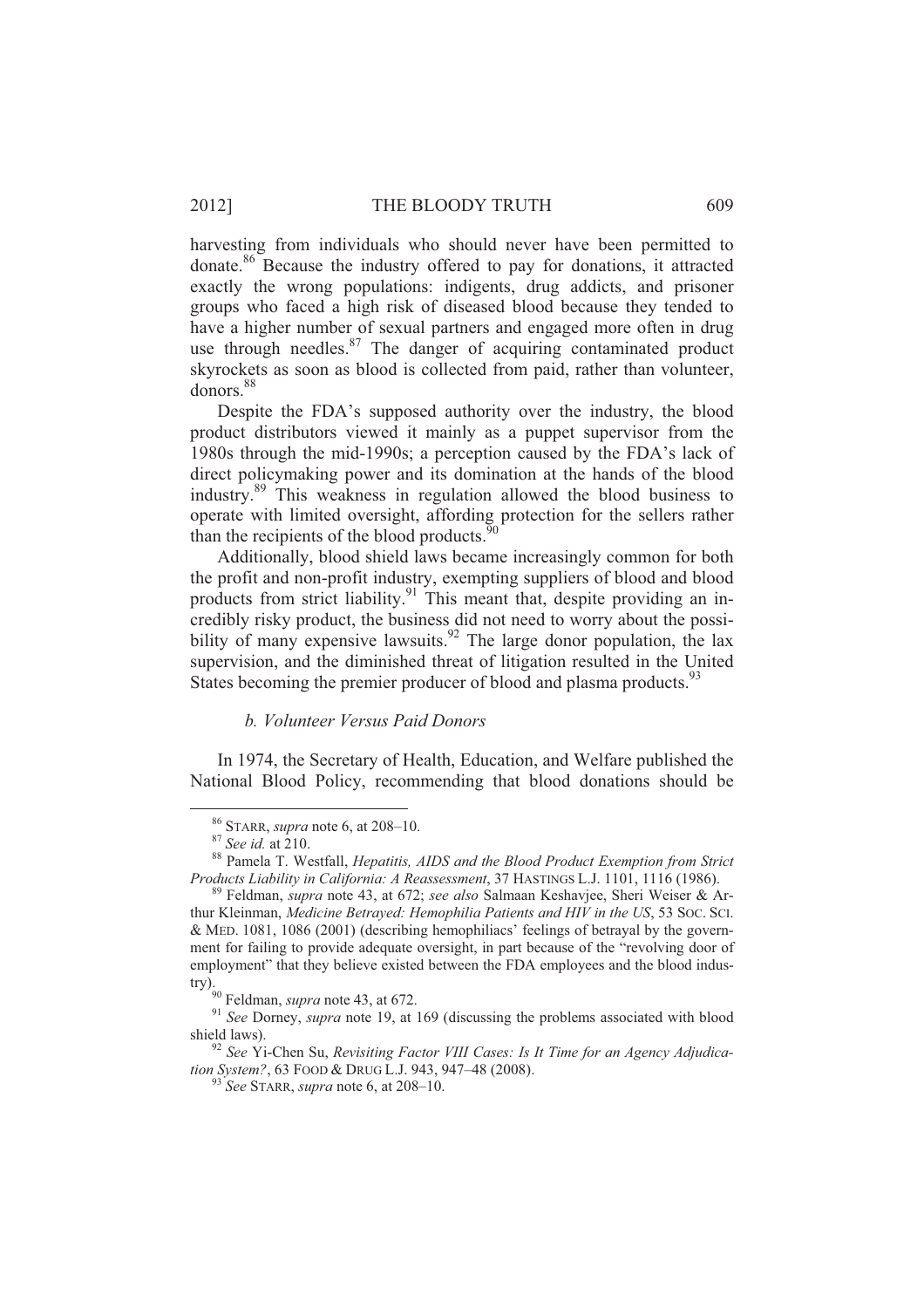collected only from volunteer donors.<sup>94</sup> The plasma industry disregarded this warning and continued to offer payment for plasma,  $95$  creating an incentive for people—even those who knew themselves to be at risk—to continue selling. $96$  These products were utilized both domestically and overseas.<sup>97</sup>

One scathing analysis of the blood business came from Richard Titmuss, a respected scholar who studied the burgeoning trade of the new commodity from the late 1960s through the  $1970s$ .<sup>98</sup> He believed that monetary compensation for donations provided the wrong incentives: it encouraged donors to hide their medical history, rather than revealing it.<sup>99</sup> Titmuss' conclusion on the system left little to commend the blood business:

[T]he commercialisation [sic] of blood and donor relationships represses the expression of altruism, erodes the sense of community, lowers scientific standards, limits both personal and professional freedoms, sanctions the making of profits in hospitals and clinical laboratories, legalises [sic] hostility between doctor and patient, subjects critical areas of medicine to the laws of the marketplace, places immense social costs on those least able to bear them—the poor, the sick and the inept increases the danger of unethical behaviour [sic] in various sectors of medical science and practice, and results in situations in which proportionally more and more blood is supplied by the poor, the unskilled, the unemployed ... and other low income groups and categories of exploited human populations of high blood yielders. Redistribution ... of blood and blood products from the poor to the rich appears to be one of the dominant effects of the American blood-banking systems.<sup>100</sup>

<sup>94</sup> *See* National Blood Policy, 39 Fed. Reg. 9326, 9326–30 (Mar. 8, 1974).

<sup>&</sup>lt;sup>95</sup> Because plasmapheresis was a fairly uncomfortable procedure at the time, plasma centers believed the additional incentive of payment was necessary to ensure adequate supply. STARR, *supra* note 6, at 255.

<sup>96</sup> *See generally* Harvey Sapolsky, *AIDS, Blood Banking, and the Bonds of Community*, 118 DAEDALUS 145, 145–63 (1989).

<sup>97</sup> *See, e.g.*, Kaneira, *supra* note 1; Shaw, *supra* note 54, at A01. For example, Canada was unable to domestically process enough plasma to fulfill the country's needs, so it was forced to buy, and trust, American plasma products. *See* KREVER COMMISSION REPORT, *supra* note 4, at 22.

<sup>98</sup> *See* CATHERINE WALDBY & ROBERT MITCHELL, TISSUE ECONOMIES: BLOOD, ORGANS, AND CELL LINES IN LATE CAPITALISM 10 (2006).

<sup>99</sup> *See generally* RICHARD M. TITMUSS, THE GIFT RELATIONSHIP: FROM HUMAN BLOOD TO SOCIAL POLICY 314 (Ann Oakley & John Ashton eds., The New Press 1997). *But see* Korsten, *supra* note 14, at 233–36 (providing a discussion of weaknesses in a volunteer-only donation system).

<sup>100</sup> TITMUSS, *supra* note 99, at 314.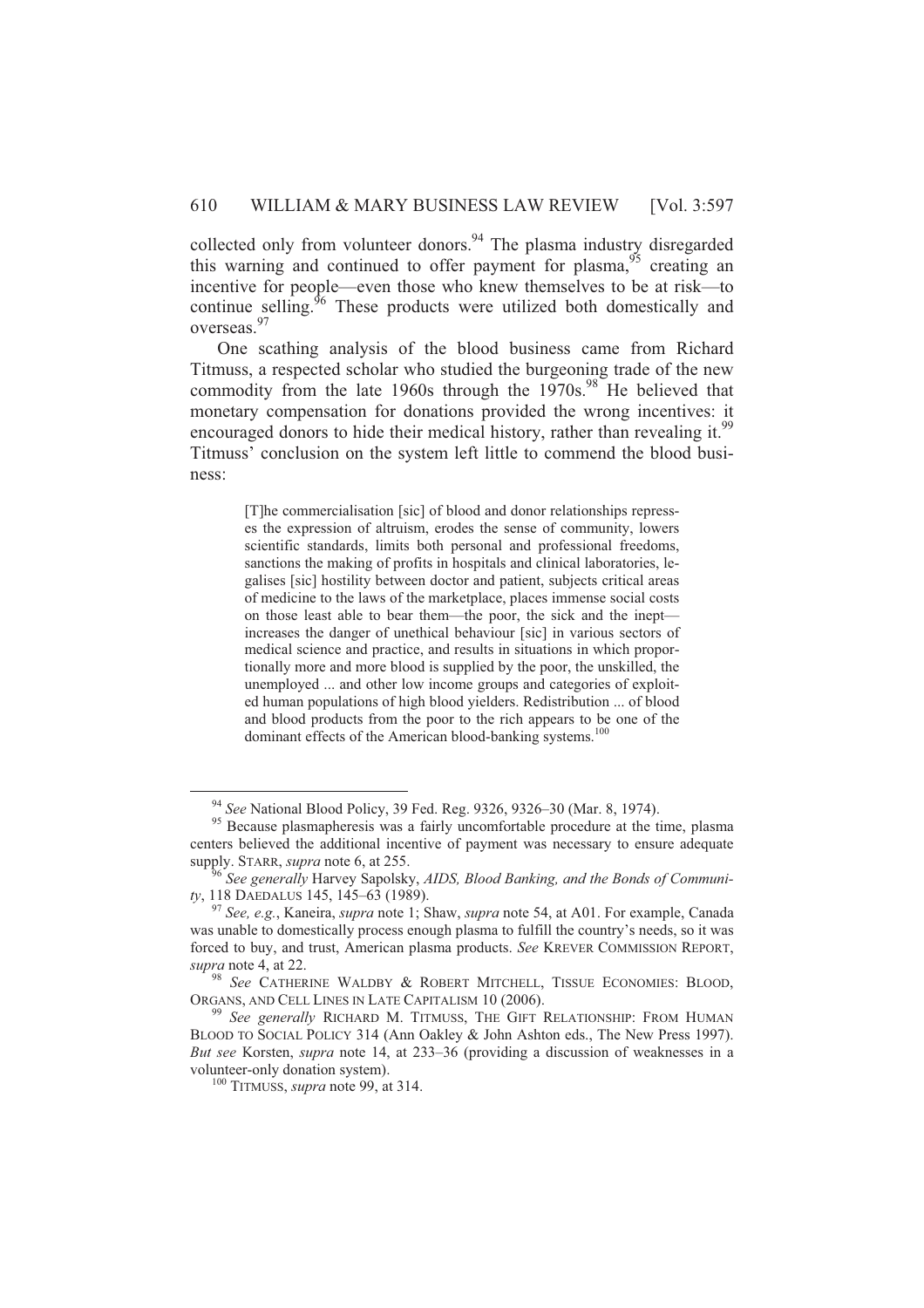2012] THE BLOODY TRUTH 611

This study produced such an impact that Richard Nixon created the National Blood Policy, which promoted voluntary blood donations.<sup>101</sup>

By 1979, the risks of using paid donors were so well-known that victims of tainted blood already began bringing negligence lawsuits against blood banks for failing to use a voluntary-donor system.<sup>102</sup>

# *c. Prisoners' Blood and Plasma*

Prisoners proved a perfect target for paid donations because the inmates desperately needed money, and plasma donations often brought minimal compensation.<sup>103</sup> More importantly for the industry, the prisoners offered a stable, constant blood source that provided a steady stream of product.<sup>104</sup> In addition, prison plasma collection centers were automatically exempt from any real oversight, because plasma was considered a "vital resource."<sup>105</sup> This classification meant that, under special short-supply provisions governing such resources, drug companies were permitted to "buy certain materials from unlicensed, uninspected vendors,"<sup>106</sup> thus providing no incentive for prisons to improve the health and safety conditions of their plasma programs.

As early as 1970, the dangers of using prisoners' blood became public knowledge. A 2009 British inquiry into contaminated blood states that: "On 29 July 1969 the New York Times carried an article by Walter Rugaber, entitled 'Prison Drug and Plasma Projects Leave Fatal Trail.' In 1970, the New York Times wrote of the 'transfusion roulette' played by the blood industry."<sup>107</sup> By 1982, the FDA informally asked U.S. fractiona- $\cos^{108}$  to stop purchasing blood donated by prison inmates<sup>109</sup> for domestic consumption because it was considered too risky. A disproportionate

<sup>101</sup> Korsten, *supra* note 14, at 232.

<sup>102</sup> *See, e.g.*, Gilmore v. St. Anthony Hosp., 598 P.2d 1200, 1202 (1979) (holding that summary judgment was not appropriate when determining whether a blood bank acted negligently by utilizing paid donors).

<sup>&</sup>lt;sup>3</sup> Telephone Interview with Kelly Duda, *supra* note 22.

<sup>104</sup> STARR, *supra* note 6, at 210.

 $^{105}$  *Id* 

<sup>106</sup> *Id.*

<sup>&</sup>lt;sup>107</sup> INDEPENDENT PUBLIC INQUIRY REPORT ON NHS SUPPLIED CONTAMINATED BLOOD AND BLOOD PRODUCTS 18 (2009), *available at* http://www.archercbbp.com/report.php [hereinafter ARCHER INQUIRY].

<sup>108</sup> KREVER COMMISSION REPORT, *supra* note 4, at 377 ("Although the Food and Drug Administration used the language of requests and recommendations, its guidelines were treated as mandatory.").

 $\frac{109}{109}$  *Id.* at 372.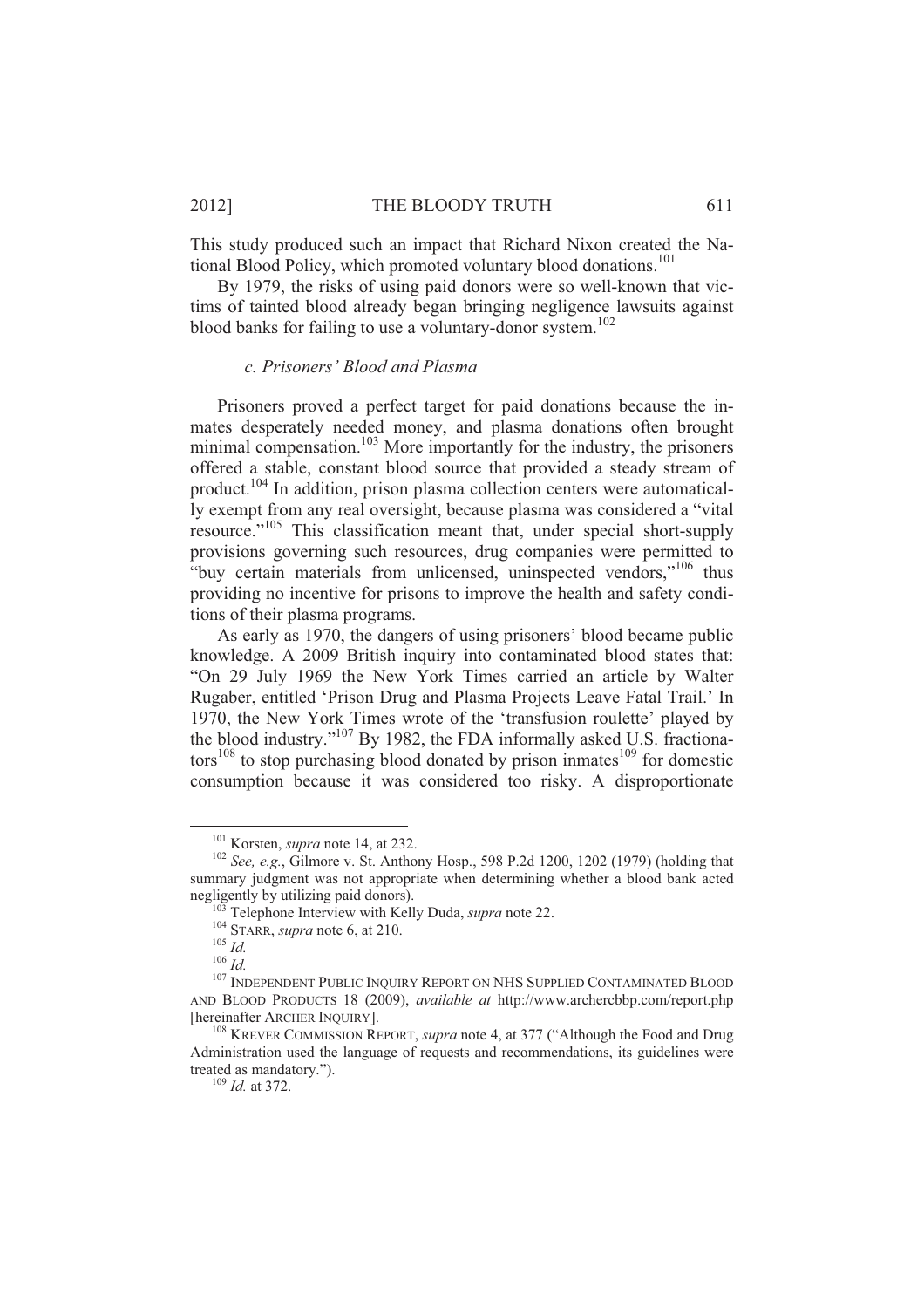number of prisoners were infected with hepatitis C and  $HIV<sup>110</sup>$  compared to the free population, $111$  and prisoners proved more likely to engage in high-risk sex and drug use, perpetuating the spread of these diseases.<sup>112</sup> All of the fractionators complied with the FDA's request.<sup>113</sup>

However, the FDA continued to license a few prison plasma centers that were *exporting* the product, a practice that was still permitted.<sup>114</sup> A 1984 information bulletin about prison plasma centers lists ongoing programs in Arizona, Arkansas, Louisiana, <sup>115</sup> Tennessee, Nevada, and Missouri.<sup>116</sup> Although in *practice* domestic prison sales ended in 1983,<sup>117</sup> the system has never been officially prohibited in the United States.<sup>118</sup>

#### *d. The AIDS Comparison*

Although hepatitis C does not inevitably result in death, as AIDS  $\omega$  does,<sup>119</sup> there are certainly parallels between the victims of blood contaminated with AIDS and blood contaminated with hepatitis C. As with hepatitis C, scientists at first were not sure that AIDS passed through blood.<sup>120</sup> It was not until 1982 that an FDA memorandum to manufacturers of blood

<sup>110</sup> Whitney Hinkle, *Giving Until It Hurts: Prisoners Are Not the Answer to the National Organ Shortage*, 35 IND. L. REV. 593, 605–06 (2002) ("A study conducted by the National Institute of Justice showed that the incidence rate of AIDS cases for the general public was 14.65 cases per 100,000 people compared to 202 cases per 100,000 in federal and state correctional facilities."); *see also* Rueda, *supra* note 68, at 419 ("40% of our country's prisoners ... are afflicted by [hepatitis C].").

<sup>111</sup> *See* Hinkle, *supra* note 110, at 606.

<sup>112</sup> *See* Picard & McIlroy, *supra* note 25, at A7.

<sup>113</sup> KREVER COMMISSION REPORT, *supra* note 4, at 372.

<sup>&</sup>lt;sup>114</sup> Dennis Bueckert, *Prisoners Donated Blood as Part of Rehabilitation*, THE GLOBE & MAIL (Canada), Feb. 12, 1999, at A6.

<sup>&</sup>lt;sup>115</sup> Prisoners at the Louisiana Department of Corrections at Angola actually brought suit against the company running their plasma center in 1981, contending they were paid below minimum wage in violation of the Fair Labor Standards Act. The plasma company, Sara, Inc. established the program in 1976 and paid the prisoners \$3 per day and no overtime. The court found that the prisoners were not employees of Sara, Inc., but rather inmates who were not entitled to minimum wage. Alexander v. Sara, Inc., 559 F. Supp. 42, 44 (M.D. La. 1983), *aff'd*, 721 F.2d 149 (5th Cir. 1983); *see also* Lavigne v. Sara, Inc., 424 So. 2d 273, 274 (La. Ct. App. 1982).

<sup>116</sup> Suzi Parker, *Dumping Scandal: The Export of Bad Blood*, SALON.COM (Feb. 25, 1999), http://www.salon.com/1999/02/25/news\_185/.

 $117$  KREVER COMMISSION REPORT, *supra* note 4, at 377. They also stopped using plasma from other identified problem areas, including New York, San Francisco, and the Hollywood area of Los Angeles. *Id.*

 $^{118}$  *Id.* at 618.

<sup>119</sup> *See* Dorney, *supra* note 19, at 138.

<sup>120</sup> *See id.* at 140–41.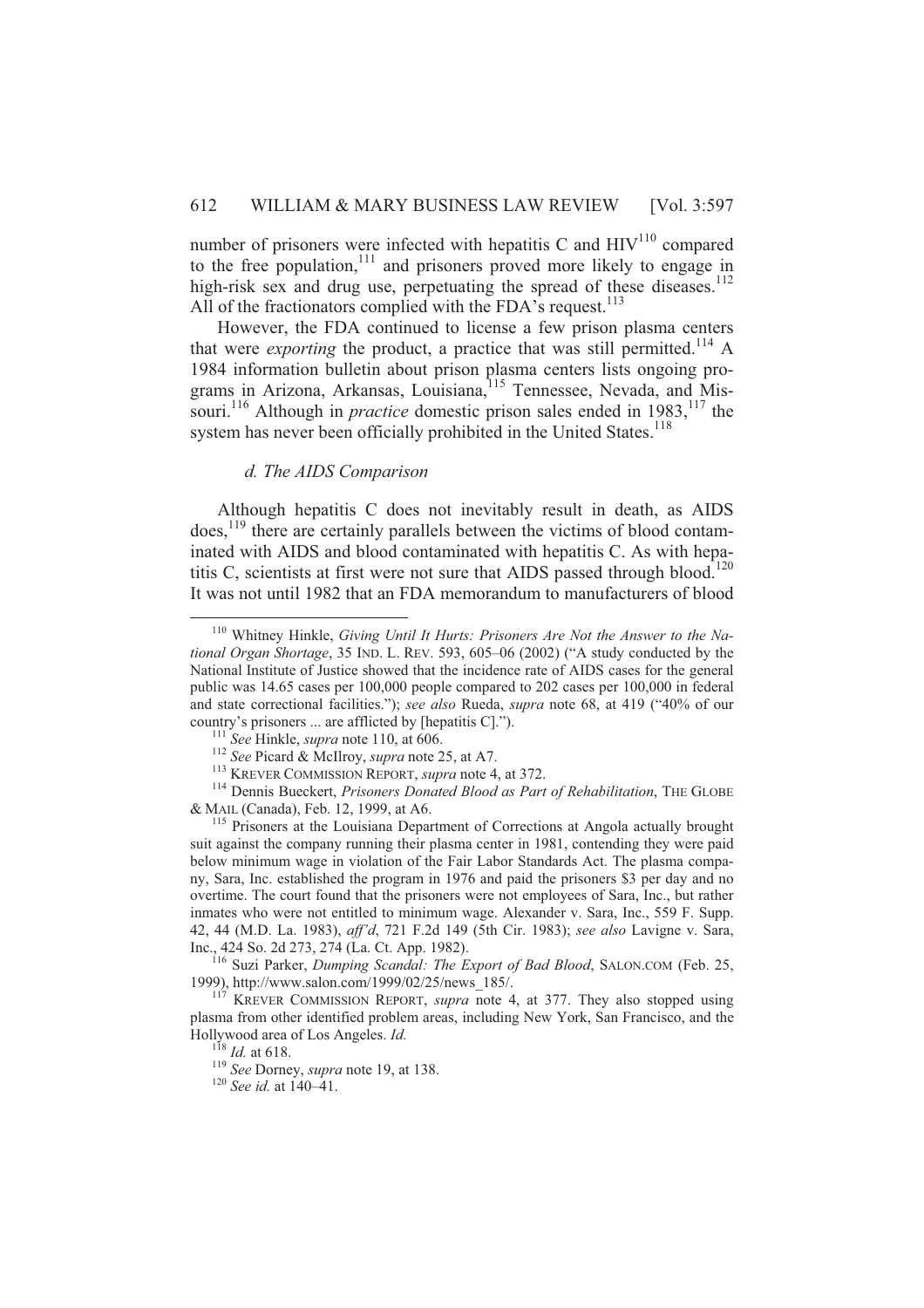products warned that: "Although the cause of the outbreak is unknown, the information suggest[s] that a transmissible agent might be involved and concern about transmission through blood and blood products has been raised."<sup>121</sup>

Two years later, the Center for Disease Control (CDC) informed those in the business that blood transfusions "appear responsible for AIDS among hemophilia patients, $v^{122}$  and provided some preliminary measures to reduce the spread of the disease.<sup>123</sup> Unfortunately, as occurred later with hepatitis C, a significant number of those in charge of blood banks took little notice of these warnings and persisted in selling the blood without implementing the recommended improvements.<sup>124</sup> Many companies continued to export the unchecked blood overseas for more than a year after the government finally established safety processes for domestic blood.<sup>125</sup>

As a result of the blood bankers' inaction, more than 10,000 hemophiliacs and thousands of other blood transfusion recipients became infected with the deadly HIV virus during the  $1980s$ .<sup>126</sup> The lawsuits resulting from the AIDS scandal provide a relevant precedent for victims who contracted hepatitis C, as many allegedly did following the Arkansas prison scandal.

II. THE ARKANSAS PRISON SCANDAL

# *A. What Happened? A History of the Prison*

#### *1. History*

l

In 1970, the Arkansas District Court declared that certain practices at the Cummins Prison in Grady, Arkansas, amounted to cruel and unusual

<sup>&</sup>lt;sup>121</sup> Deborah Tedford, *Hemophiliacs Clash with Drug Companies; Suit: Firms Lax with AIDS Tests in '80s*, HOUS. CHRON., Dec. 5, 1994, at 1.

<sup>122</sup> *See* Walt Bogdanich & Eric Koli, *2 Paths of Bayer Drug in 80's: Riskier One Steered Overseas*, N.Y.TIMES, May 22, 2003, at A1.

<sup>&</sup>lt;sup>123</sup> INST. OF MED., HIV AND THE BLOOD SUPPLY: AN ANALYSIS OF CRISIS DECISIONMAKING 101–06 (Lauren B. Leveton, Harold C. Sox, Jr. & Michael A. Stoto eds., 1995).

<sup>124</sup> *See* Robert Steinbuch, *The Executive-Internalization Approach to High-Risk Corporate Behavior: Establishing Individual Criminal Liability for the Intentional or Reckless Introduction of Excessively Dangerous Products or Services into the Stream of Commerce*, 10 N.Y.U. J.LEGIS. & PUB. POL'Y 321, 324 (2006–2007).

<sup>125</sup> *See id.* at 325.

<sup>126</sup> *See, e.g.*, Harder, *supra* note 18; *see also* Michael McLeod, *Bad Blood: Every Day, a Hemophiliac Dies of AIDS*; *It Didn't Have to Happen*, ORLANDO SENTINEL, Dec. 19, 1993, at 10.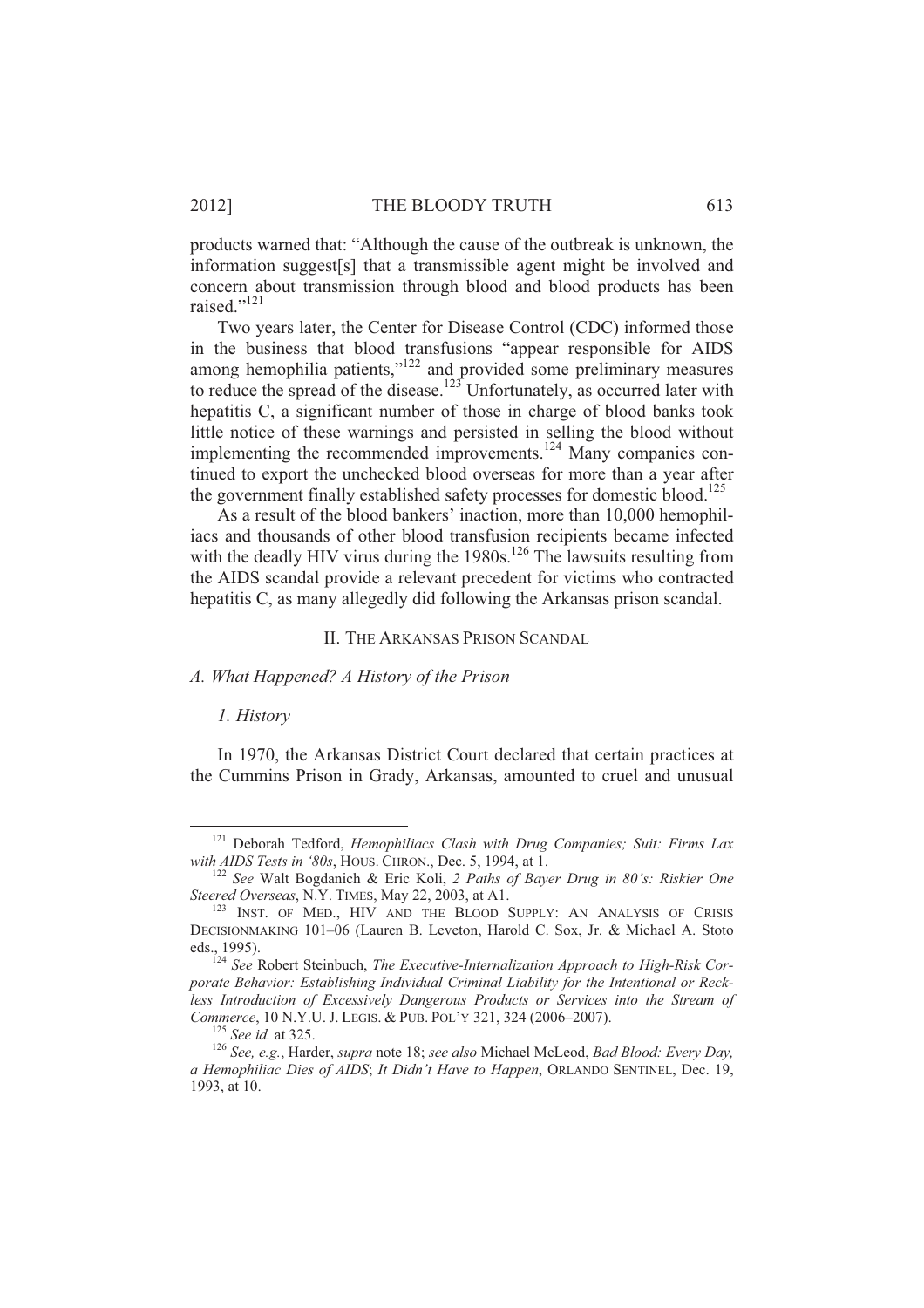punishment in violation of the Eighth and Fourteenth Amendments.<sup>127</sup> A 1969 description of the prisoners at Cummins by the court stated that:

Many of the inmates are psychopathic and sociopathic; some of them are aggressive homosexuals. Many of the inmates are hardened criminals and some of them are extremely dangerous to society in general, to their keepers, and to fellow inmates. Many of them are malingerers and will go to any lengths to avoid work. Many are prone to destroy State property, even items designed for their welfare and comfort.<sup>128</sup>

The court in *Holt v. Sarver* discussed the problems the prison administration faced, including its difficulties in keeping the inmates disciplined and the administration's lack of funding.<sup>129</sup> Because Arkansas is one of the rare states that refuses to pay its prisoners for their labor,<sup>130</sup> the court noted: "The only legitimate way in which a convict at Cummins can earn money is to sell blood to the prison blood bank."<sup>131</sup>

By the time of the Arkansas blood scandal in the 1980s through the 1990s, the blood system was not the only problem plaguing the penitentiary.<sup>132</sup> Accusations and investigations of murder, rape, bribery, embezzlement, and poor medical care were ongoing, and the state government was working to end a system of bloated bonuses for the prison officials.<sup>133</sup> Arkansas newspapers described the prison system as a "fiefdom" or a "cartel" run by three prominent politicians: state Senator Knox Nelson of Pine Bluff, state Representative William F. "Bill" Foster of England, and Arkansas Department of Corrections Director A.L. "Art" Lockhart.<sup>134</sup>

All these internal problems meant that, as one former member of the Arkansas Department of Corrections admitted: "We weren't focused on plasma."<sup>135</sup>

 $\overline{a}$ 

<sup>127</sup> *See generally* Holt v. Sarver*,* 309 F. Supp. 362 (E.D. Ark. 1970) [hereinafter *Holt II*], *aff'd*, 442 F.2d 304 (8th Cir. 1971).

 $^{8}$  Holt v. Sarver, 300 F. Supp. 825, 829–30 (E.D. Ark. 1969) [hereinafter *Holt I*]. <sup>129</sup> *See id.* at 830.

<sup>130</sup> *See* Mara Leveritt, *Bloody Awful: How Money and Politics Contaminated Arkansas's Prison Plasma Program*, ARK. TIMES, Aug. 16, 2007 (Top Stories), *available at* http://www.arktimes.com/arkansas/bloody-awful/Content?oid=863387.

<sup>131</sup> *Holt I*, 300 F. Supp. at 829.

<sup>132</sup> *See* Leveritt, *supra* note 130.

<sup>133</sup> *Id.*

 $134$  *Id.* At the time, there were claims that those in charge, and their friends, were illegally profiting from the prison. *Id.*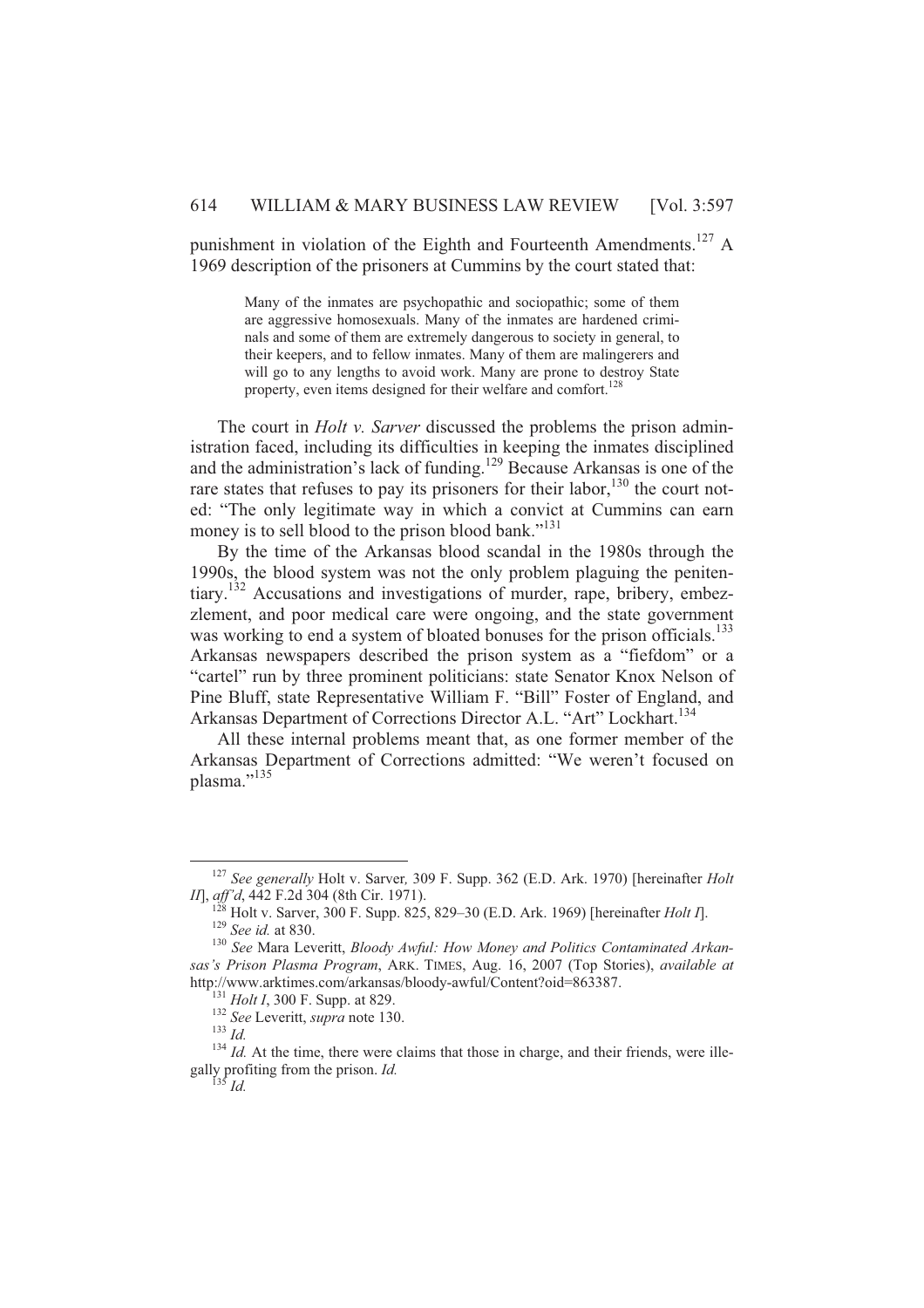# *2. The Prison Plasma System*

The Arkansas Prison Blood and Plasma Center existed at the Cummins Unit Infirmary at the Cummins prison in Grady, Arkansas, from 1963 through 1994.<sup>136</sup> Authorities decided to allow prisoners to donate blood and plasma to rehabilitate themselves and for business purposes; this method provided an assured group of donors who would donate on a regular basis and whose blood product could be picked up from one central location.<sup>137</sup> Prisoners were paid \$7 per donation<sup>138</sup>—"like 'little cows," one government official commented later<sup>139</sup>—and the prison system sold this same unit for more than  $$100.<sup>140</sup>$ 

Official estimates state that the Arkansas prisons produced from 300 to 500 units of blood every weekend.<sup>141</sup> A large portion of the plasma collected from the blood was utilized to create Factor VIII.<sup>142</sup> When the units were being collected during the 1980s, no test for hepatitis C or HIV/AIDS existed.<sup>143</sup>

# *B. Where Did the Tainted Blood Go?*

In 1978, Health Management Associates (HMA), a private company, was given authority to run both the medical and plasma programs at Cummins Prison.<sup>144</sup> Cutter Laboratories, one of the major American blood product manufacturers, bought plasma from the Arkansas prisons from the 1960s to 1982—the year U.S. companies stopped purchasing prison blood.<sup>145</sup> An internal memo from Cutter Laboratories illustrates the attitude towards the risks of prison blood at the time:

<sup>136</sup> FACTOR 8, *supra* note 29.

<sup>137</sup> *See* Bueckert, *supra* note 114, at A6.

<sup>138</sup> James B. Bienvenu, Letter to the Editor, *Documentary Shocking*, ARK. DEMOCRAT-GAZETTE (Little Rock), Aug. 2, 2007.

<sup>139</sup> Birrell, *supra* note 32.

<sup>140</sup> Bienvenu, *supra* note 138.

<sup>141</sup> *See* Bueckert, *supra* note 114, at A6.

<sup>142</sup> Philip Martin, *On Film: Non-fiction Debut Needs Big Release*, ARK. DEMOCRAT-GAZETTE (Little Rock), Apr. 21, 2006 (Moviestyle).

<sup>143</sup> *See* DePalma, *supra* note 24, at A4.

<sup>144</sup> *See* Harder, *supra* note 18.

<sup>145</sup> *See* Parker, *supra* note 116.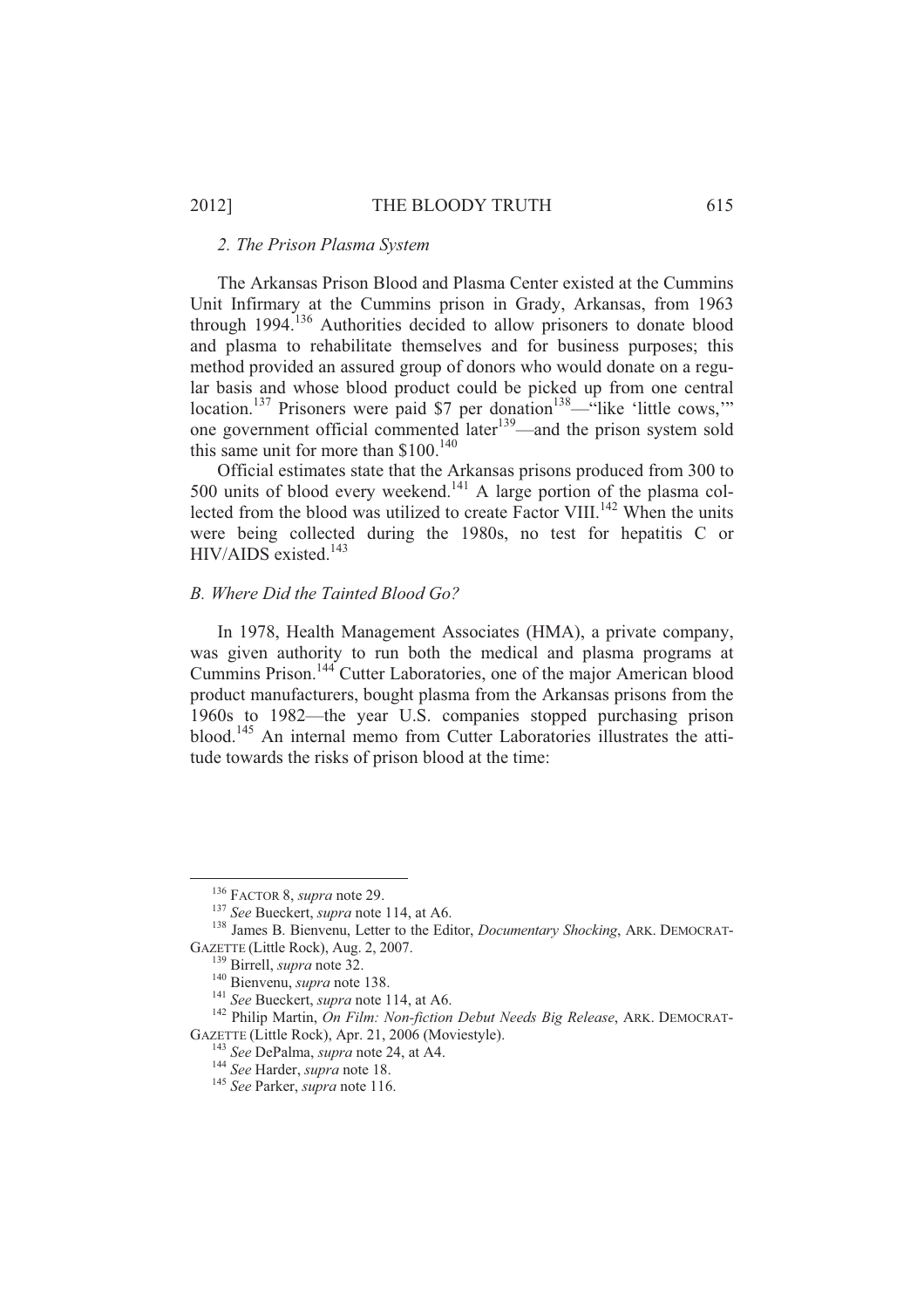Take no extraordinary actions. There are no data to support the emotional arguments that prison plasma collected from adequately screened prisoners is 'bad.' To exclude such plasma from manufacturer of our coagulation product would only be a sop or gratuity to the Gay Rights ... and would presage further pressure to exclude plasma collected from the Mexican border and the paid donor.<sup>146</sup>

Because of the warnings against the use of prison blood in transfusions within the U.S. after  $1982$ ,  $147$  the prison system decided to ship the blood abroad instead.<sup>148</sup> The blood was sold to a Montreal company, Continental Pharma Cryno<sup>149</sup> (the biggest blood broker in Canada), which then sold to Switzerland, Spain, Japan, Italy, and Toronto-based Connaught Laboratories,<sup>150</sup> who subsequently distributed it to the Canadian Red Cross. In at least one case, the blood was sent back to the United States.<sup>151</sup>

After HMA was cited in 1983 for health and safety violations, it created a subsidiary called Arkansas Blood Components Inc. (ABC Plasma),<sup>152</sup> under which it continued to sell the blood.<sup>153</sup> ABC Plasma remained on Connaught's list of approved suppliers in March of 1984.<sup>154</sup>

In 1986, for reasons explained further below, HMA's contract ended, but the plasma center continued operation under two different organizations (which followed HMA's distribution patterns),<sup>155</sup> until the program ended in 1994.<sup>156</sup>

l

<sup>151</sup> *Tainted Blood: Poison from the Prisons*, THE ECONOMIST, Mar. 11, 1999, at 36, *available at* http://www.economist.com/node/319249.

<sup>146</sup> *Id.*

<sup>147</sup> *See* discussion *infra* Part II.C.

<sup>148</sup> Martin, *supra* note 142.

<sup>&</sup>lt;sup>149</sup> Cryno already had a reputation for buying risky blood products; the company had previously been accused of purchasing blood from Russian corpses (which they allegedly relabeled to hide the source) and from Haitian slums. *See* Birrell, *supra* note 32.

<sup>150</sup> *See* Harder, *supra* note 18. At the time, Canada Development Corporation (CDC), a Canadian government-owned corporation, controlled Connaught. *See* Dennis Bueckert, *Finance Staff Slammed for Withholding Files: Blood-Scandal Documents Linked Martin*, CALGARY HERALD, Mar. 26, 2002, at A8.

<sup>152</sup> *See* Tim Harper, *Tainted Blood Linked to Theft, Arson*, THE TORONTO STAR, May 21, 1999 (News).

<sup>153</sup> *See* Canadian Press, *Tainted Blood Kept Flowing, Film Suggests*, THE RECORD (Kitchener-Waterloo), Nov. 21, 2003, at D15.

<sup>154</sup> *See* Mark Kennedy, *Opposition to Question Martin Tainted-Blood Link*, OTTAWA CITIZEN, May 25, 1999, at A3.

<sup>155</sup> *See* Suzi Parker, *Blood Money*, SALON.COM (Dec. 24, 1998), http://www.salon.co m/1998/12/24/cov\_23news/.

<sup>156</sup> *See* Harder, *supra* note 18.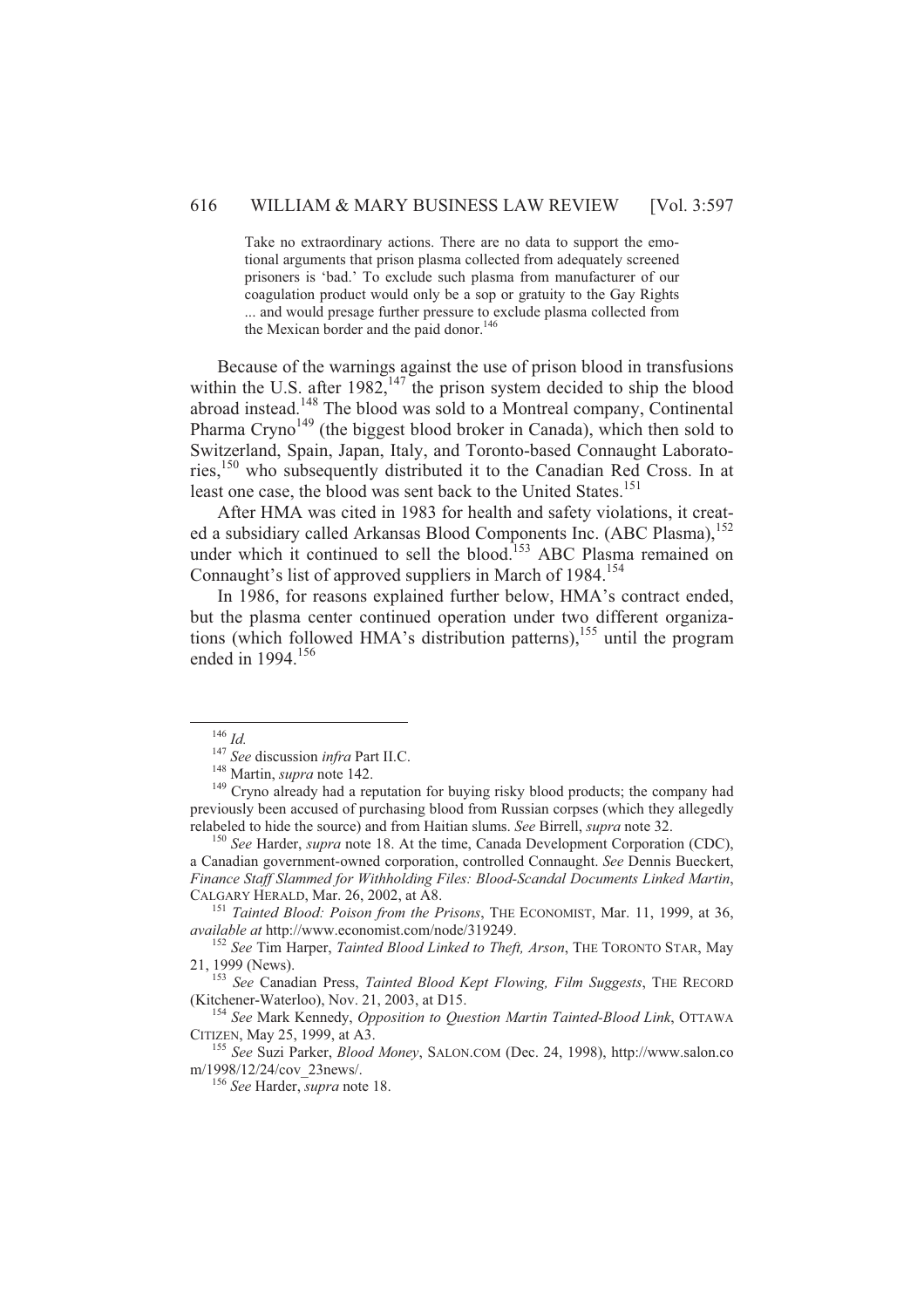#### *C. What Were the Conditions of the Plasma Program?*

Inmates interviewed for a documentary on the prison-blood scandal, *Factor* 8,<sup>157</sup> claimed that the prisoners themselves ran the plasma program, resulting in overbleeding,  $158$  bleeding disqualified donors,  $159$  unsafe conditions for the donations generally,<sup>160</sup> and the destruction and falsification of records and evidence.<sup>161</sup> Multiple witnesses to the events claimed that the plasma center accepted some donations from prisoners *known* to fail the required qualifications.<sup>162</sup> A previous inmate, Lewis Sorrells, described the conditions at the prison: "You had prisoners bribing prisoners, prisoners bribing officials, officials offering certain deals for them to bleed for extra money or drugs."<sup>163</sup> Sorrells himself passed away from hepatitis C shortly after the interview; he became infected with the disease during his time at Cummins prison. $164$ 

The Canadian Hemophilia Society claims that the plasma administrators allowed some inmates to bleed even after being diagnosed with hepatitis C, and permitted some to donate as often as sixty times per year.<sup>165</sup> During FDA investigations, officials documented numerous violations, including the use of dirty needles (which resulted in inmates infecting each other), and a hepatitis B testing laboratory out of commission for two

<sup>157</sup> FACTOR 8, *supra* note 29.

<sup>&</sup>lt;sup>158</sup> The overbleeding occurred when the donating prisoners bribed the supervising prisoners to be allowed to bleed more often, thus enabling them to receive additional payments. *See* DePalma, *supra* note 24, at A4 (showing bribery); Bill Dunphy, *Canadians to Sue Clinton in Tainted Blood Scandal: US Prison Blood Infected 1,000*, HAMILTON SPECTATOR (Canada), Feb. 25, 1999, at A1 (highlighting overbleeding).

<sup>159</sup> Dunphy, *supra* note 158, at A1.

<sup>&</sup>lt;sup>160</sup> These unsafe conditions included reports of problems such as spoiled plasma being refrozen and then sold, and dirty needles being used by multiple prisoners to take their blood. FACTOR 8, *supra* note 29.

<sup>161</sup> Dunphy, *supra* note 158.

<sup>162</sup> *See* Dennis Bueckert, *Health Department Memo Says Use of US Prison Blood Products Continued in Canada After Being Halted in the United States Because US Authorities Did Not Tell a Canadian Broker the Products Were Unsafe*, CANADIAN BUS. & CURRENT AFFAIRS, Feb. 23, 2000. For example, bled prisoners included those known to be ill with hepatitis B, which is considered an indicator for AIDS. DePalma, *supra* note 24, at A4; *see also* FACTOR 8, *supra* note 29 (showing interviews of prisoners claiming that even when donors were known to be homosexuals or drug users, the administrators at the plasma center allowed them to bleed).

<sup>163</sup> Dennis Bueckert, *"Bleeding" for Smokes a Grave Mistake: Ex-Con Talks of Prison Blood Sent to Canada*, HAMILTON SPECTATOR (Canada), Mar. 15, 1999, at A1.

<sup>164</sup> *Id.*

<sup>165</sup> *See* Kaneira, *supra* note 1.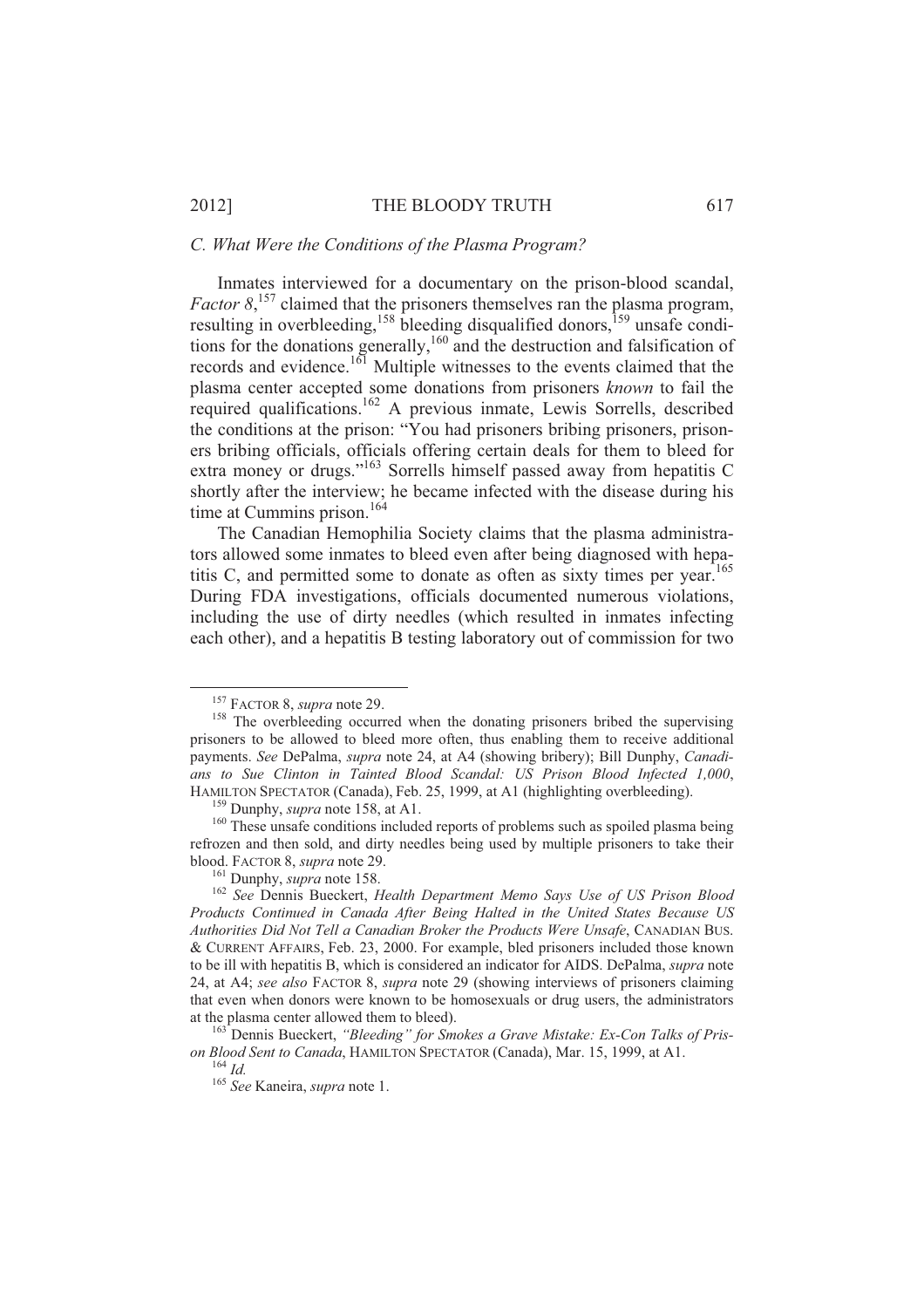months while blood collection continued.<sup>166</sup> The prison plasma system was shut down three times because of safety violations, but it was allowed to reopen each time. $167$ 

# *1. The Recalls*

The largest crisis at the plasma center occurred in 1983, when the FDA recalled thirty-eight blood units after it found that twelve inmates,<sup>168</sup> ineligible and likely infected with hepatitis, had donated.<sup>169</sup> Unfortunately, the recall came too late to retrieve all of the tainted blood<sup>170</sup>—almost 4,000 vials had already been exported.<sup>171</sup>

It was during this emergency that Canada first learned that it was importing inmate plasma.<sup>172</sup> Before this time, there were no obvious indications that the plasma came from a prison; the labels on the product simply noted the source as "ADC Plasma Center, Grady, Arkansas."<sup>173</sup> An FDA inspection report in Connaught's possession stated the plasma's true source, but no one at Connaught ever bothered to read the information.<sup>174</sup>

A second recall occurred one month after the first, causing the Canadian Red Cross to cancel its contract with Connaught.<sup>175</sup> In the letter of termination, the assistant national director of blood transfusion stated that recent crises left the Canadian Red Cross "with no confidence in the quality and safety of the material."<sup>176</sup>

After these incidents, the FDA shut down the prison center for over a year<sup>177</sup> and revoked its license<sup>178</sup> in February 1984.<sup>179</sup> The violations

 $\overline{a}$ 

<sup>176</sup> *Id.*

<sup>166</sup> *See Tainted Blood: Poison from the Prisons*, *supra* note 151.

<sup>167</sup> *See* Harder, *supra* note 18.

<sup>167</sup> Parker, *supra* note 155.

<sup>169</sup> Leveritt, *supra* note 130; KREVER COMMISSION REPORT, *supra* note 4, at 391.

<sup>170</sup> *See* KREVER COMMISSION REPORT, *supra* note 4, at 391–93. Though HMA informed Continental Pharma within days of the issue, Continental Pharma decided that the risk of contamination was relatively small because the current test results of the donors were negative for infection. However, two months after the problem became known, HMA decided to initiate a voluntary recall, and Continental finally informed Connaught. This delay in communication resulted in hundreds fewer units being successfully returned. *Id.*

<sup>171</sup> Leveritt, *supra* note 130.

<sup>172</sup> *See* KREVER COMMISSION REPORT, *supra* note 4, at 392.

<sup>173</sup> *See id.*

<sup>174</sup> *Id.*

<sup>175</sup> *Id.* at 393.

<sup>177</sup> *See* Dave Komer, *Clinton's Arkansas Blood Deals Yield Horrific Results*, THE SOUTH END, Feb. 2, 1999.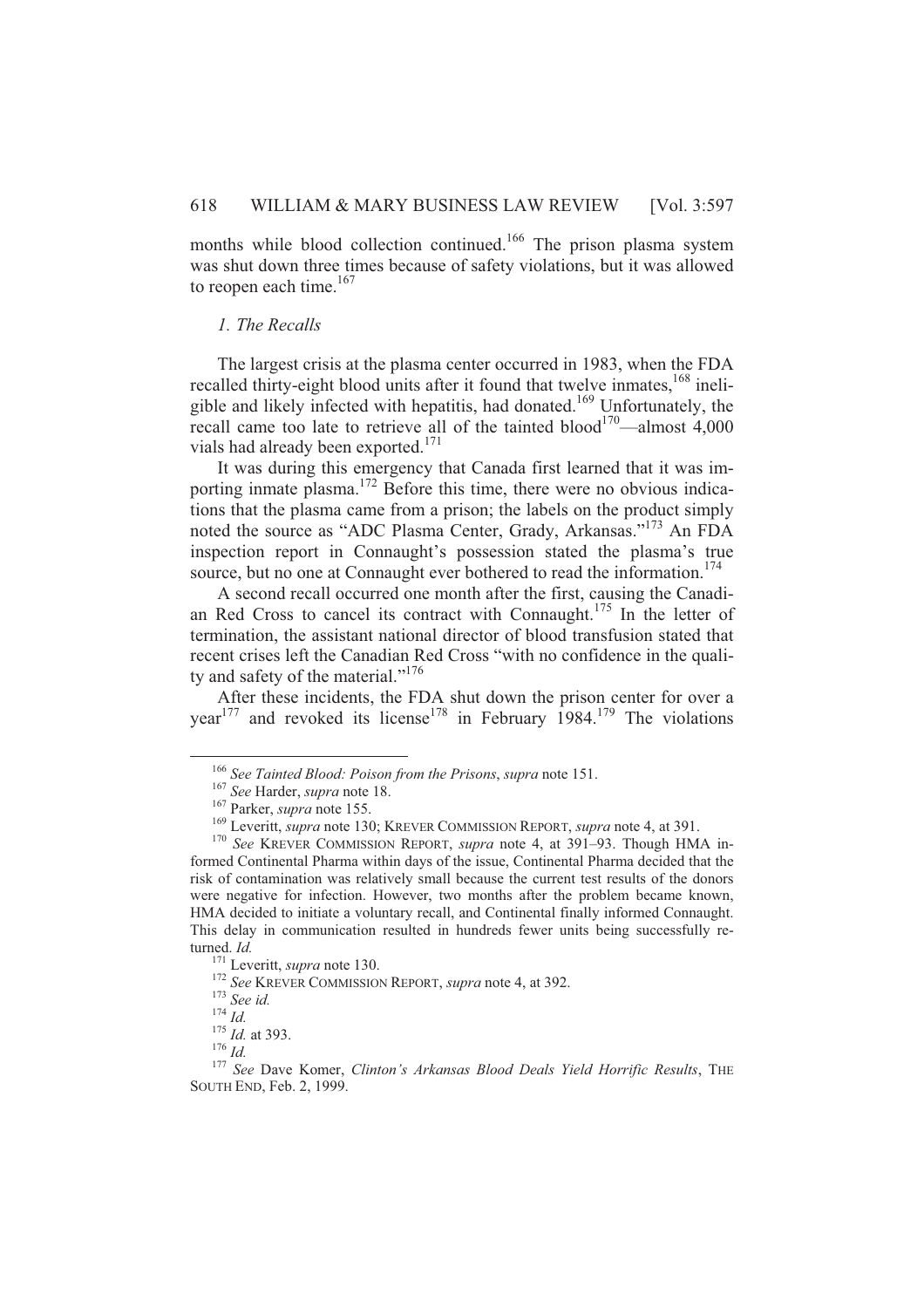found by the FDA included allowing disqualified donors to continue donating, altering records, and improperly storing the collected plasma.<sup>180</sup> HMA was sued over the first recall, and paid \$250,000 to settle its share of the liability.<sup>181</sup>

#### *2. Response*

Perhaps in part because of these events, the FDA issued a national warning that inmates have a higher chance of being infected with HIV than the general population<sup>182</sup>—a caution to which the National Correctional Association responded quickly.<sup>183</sup> Those responsible for running the Cummins Plasma Program chose to disregard these communications and succeeded in reopening the program.<sup>184</sup> Their intentional blindness persisted even as HMA's insurance agency refused to continue its coverage. $185$ 

Responding to the FDA's warnings, the Arkansas Department of Corrections requested a report of HMA's program by the Institute for Law and Policy Planning of Berkeley, California (ILPP).<sup>186</sup> The response proved scathing: the ILPP identified forty areas where HMA completely failed to meet the requirements of its contract with the ADC.<sup>187</sup> Even worse, HMA also violated general professional standards, as it "hired a large number of unlicensed, uncertified or legally unqualified medical staff" who were not properly supervised.<sup>188</sup> The final analysis concluded that: "For HMA, all this must be viewed as profit-motivated business decision making, at best.

 $\overline{a}$ 

<sup>178</sup> Parker, *supra* note 155.

<sup>179</sup> *See* Leveritt, *supra* note 130.

<sup>180</sup> Joe Stumpe, *Question Remains: Did Prisoner Blood Spread Ills?*, ARK. DEMOCRAT-GAZETTE (Little Rock), Oct. 18, 1998, at A1. *See supra* notes 165–67 and accompanying text.

<sup>181</sup> *See* Stumpe, *supra* note 180, at A1.

<sup>182</sup> Leveritt, *supra* note 130.

<sup>&</sup>lt;sup>183</sup> See id. Shortly after the FDA's announcement, the National Correctional Association wrote an informational bulletin for prisons around the nation to reinforce the message, stating that there were concerns about the quality of plasma gathered from a population where many were "illicit drug abusers before their incarceration" and "because of the close living conditions of large groups of inmates, a high incidence of homosexual activity is found." The two actions combined were enough for the majority of prison plasma centers: nearly all shut down in the wake of this outcry. *Id.*

<sup>184</sup> *Id.* <sup>185</sup> *Id.*

<sup>186</sup> *Id.*

<sup>187</sup> Parker, *supra* note 155.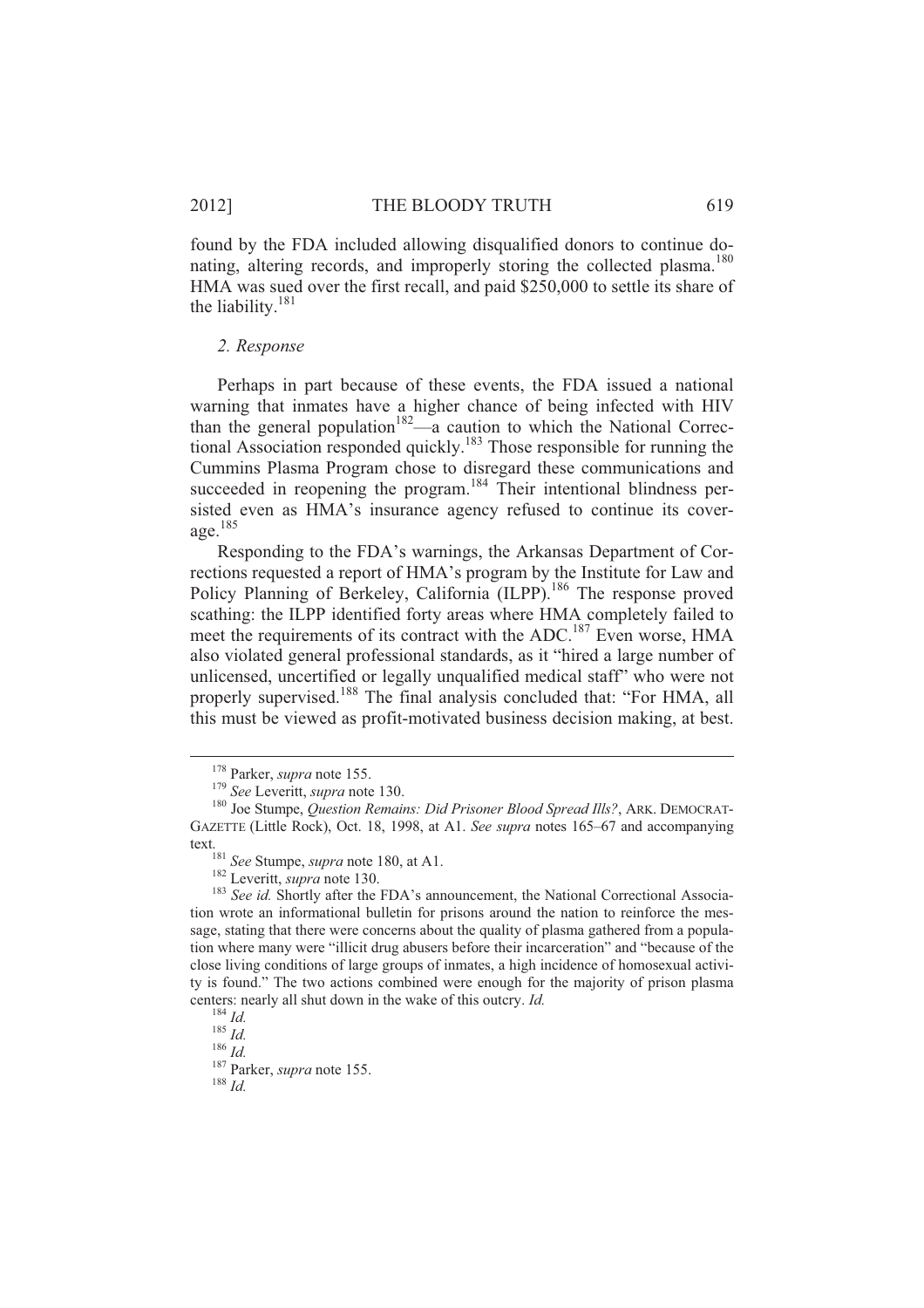At worst, it calls for further inquiry."<sup>189</sup> ILPP's sharp words finally penetrated the ADC, and in 1986, HMA lost its contract with Cummins prison.<sup>190</sup>

#### *3. After HMA*

However, the plasma center did not end with HMA; Pine Bluff Biologicals (PBBP) took over and expanded it. $^{191}$  The new oversight provided little improvement, however, as an FDA inspector soon found that the center possessed inadequate screening measures and recordkeeping.<sup>192</sup> In addition, those in charge of the program were accused of using security officers to "recruit" inmates to donate plasma.<sup>193</sup> The prison medical director, John Byus, explained the business plan to a local reporter, stating: "We plan to stick with [the plasma program] to the last day .... [t]o the last drop we're able to sell."<sup>194</sup>

A New York group took over the plasma center in 1991, and it continued to produce and distribute prison plasma until 1994.<sup>195</sup> In 1999, Dina Tyler, the spokeswoman for Arkansas prisons, admitted that, "some inmates were allowed to take part in the program who should not have been."<sup>196</sup> She claimed a single clerk caused the errors, and that he charged inmates a fee to recertify them for donations.<sup>197</sup>

# *D. How Much Was the Arkansas Plasma Center Worth?*

It was well known in Arkansas that the ADC profited from the plasma program; $^{198}$  the question is, by how much?

The total profits will probably never be accurately known, because before the tainted blood scandal occurred, the Arkansas legislature passed a

<sup>189</sup> Leveritt, *supra* note 130.

<sup>190</sup> Parker, *supra* note 155.

<sup>&</sup>lt;sup>191</sup> Two additional plasma clinics were opened at this time, including one in the prison hospital. *Id.*

<sup>192</sup> *Id.*

<sup>193</sup> *Id.*

<sup>194</sup> *Blood Money*, ARK. TIMES, Sep. 23, 2004, http://www.arktimes.com/arkansas/199 1-blood-money/Content?oid=964677 [hereinafter *Blood Money*].

<sup>195</sup> Leveritt, *supra* note 130; *see also Blood Money*, *supra* note 194 ("The last drop came in 1994 ...."); Parker, *supra* note 155.

<sup>196</sup> Deborah Orin, *Bad Blood Between Clinton Pal and Canada*, N.Y. POST, Feb. 23, 1999, at 12.

<sup>197</sup> *See id.*

<sup>&</sup>lt;sup>198</sup> The contract between HMA and the ADC supposedly guaranteed ADC about fifty percent of the total profit. Leveritt, *supra* note 130.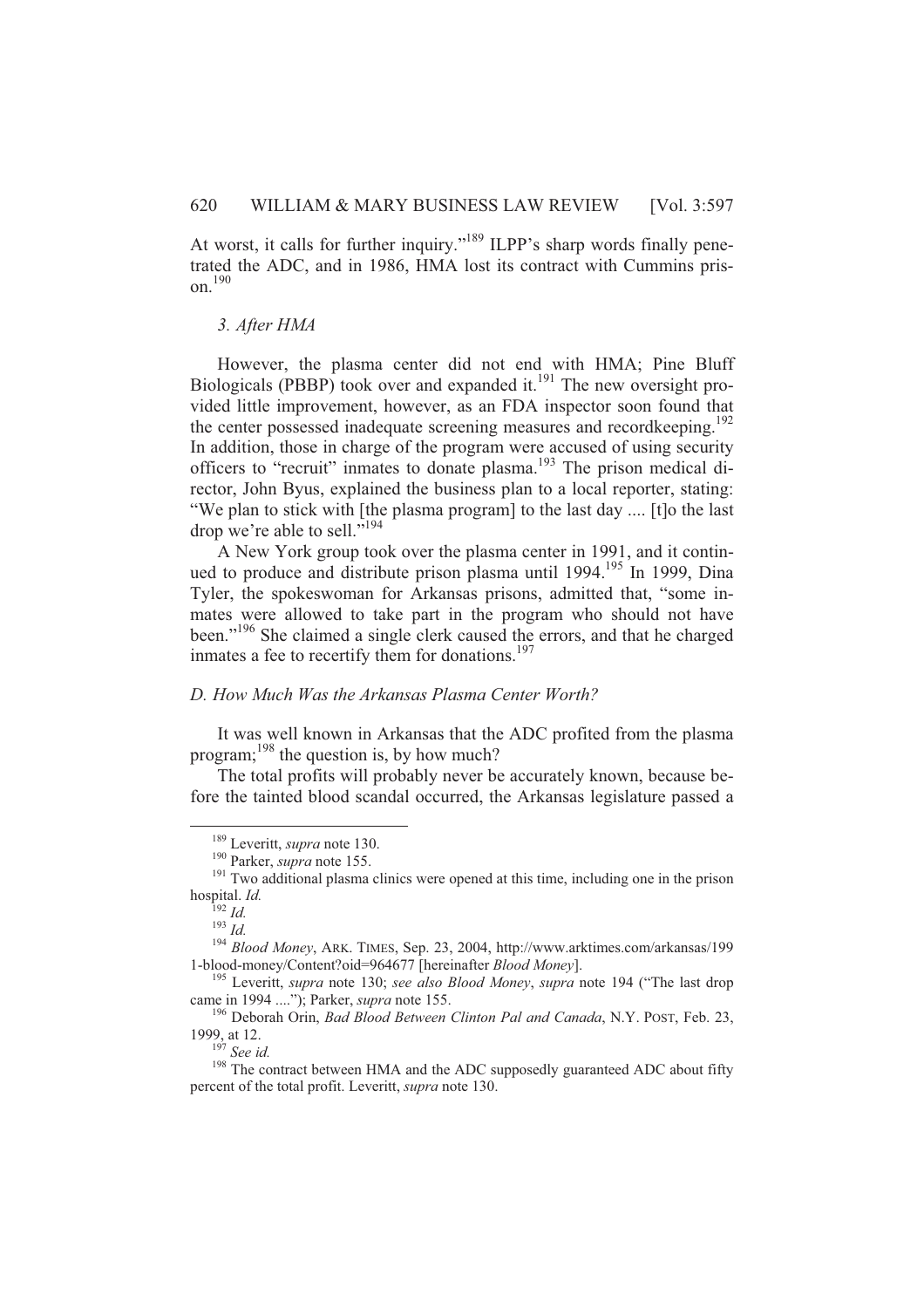law declaring that the blood plasma program did not need to report its earnings to the Arkansas legislature.<sup>199</sup> According to vague records from the Department of Finance and Administration, from 1982 to 1986 the ADC earned \$31,721 to \$167,259 per year from the plasma program.<sup>200</sup>

Records recovered from 1986 provide slightly more insight into the potential income of the ADC and the organization running the program: by then, Pine Bluff Biological ran the clinic, and it reported collecting about 960 units of plasma every week.<sup>201</sup> At the time, a unit of plasma was worth at least \$50 to an international blood broker. 202

Based on these numbers, a conservative estimate of PBBP's gross sales for that fiscal year would come out to \$2.5 million.<sup>203</sup> PBBP's contract promised the ADC \$5 per unit of plasma collected.<sup>204</sup> The resulting breakdown may have occurred: "Of PBBP's \$2.5 million in annual gross sales, \$350,000 went to pay inmates their \$7-per-unit fees.<sup>205</sup> The state of Arkansas collected \$249,600 for prison operations. PBBP had gross revenues of \$1,896,969."<sup>206</sup> Calculating for inflation, that profit would translate to approximately  $$3,923,143$  in March  $2012^{207}$ 

 $\overline{a}$ 

 $199$  ARK. CODE ANN. § 19-4-803 (West 2010). The exemption is still included in the law today, and allowed the prison program to avoid the requirements of Arkansas Code section 19-4-802: "State agencies ... shall be required to post all financial transactions of cash funds in the [S]tate's financial management system ...." *Id.* at § 19-4-802.

<sup>200</sup> Stumpe, *supra* note 180, at A1.

<sup>201</sup> Leveritt, *supra* note 130.

<sup>202</sup> *See* Stumpe, *supra* note 180, at A1.

<sup>&</sup>lt;sup>203</sup> *See Leveritt, supra* note 130. PBBP's actual profits have never been released and are considered proprietary. *Id.*

<sup>204</sup> *Id.*

<sup>&</sup>lt;sup>205</sup> It is important to note here that these \$7 fees were not cash fees, but merely "script" noted in the prisoner's book—meaning money that could only be used at the prison commissary to pay for products such as cigarettes at inflated commissary prices. With this system, PBBP gave prisoners the equivalent of monopoly money, useful only in one place. Thus, this estimated number is probably too high. *Duda Interview II*, *supra* note 22.

<sup>206</sup> *Id.* (footnote added).

<sup>207</sup> *CPI Inflation Calculator*, BUREAU OF LABOR STATISTICS, http://www.bls.gov/data /inflation\_calculator.htm (last visited Mar. 13, 2012).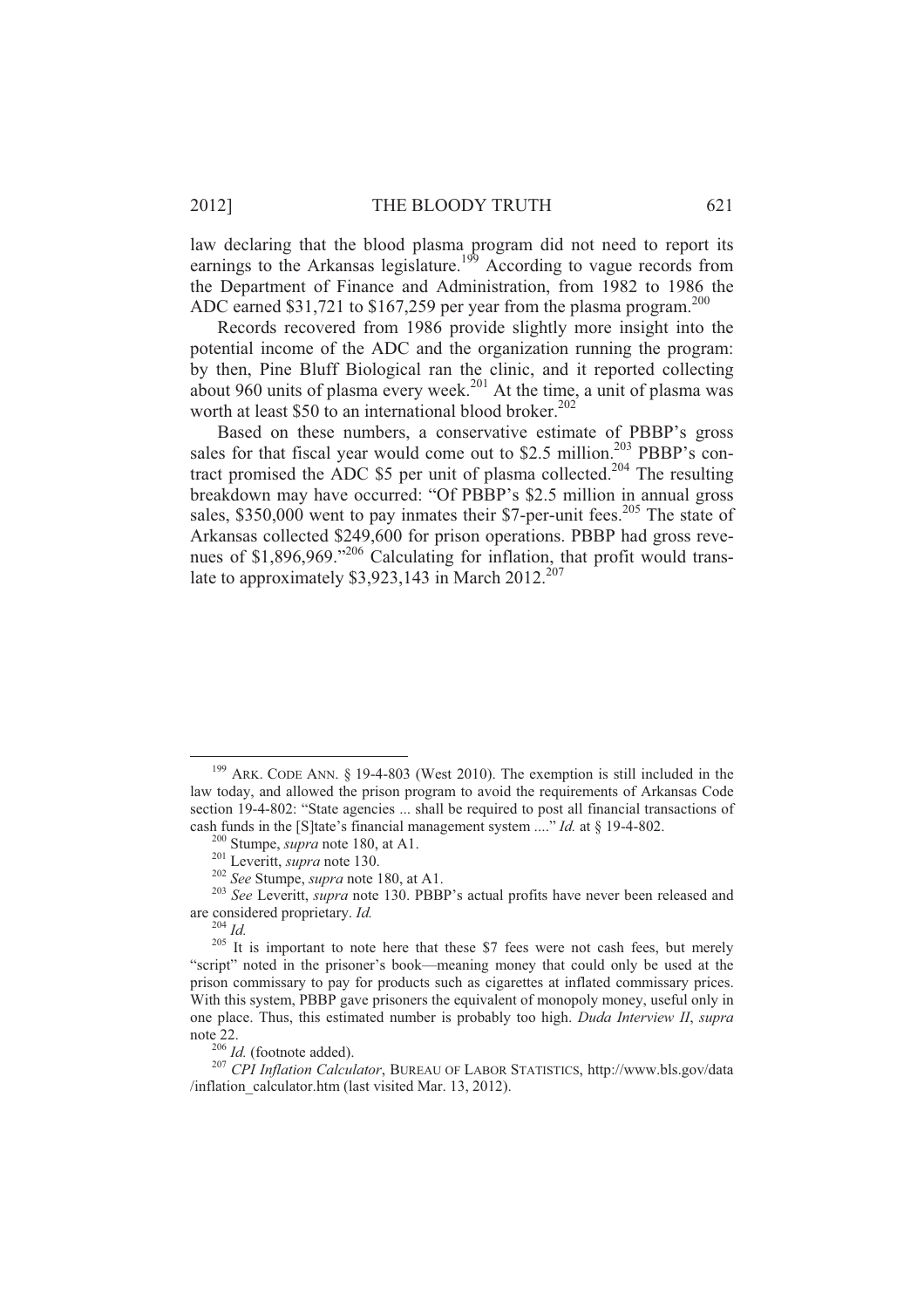# III. INTERNATIONAL RESPONSE

# *A. Canada*

# *1. What Happened to the Tainted Blood in Canada?*

Canada stopped using plasma from its own prison inmates in  $1971$ ,<sup>208</sup> based on the recommendation of the Red Cross, because of hepatitis concerns.<sup>209</sup> In 1982, however, when HMA was searching for a new, foreign buyer, Canada represented one of the few countries in the world that continued to allow the *import* of prisoner's blood and plasma.<sup>210</sup>

The consequences of that practice proved dire. It is estimated that over 1,000 Canadian hemophiliacs were provided with tainted plasma from the Cummins prison.<sup>211</sup> At least 42,000 Canadians have been infected with hepatitis C, and thousands more with the HIV virus, due to tainted plasma, some imported from the Cummins prison.<sup>212</sup> It is estimated that more than 7,000 Canadians will die from the contaminated blood.<sup>213</sup>

As a result of this scandal, the Canadian Red Cross declared bankruptcy and was removed from the direct collection of blood.<sup>214</sup> Further, Canadian authorities launched the Krever Commission (the Commission) in 1995 to trace the trail of the tainted blood.<sup>215</sup> The Commission was the first to publicize the likelihood that the Canadian blood supply was contaminated by blood donated by U.S. prisoners. $2^{16}$ 

The Commission report found that the distribution of the tainted blood could have been avoided if better management and oversight had been in place.<sup>217</sup> The report noted that Connaught Laboratories bought exported plasma only because the domestic supply was so small that importing blood and plasma became necessary.<sup>218</sup> In addition, the report implied that Connaught was negligent; it determined that "Connaught decided it was

 $\overline{a}$ 

<sup>218</sup> *See id.*

<sup>208</sup> KREVER COMMISSION REPORT, *supra* note 4, at 372.

<sup>209</sup> *See* DePalma, *supra* note 24, at A4.

<sup>210</sup> *See* Michele Mandel, *Bad Blood: A New Novel Probes Bill Clinton's Possible Role in Canada's Red Cross Scandal*, THE TORONTO SUN, Oct. 4, 1998, at 30.

<sup>211</sup> *See* Bueckert, *supra* note 162.

<sup>212</sup> *See* Parker, *supra* note 155.

<sup>213</sup> *See id.*

<sup>214</sup> DePalma, *supra* note 24, at A4.

<sup>215</sup> *Tainted Blood: Poison from the Prisons*, *supra* note 151.

<sup>216</sup> *See* McKenna, *supra* note 34, at A16.

<sup>217</sup> *See* Anne McIlroy, *U.S. Prisoners' Blood Fed Hep-C Infections: Ottawa Documents Show for the First Time That Government Knew About Risk of Supply*, THE GLOBE & MAIL (Canada), June 30, 1999, at A1.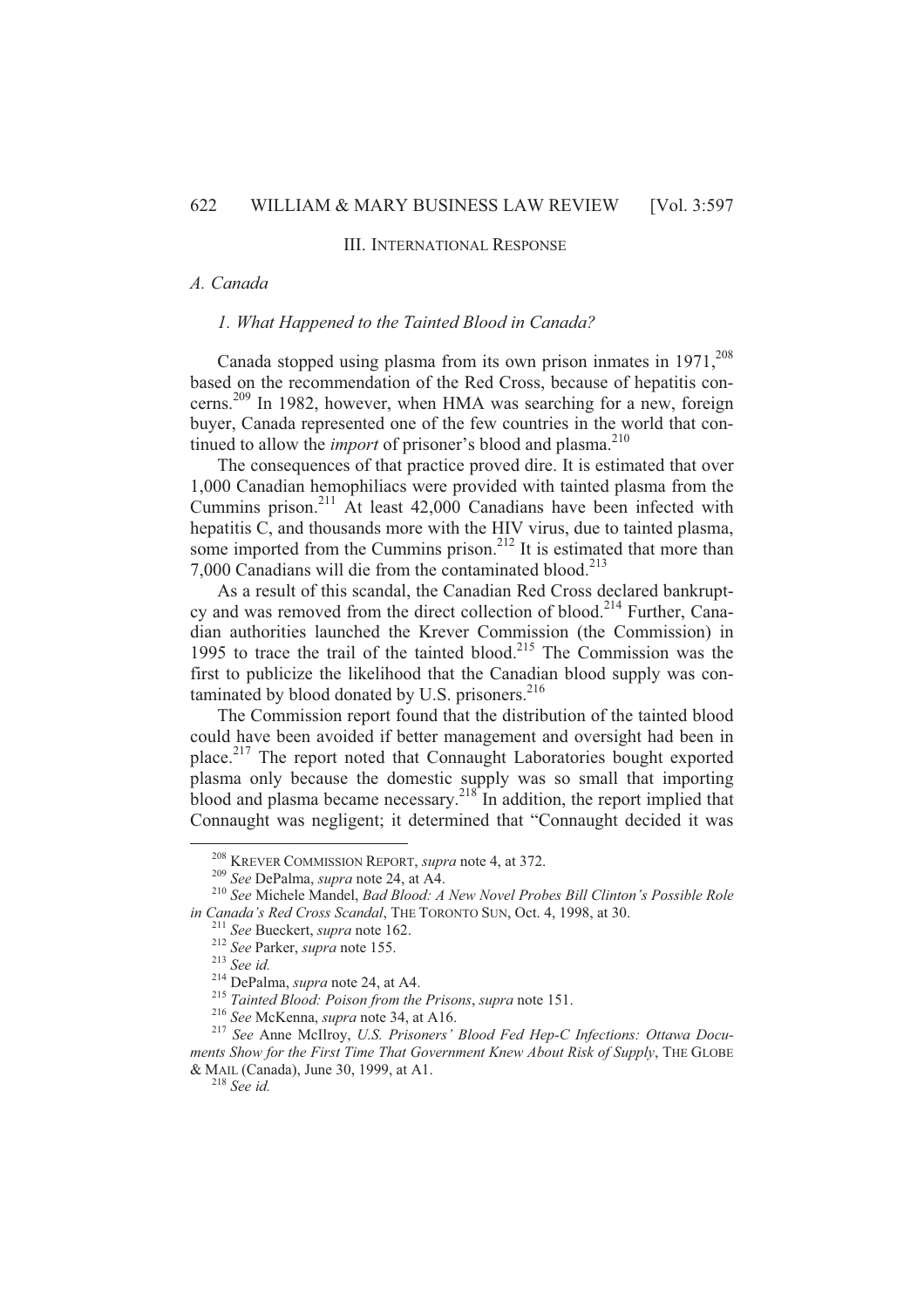'impracticable' to inspect all the plasma-collection sites itself, and decided to rely instead on FDA reports which it did not, in fact, review."<sup>219</sup> The Bureau of Biologics (the Bureau), Canada's counterpart to the FDA, only required that the FDA license the plasma centers.<sup>220</sup> Connaught provided the Bureau with their list of FDA-approved collection sites, and neither party inquired further.<sup>221</sup> One Connaught official stated it best during a hearing for the Krever Commission when he commented: "Obviously the system broke down."<sup>222</sup>

A 1998 Canadian Health Department memo explains that the use of the prison blood continued in Canada because the Canadian broker (Continental-Pharma) was never informed that the blood had a "high probability" of being infected with HIV and hepatitis  $C<sup>223</sup>$ . The memo stated that:

The use of these blood products in Canada can be attributed to a failure by U.S. blood and regulatory authorities to inform a Canadian blood broker that blood collected at prisons was no longer safe and as a result was no longer being used in the U.S. ....

... At the time, these blood centres [sic] were still licensed by the U.S. Food and Drugs [sic] Administration ... but blood coming from them for the most part was exported. $224$ 

Unfortunately, it was not illegal to sell prison blood in the U.S., although in practice it no longer occurred.<sup>225</sup> Therefore, when Connaught inquired about the matter in 1983, it was told only that no regulations on the matter existed, not that the U.S. fractionators, in consultation with the FDA, ended the practice<sup>226</sup> the year before.<sup>227</sup>

In 1999, *The Globe and Mail*, under access-to-information legislation, obtained a briefing note written by Health Minister Allan Rock that suggested the Arkansas prison blood was responsible for at least some Canadians becoming infected with hepatitis C. The document explained: "Plasma from such high-risk populations may indeed have contributed to the transmission of blood diseases such as AIDS and hepatitis  $C^{3228}$ 

<sup>219</sup> *Tainted Blood: Poison from the Prisons*, *supra* note 151.

<sup>220</sup> KREVER COMMISSION REPORT, *supra* note 4, at 391.

<sup>221</sup> *Id.*

<sup>222</sup> *Id.*

<sup>223</sup> Bueckert, *supra* note 162.

<sup>224</sup> *Id.*

<sup>225</sup> *See* KREVER COMMISSION REPORT, *supra* note 4, at 377.

<sup>226</sup> *Id.* at 398.

<sup>&</sup>lt;sup>227</sup> *See supra* note 108 and accompanying text.

<sup>228</sup> McIlroy, *supra* note 217, at A1.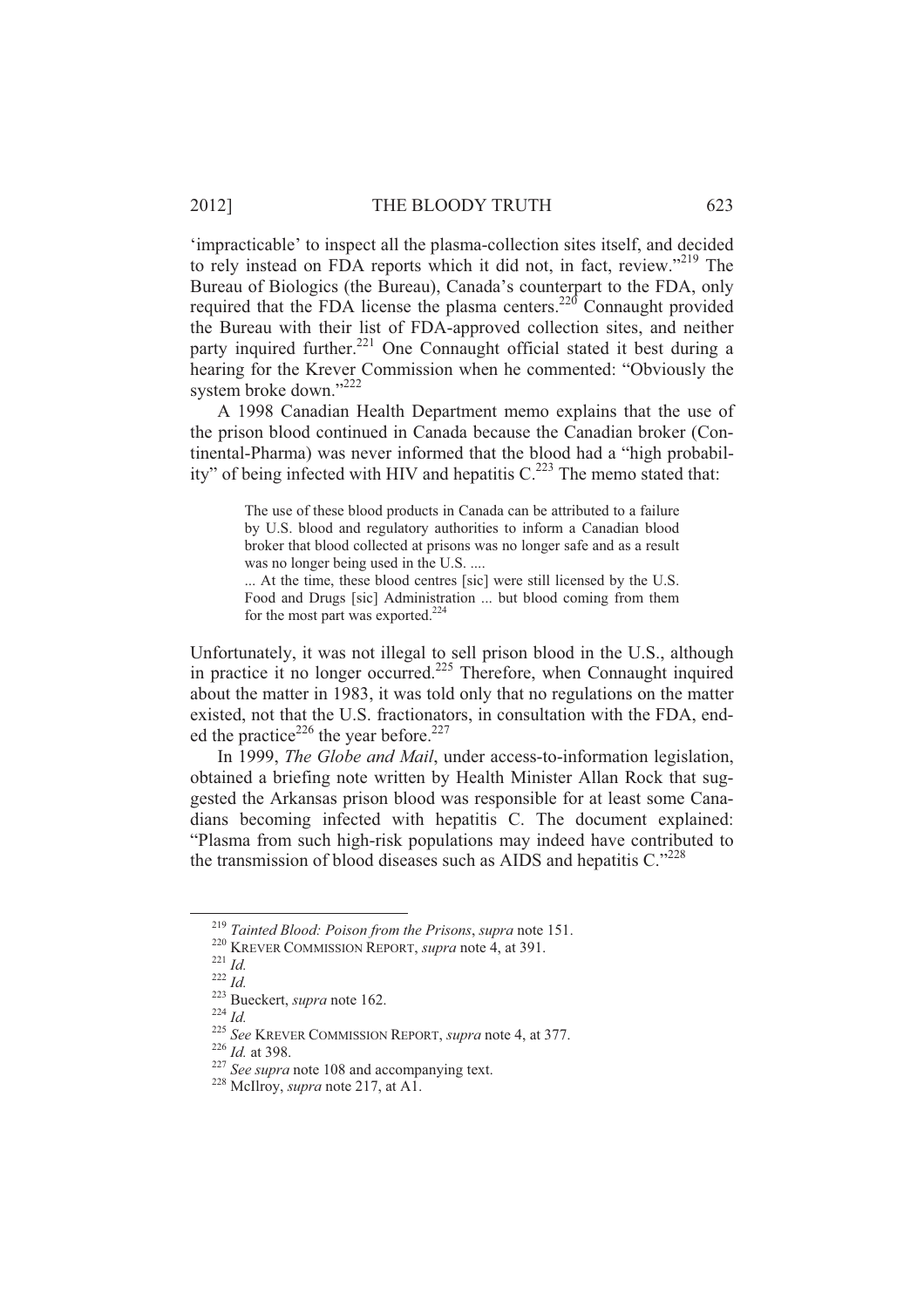In 2001, documents from Health Canada, the company responsible for running the country's health system, proved that the Canadian Red Cross did distribute plasma from U.S. prison inmates.<sup>229</sup> The documents admitted that "risky" blood from the Arkansas prison was used and that "a significant amount of the product made from the potentially HIV-infected blood was not retrieved and it was learned that it had already been used."<sup>230</sup> Evidence brought to light in 2003 showed that the Arkansas prison continued to sell—and Canada continued to receive—the inmates' blood long after the prison had been cited for multiple safety and health violations, including approving donors who were infected with HIV and hepatitis  $C<sup>231</sup>$ 

The Canadian government settled a class action lawsuit brought by Canadian hemophiliacs for \$1.118 billion in 1999.<sup>232</sup> This settlement only covered those infected between 1986 and 1990.<sup>233</sup> The group, led by plaintiff Michael McCarthy, vice president of the Canadian Hemophilia Society, also filed a suit against Continental Pharma.<sup>234</sup>

In 1999, a group of Canadian hemophiliacs declared their intent to sue the responsible parties in America for  $$5$  billion.<sup>235</sup> In 2001, the Canadian Hemophilia Society announced further plans: they hoped to sue Arkansas, Louisiana, the businesses that participated in the sale and export of prison plasma, and the FDA.<sup>236</sup> The two companies they planned to name in the lawsuit were Health Management Associates in Arkansas and Community Plasma Center in Louisiana.<sup>237</sup>

Despite the announcement, the lawsuit was never filed.<sup>238</sup> McCarthy, also piloting this effort, reported that "numerous obstacles ... delayed the filing—including the inability to get legal help from respected blood litigators south of the [U.S.-Canadian] border."<sup>239</sup>

As of 2006, the Royal Canadian Mounted Police (RCMP) had been investigating the blood scandal for five years, and despite supposedly con-

 $\overline{a}$ 

<sup>229</sup> *See* Harder, *supra* note 18.

<sup>230</sup> *See id.*

<sup>231</sup> *See* Canadian Press, *supra* note 153, at D15; *see also* discussion *supra* Part II.B.

<sup>&</sup>lt;sup>232</sup> See Canada Proposes \$1.1 Billion Settlement in HCV Lawsuit, REUTERS HEALTH MEDICAL NEWS, June 18, 1999 (Legal) [hereinafter *Canada Proposes \$1.1 Billion Settlement*].

<sup>233</sup> *See id.*

<sup>234</sup> *See id.*

<sup>&</sup>lt;sup>235</sup> Dunphy, *supra* note 158, at A1.

<sup>236</sup> *See* Harder, *supra* note 18.

<sup>237</sup> *See Canada Proposes \$1.1 Billion Settlement*, *supra* note 232.

<sup>238</sup> *See* Harder, *supra* note 18.

<sup>239</sup> *Id.*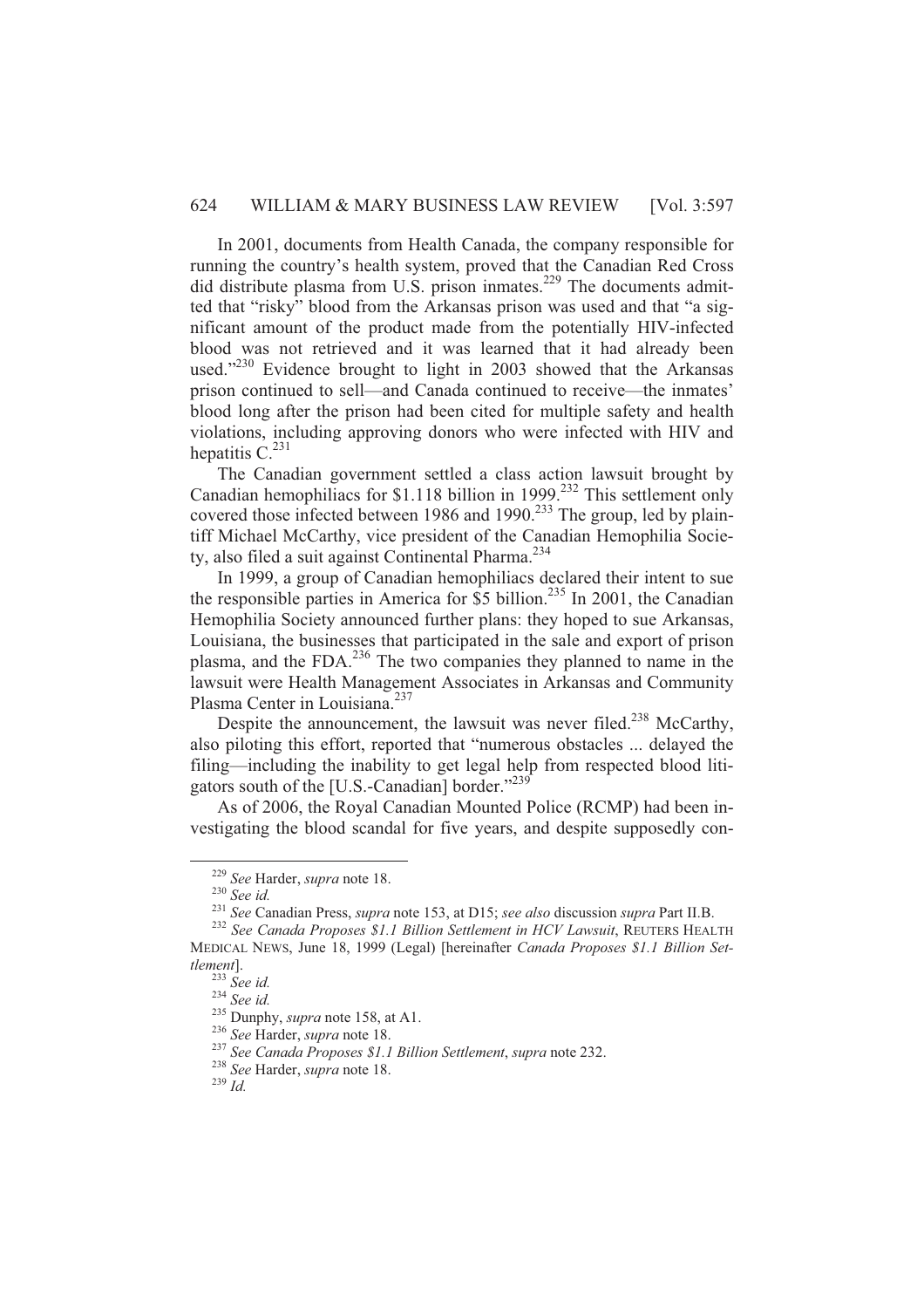#### 2012] THE BLOODY TRUTH 625

templating charging those in the United States with criminal negligence,<sup>240</sup> the only charges filed thus far have been against the Red Cross and the Federal Bureau of Biologics.<sup>241</sup> One of the factors the probe is focused on is "the importation of tainted blood from prisoners in Arkansas, brought into Canada by a Montreal-based blood broker and used by Canadian hemophiliacs. The same tainted blood product was exported around the world by the Canadian broker."<sup>242</sup>

#### *2. Canadian Response*

In 2006, the Canadian government finally compensated victims of Canada's tainted blood scandal who contracted hepatitis C and were not included in previous settlements, including those claiming to have been infected by plasma from Cummins prison.<sup>243</sup> More than  $5,000$  victims who were given contaminated blood and blood products before 1986 and after 1990 will receive compensation under the plan.<sup>244</sup> The previous settlement in 1998 only included those infected between 1986 and 1990, because the government claimed it could not have prevented contamination before 1986; however, evidence of screening techniques introduced prior to 1986 weakened the government's position.<sup>245</sup>

Under the new agreement, the government set aside nearly \$1 billion to provide compensation, thus matching the compensation for those infected between 1986 and 1990.<sup>246</sup> Further, those who contracted the disease through tainted blood before 1986 and after 1990 will now receive between \$1,000 and \$300,000.<sup>247</sup>

<sup>240</sup> Dunphy, *supra* note 158, at A1.

<sup>241</sup> *See* Laura Cudworth, *Stuff Movies Are Made of: Tainted Blood Scandal to Be Turned into Film*, STRATFORD BEACON-HERALD (Ontario), Jan. 18, 2006, at 1.

<sup>242</sup> Tim Harper, *Criminal Charges Likely End to Tainted Blood Probe*, HAMILTON SPECTATOR (Ontario), Nov. 15, 1999, at C14.

<sup>243</sup> *See* Op-Ed., *Long Time Coming*, THE SIMCOE REFORMER (Ontario), Aug. 2, 2006, at 4.

<sup>244</sup> *See id.*

<sup>245</sup> *See id.*

<sup>246</sup> *See id.*

<sup>247</sup> *See id.*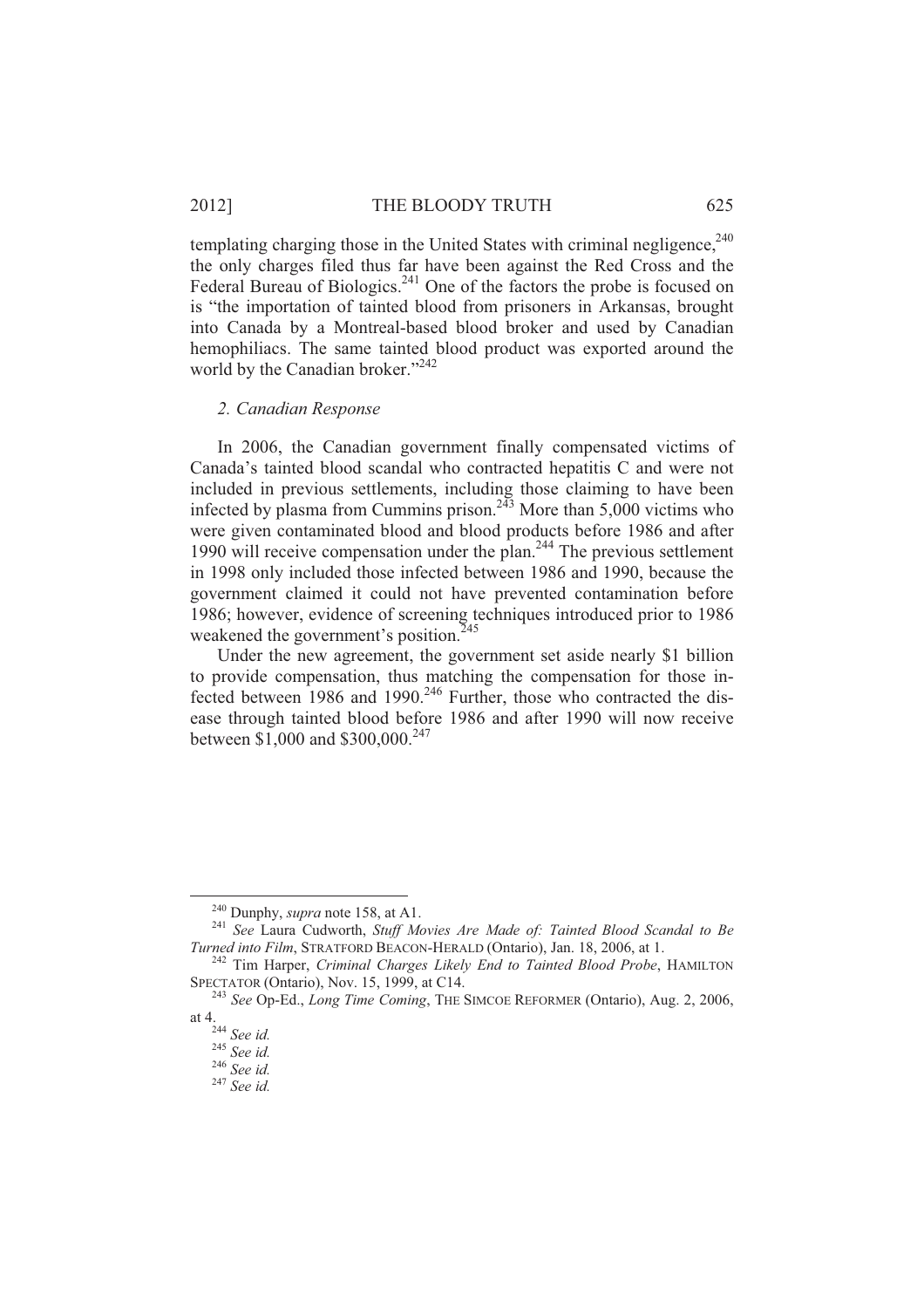# *B. Britain*

#### *1. What Happened to the Tainted Blood in Britain?*

Britain outlawed paid donations of blood earlier than the United States because the British government believed that paying would attract the wrong type of donor.<sup>248</sup> Britain also did not permit collection of prisoners' blood, both because the government considered it exploitive and because it recognized earlier than the United States that such blood was more likely to be contaminated. $^{249}$  However, Britain, like Canada, continued to *purchase* blood from international vendors, like the United States, <sup>250</sup> and this allowed tainted blood to poison thousands of British citizens.<sup>251</sup> Tainted blood that was sold to Britain in the 1980s—including blood products from the Arkansas prisons—resulted in what Lord Robert Winston called "the worst treatment disaster in the history of the NHS."<sup>252</sup> Most of the victims believed the blood and clotting factors they were using came from British donors; the possibility the blood might have been imported did not even occur to them, much less the prospect that it might not meet British health standards.<sup>253</sup>

This disaster left 4,670 British hemophiliacs infected with hepatitis C, and 1,243 of those were also infected with HIV.<sup>254</sup> Nearly 2,000 have died, and many more need treatment.<sup>255</sup> The diseases have continued to spread to partners and children.<sup>256</sup> The outcry surrounding this tragedy resulted in a two-year private report, the Archer Inquiry (the Inquiry),  $257$ released in February 2009. The Inquiry found that "Britain was slow to

<sup>248</sup> *See* Birrell, *supra* note 32.

<sup>249</sup> *See* Leveritt, *supra* note 130.

<sup>&</sup>lt;sup>250</sup> See ARCHER INQUIRY, *supra* note 107, at 24 (describing the negotiations between British pharmacists and commercial suppliers—primarily American suppliers).

<sup>251</sup> *See* Birrell, *supra* note 32.

<sup>252</sup> *Id.*

<sup>253</sup> *See* Leveritt, *supra* note 130.

<sup>254</sup> *See* Birrell, *supra* note 32.

<sup>255</sup> *See* ARCHER INQUIRY, *supra* note 107, at 5.

<sup>256</sup> *See* Birrell, *supra* note 32.

<sup>&</sup>lt;sup>257</sup> The Independent Public Inquiry on NHS Supplied Contaminated Blood and Blood Products. This independent inquiry was not financed in any way by the English government. ARCHER INQUIRY, *supra* note 107, at 6–7. Its mission statement is: "To investigate the circumstances surrounding the supply to patients of contaminated NHS blood and blood products; its consequences for the haemophilia [sic] community and others afflicted; and suggest further steps to address both their problems and needs and those of bereaved families." *Id.* at 7.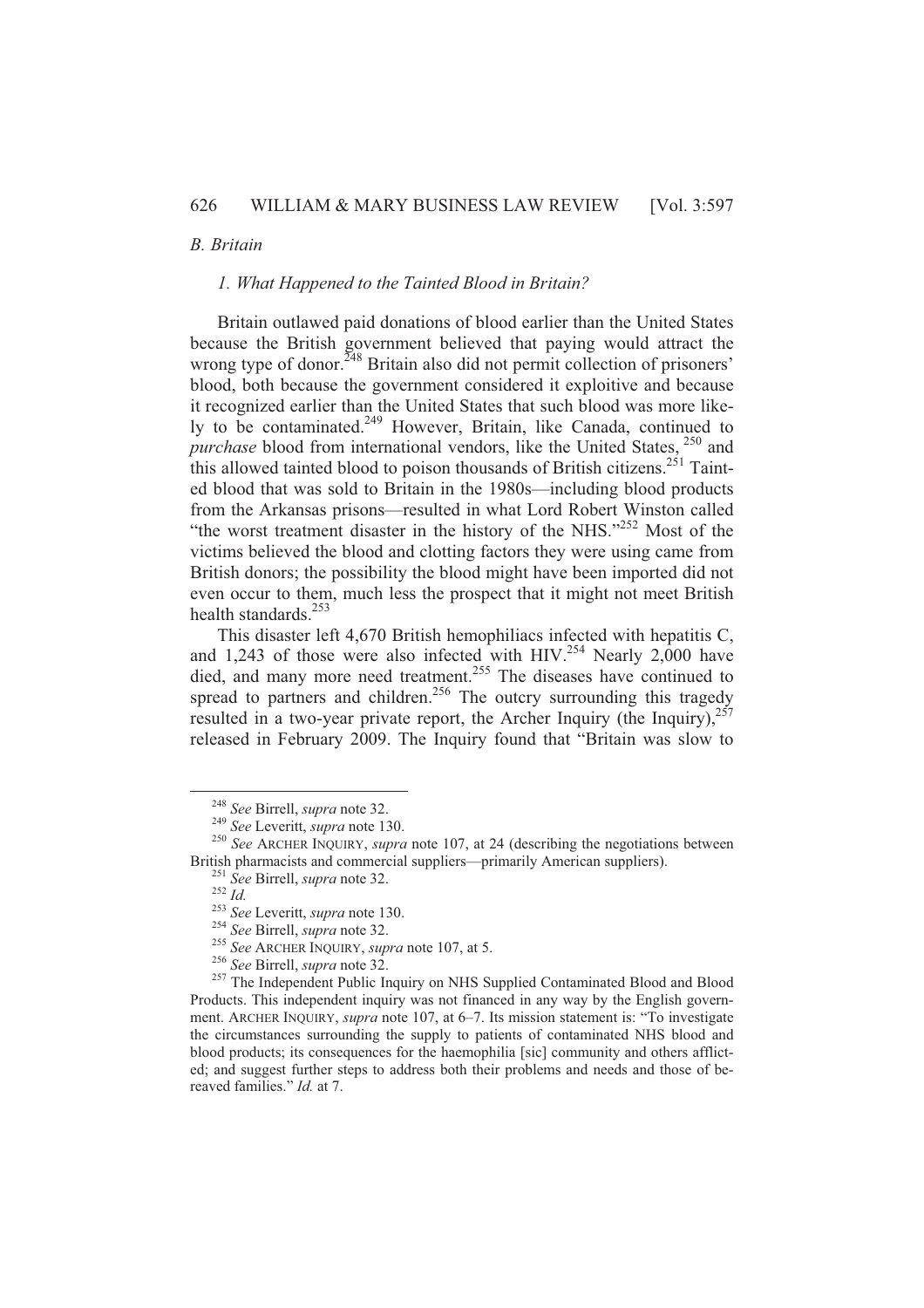react to the problems as they emerged[,] and said commercial interests were put ahead of safety."<sup>258</sup> It ultimately determined that:

[A] significant burden of responsibility [for tainted blood provided to British hemophiliacs] rests on American suppliers of Factor VIII concentrate. Long after alarms had been sounded about the risks of obtaining paid-for blood donations from communities with an increased incidence of relevant infections, such as prison inmates, this practice continued. It is difficult to avoid the conclusion that commercial interests took precedence over public health concerns.<sup>259</sup>

Unfortunately, it is difficult to determine *exactly* where all the blood came from, and how much of it might have come from the United States or the Arkansas prison. A significant part of this uncertainty stems from the fact that during the 1990s many of the records keeping track of the imports and sales of blood were shredded.<sup>260</sup> The British Haemophilia Society has sought an inquiry into the plasma transactions, specifically for the Factor VIII sent from the Arkansas prisons, but their requests have yet to be addressed.<sup>261</sup> According to the Communications Manager of the Hemophiliac Society, "[w]e know of three UK cases of HIV that can be directly traced back to Arkansas prison blood."<sup>262</sup> By October 2010, an estimated 1,800 out of the 4,800 British hemophiliacs poisoned by tainted blood products had died, $263$  and this number certainly increased over the past two years.

# *2. English Response*

The English government has been struggling to come to a settlement for the sufferers of contaminated blood and blood products. In October 2010, however, the government decided that, given spending costs and the current financial crisis, it would be too expensive to offer a compensation package similar to that of Ireland, where those infected with hepatitis C were each given £750,000 after a similar inquiry in  $1991$ <sup>264</sup> Instead, it

<sup>258</sup> Birrell, *supra* note 32.

<sup>259</sup> ARCHER INQUIRY, *supra* note 107, at 105.

<sup>&</sup>lt;sup>260</sup> The British Department of Health ordered an inquiry into the destruction of the documents in 2000, but failed to publish its findings. When reporters from the BBC requested the findings in 2007, they were informed that the Prime Minister ordered them withheld. *See* Leveritt, *supra* note 130.

<sup>261</sup> *See id.*

 $^{262}$   $\stackrel{\sim}{Id}.$ 

<sup>&</sup>lt;sup>263</sup> 14 Oct. 2010, PARL. DEB., H.C. (2010) 555 (U.K.).

<sup>264</sup> *See generally id.* at 521.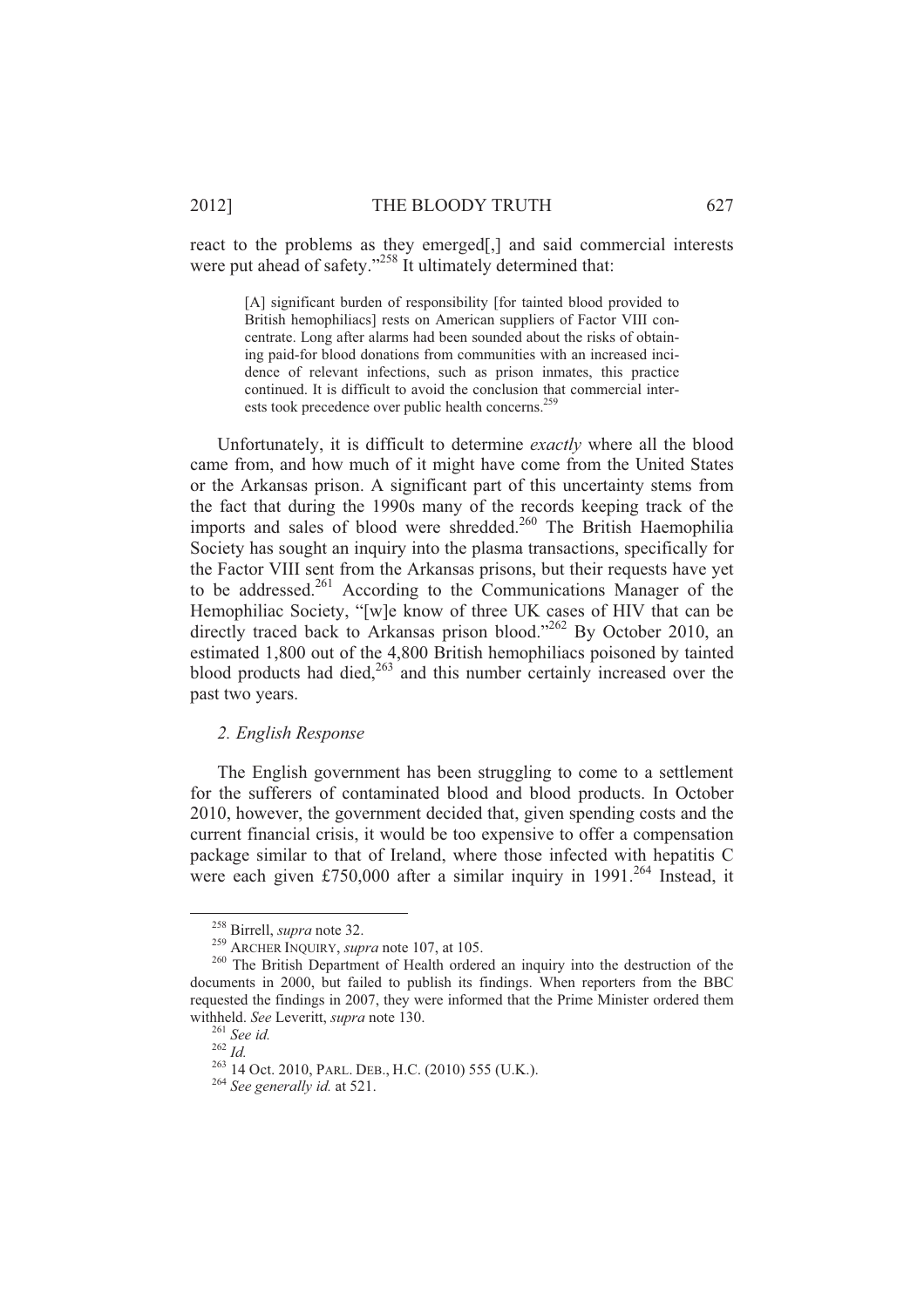offered only to provide a "rapid, but limited, review into the cases of those infected with hepatitis  $C$ ."<sup>265</sup>

#### *3. Scottish Response*

In Glasgow, hemophiliacs who believe they were infected by the Arkansas prison plasma have repeatedly asked for a public inquiry into the matter.<sup>266</sup> The hemophiliacs believe that the inmates were allowed to continue donating even though authorities knew they were infected with hepatitis C and HIV. They have even threatened to call former President Bill Clinton, Governor of Arkansas at the time of the scandal, to the witness stand $^{267}$ 

According to the Public Health Minister, victims have received compensation of up to £45,000, and therefore a public inquiry would not provide "any real benefit."<sup>268</sup> The hemophiliacs have already taken legal action against the Lord Advocate and the Health Minister.<sup>269</sup>

# IV. THE LAWSUIT

# *A. Why Did the Victims Fail to File Suit Against the Responsible American Parties?*

# *1. In General*

No clear answer exists as to why the victims of the Arkansas prison plasma scandal failed to sue the allegedly responsible parties, especially because the Canadian Hemophilia Society planned to do so as early as 1999.<sup>270</sup> As of that date, the Canadian victims also stated their desire to "seek a full investigation by the U.S. [J]ustice [D]epartment to determine

 $\overline{a}$ 

<sup>265</sup> Birrell, *supra* note 32.

<sup>266</sup> *See* Matt Dickinson, *Infected Blood Victims Protest at Clinton Visit; Transfusions Came from Former President's Home State*, EXPRESS NEWSPAPERS (Scotland), May 11, 2006, at 13.

<sup>267</sup> *Clinton's Scottish Court Warning*, DAILY RECORD (Scotland), Oct. 31, 2005, at 21. <sup>268</sup> Dickinson, *supra* note 266, at 13.

<sup>269</sup> *See Clinton's Scottish Court Warning*, *supra* note 267.

<sup>270</sup> Tim Harper, *Tainted Blood Victims Seek U.S. Retribution*, THE TORONTO STAR, Feb. 22, 1999 (News) ("The Canadian hemophiliacs ... plan to seek American retribution for the tainted blood collected from U.S. prisoners and exported to [Canada]. They will launch a lawsuit against the U.S. Food and Drug Administration (FDA), the state of Arkansas, and possibly Clinton, the Arkansas governor while Health Management Associates collected plasma from inmates of Cummins Prison."). *Id.* The RCMP supposedly began talks with the FBI and the U.S. Justice Department. *Id.*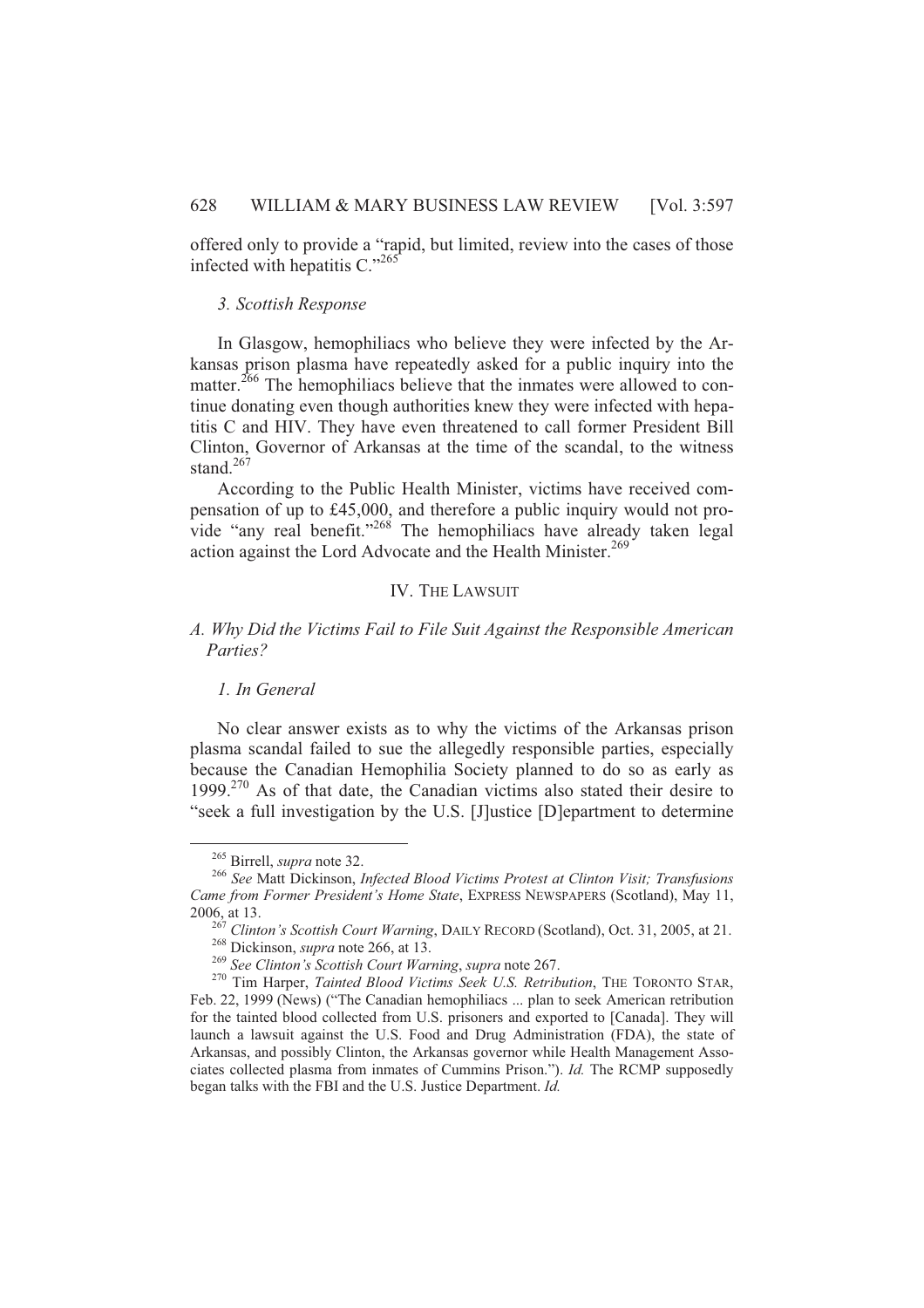how inmates ... continued to give dirty blood which was exported to Canada and then to other countries."<sup>271</sup>

Victims in Britain felt angry enough to search through the records on their own until they determined that they did receive plasma from the Cummins prison.<sup>272</sup> In Canada, victims threatened to subpoena prominent government officials to explain their actions.<sup>273</sup>

So why did such a suit never materialize? The unfortunate truth is probably because the United States courts have demonstrated a general distaste for finding liability for contaminated blood defendants, and often dismiss the cases on summary judgment.<sup>274</sup> Courts have been especially reluctant to find liability in cases where hepatitis C was the transmitted disease for two major reasons: "(1) the judicial fear that to impose such liability would severely restrict the availability of blood, and (2) the absence of any reliable way to detect hepatitis-carrying blood."<sup>275</sup>

In addition to this initial reluctance, the plaintiffs would face basic procedural limitations.<sup>276</sup> Precedent cases show that it has been historically difficult to procure a class action certification approved for groups of hemophiliacs suing the blood industry.<sup>277</sup> Moreover, forty-eight out of

 $\overline{a}$ 

<sup>&</sup>lt;sup>271</sup> *Id.* The victims also believed they had the legal standing to do so. As the foreign affairs spokesperson announced: "Canadians are free to pursue alleged wrongs perpetrated by foreign governments." *Id.*

<sup>272</sup> *See* Leveritt, *supra* note 130.

<sup>273</sup> *Tainted Blood: Poison from the Prisons*, *supra* note 151.

<sup>274</sup> *See, e.g.*, Kozup v. Georgetown Univ., 851 F.2d 437, 438–39 (D.C. Cir. 1988); Smythe v. Am. Red Cross Blood Serv., 797 F. Supp. 147, 147 (N.D.N.Y. 1992); Howell v. Spokane & Inland Blood Bank, 785 P.2d 815, 824 (Wash. 1990).

<sup>275</sup> 37 AM. JUR. 2D *Proof of Facts* § 1 (1984).

<sup>276</sup> Such as the relevant statute of limitations passing. *See, e.g.*, *In re* Factor VIII or IX Concentrate Blood Prods. Litig., No. Civ. A. 94-0382, 2000 WL 282787, at \*7 (E.D. La. Mar. 14, 2000).

<sup>277</sup> *See, e.g.*, *In re* Rhone-Poulenc Rorer Inc., 51 F.3d 1293, 1298 (7th Cir. 1995) (holding that class certification was inappropriate because such actions might bankrupt the industry, or force them into blackmail settlements). This has also been true to a lesser extent in Canada; a class action suit filed against the Canadian Red Cross and the Canadian Government by about 1,000 hemophiliacs infected with HIV was thrown out because the judge determined that, "lawsuits involving contaminated blood should be filed individually." *Canada Drops Blood Suit*, N.Y. TIMES, Feb. 20, 1994, at 3. However, some courts have allowed consolidation and centralization of claims under 28 U.S.C. § 1407 (meaning that claims with similar bases in fact can be tried at a central location for convenience and efficiency purposes, though the defendants are not actually being tried together). *See, e.g.*, *In re* "Factor VIII or IX Concentrate Blood Prods." Prods. Liab. Litig., 303 F. Supp. 2d 1377, 1379 (J.P.M.L. 2004); *In re* "Factor VIII or IX Concentrate Blood Prods." Prod. Liab. Litig., 853 F. Supp. 454, 455–56 (J.P.M.L. 1993).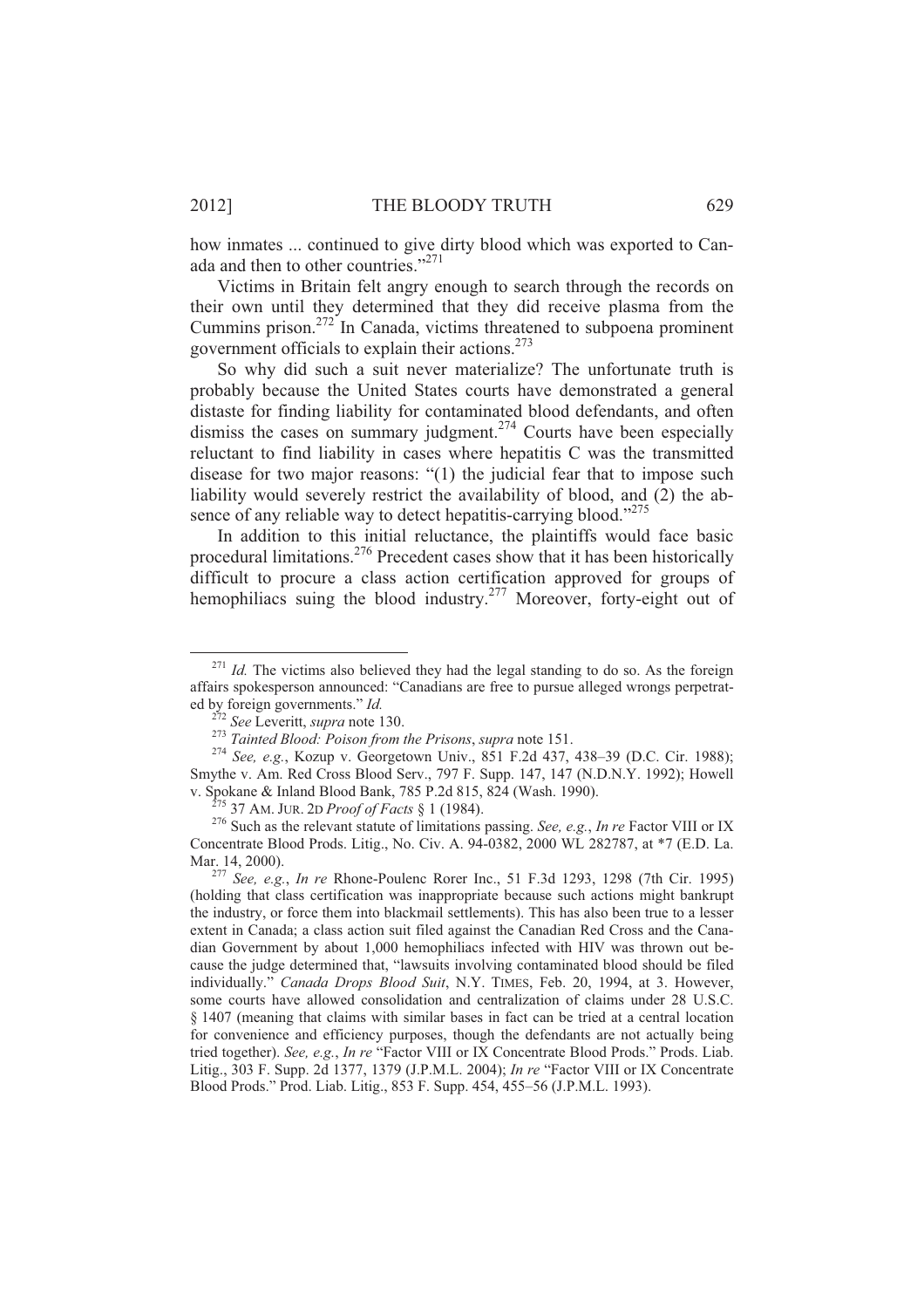fifty states<sup>278</sup> have passed blood shield laws,<sup>279</sup> limiting the available causes of action against those in the industry. $280$ 

# *B. Hypothetical Negligence Case*

#### *1. The Hypothetical*

If the Canadian Hemophilia Society *had* brought suit against HMA and Pine Bluff Biologicals,<sup>281</sup> like most of the plaintiffs in the tainted blood litigation thus far in the United States, the victims of the Arkansas blood scandal probably would not have prevailed, $282$  even if all the facts alleged were true, $283$  and even though the distributed blood products were not "unavoidably unsafe."<sup>284</sup>

This is the unfortunate reality even when considering the horrific conditions purported to exist at the prison plasma center. At any plasma center during this period, it is possible that a few cases of blood tainted with hepatitis C were inevitable, especially given the fact that the causative agent of the disease was not known at the time,  $285$  and that no accurate test to identify it existed.<sup>286</sup> But the situation at the Cummins plasma center was *not* inevitable. The fact that the disease infecting the recipients was

<sup>278</sup> Including Arkansas. McKenna, *supra* note 34, at A16.

<sup>279</sup> Dunphy, *supra* note 158, at A1.

<sup>&</sup>lt;sup>280</sup> Id. ("An American group seeking compensation for contracting HIV and hepatitis C from tainted blood has had no success in seven years of court action.").

<sup>&</sup>lt;sup>281</sup> Assuming the relevant statute of limitations had not run and that venue, jurisdiction, class certification, et cetera were correct.

 $282$  Assuming the evidence proved the poor conditions at the prison and the knowledge of the prison administration, as explored *supra* notes 274–75 and accompanying text.

<sup>283</sup> *See* Mandel, *supra* note 210, at 30. The Krever Commission Report at least confirms that the basic facts of the Cummins Plasma Program and the distribution of the blood products to Canada are correct. *Id.*

<sup>&</sup>lt;sup>284</sup> See RESTATEMENT (SECOND) OF TORTS § 402A cmt. k (1965). The concept of "unavoidably unsafe" is addressed in § 402A comment k, which provides an exception to strict liability for products deemed to meet the standard of "products which, in the present state of human knowledge, are quite incapable of being made safe for their intended and ordinary use." *Id.* The blood products here were not "avoidably unsafe" because, under the state of human knowledge at the time, it was well known that the use of prisoners' blood and the unsanitary conditions at Cummins prison made contamination more likely, but the plasma was distributed anyway.

<sup>285</sup> *See* 37 AM. JUR. 2D *Proof of Facts* § 2 (1984) (identifying hepatitis C only as "non-A, non-B").

<sup>286</sup> Dorney, *supra* note 19, at 169 (noting that even the best hepatitis C tests were only twenty-five to thirty percent effective).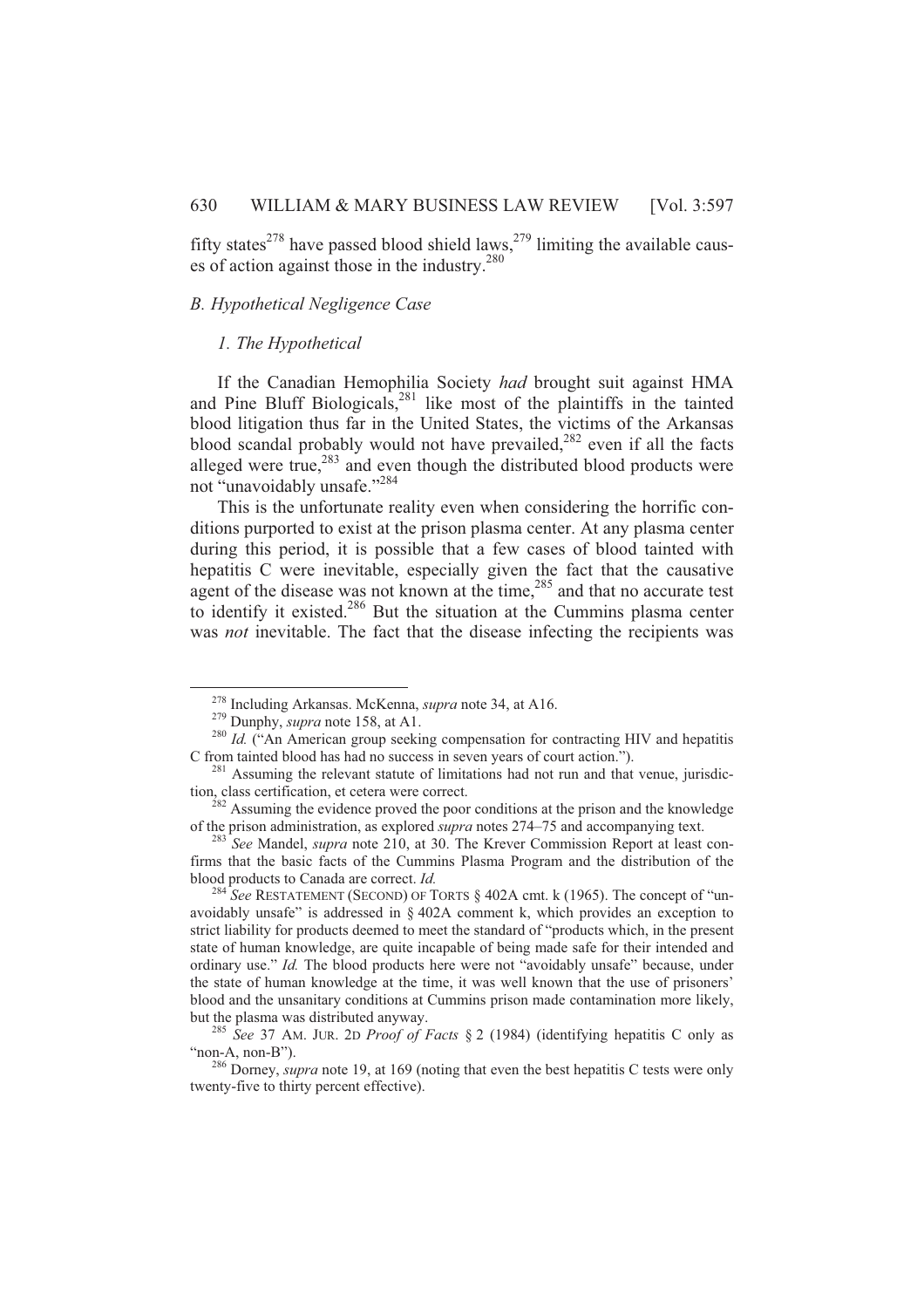unknown and unpreventable at the time<sup>287</sup> does not change the truth: those in charge of monitoring the program either knew or should have known that the conditions at the prison provided a breeding ground for diseased product. They were aware of the warnings from the FDA against using prisoners' blood and of an established industry custom against using plasma from paid donors, but they disregarded these red flags and distributed it anyway,<sup>288</sup> causing the spread of needless disease and death in order to secure a profit.<sup>289</sup>

Despite this apparent negligence, despite the findings of the Krever Commission, and despite the responses of the Canadian and British governments showing that it is likely that this tainted plasma was distributed to and sickened their populations, a legal remedy for victims in this matter could not be easily obtained. Due to the extreme difficulty of proving causation in a tainted blood product case, $290$  unless the plaintiffs could prove that a vial of tainted blood from Cummins prison directly caused their hepatitis C, a negligence suit against the responsible parties would  $fail<sub>1</sub><sup>291</sup>$  given the current state of litigation against the blood industry in America.<sup>292</sup>

# *2. Why Negligence?*

l

Why bring a negligence suit then, if it is likely to fail? The explanation is that plaintiffs have a slightly higher chance of prevailing in a negligence action against a blood product supplier than they do in winning a strict liability<sup>293</sup> or breach of implied warranty<sup>294</sup> action.<sup>295</sup> Negligence is effec-

<sup>287</sup> *But see* Westfall, *supra* note 88, at 1123 (arguing that the risk of blood products should not have been inevitable because it could have been reduced by decreasing the pooling and ending the use of high-risk donors).

<sup>288</sup> *See* discussion *supra* Part II.C.

<sup>289</sup> *See* discussion *supra* Part II.D.

<sup>290</sup> *See* Miller, *supra* note 31, at 473.

<sup>291</sup> *See* George W. Conk, *Is There a Design Defect in the Restatement (Third) of Torts: Products Liability?*, 109 YALE L.J. 1087, 1094 (2000) ("Negligence claims for blood products ... were practically impossible for plaintiffs to win.").

<sup>&</sup>lt;sup>292</sup> See Rueda, *supra* note 68, at 424 (explaining that plaintiffs in tainted blood litigation have a very small chance of prevailing).

<sup>&</sup>lt;sup>293</sup> Strict liability is a tort theory that allows a plaintiff to recover for damages caused by a defective product, even if the seller of the product took all reasonable precautions in manufacturing the product. This cause of action is codified in § 402A of the Restatement (Second) of Torts. *See* Miller, *supra* note 31, at 482–83. Very few cases have allowed strict liability in blood-supply cases, and then only when the court determined that the blood created an unreasonable risk of harm to others. *See, e.g.*, DeBattista v. Argonaut-Southwest Ins. Co., 403 So. 2d 26, 32 (La. 1981).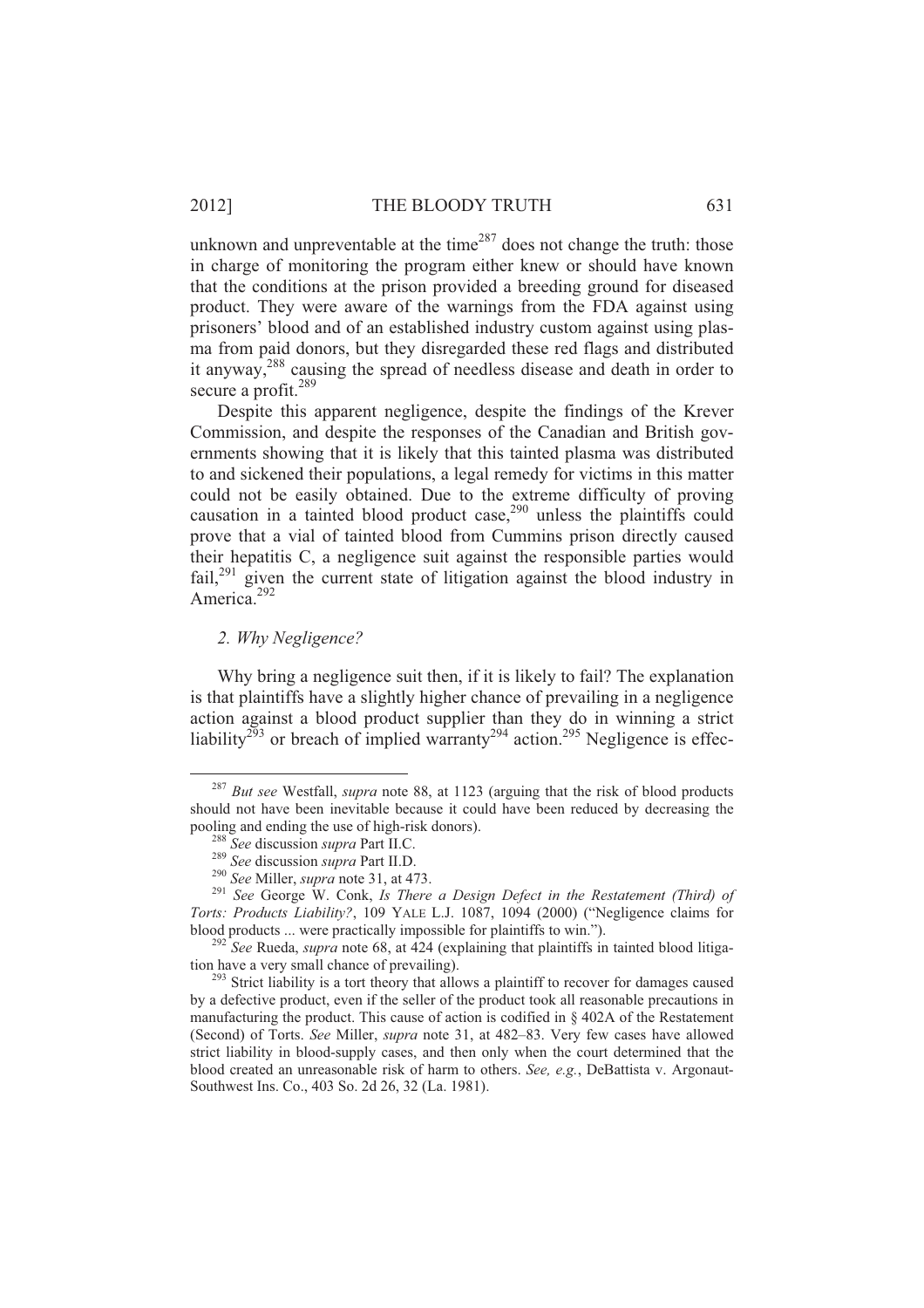tively the only possible cause of action against blood product producers because of the enactment of blood shield laws across the United States.<sup>296</sup> As one author described the current legal climate:

Today, the provider of a virally contaminated unit of whole blood, blood component, or blood derivative bears virtually no liability to the injured recipient of the transfusion. First, the transfusion of blood products is not the sale of goods; therefore, the implied warranties of Article 2 of the Uniform Commercial Code (UCC) do not attach. Second, barring negligence, blood products that are virally contaminated are not legally defective and unreasonably dangerous, thereby avoiding any provider liability under a theory of strict liability in tort. This unique legal protection of blood products and providers arises by operation of law as stated in each state's blood shield statute.<sup>297</sup>

Blood shield laws in the United States codify the rule that blood and blood derivatives are not considered "products" under strict products liability<sup>298</sup> and implied warranty, mainly out of concern that the risks cannot be completely eradicated when there are so many possibilities for contamination.<sup>299</sup> Thus, rather than simply asserting a strict liability or breach of implied warranty cause of action,  $300$  a tainted blood or plasma victim must face the higher burden of proving the elements of a negligence claim to

<sup>&</sup>lt;sup>294</sup> Implied warranty is a contract theory defined and controlled by the Uniform Commercial Code, Article 2. *See* Miller, *supra* note 31, at 482. Though causes of action for breach of implied warranty generally fail, they have occasionally been successful if the state's blood shield statute provided an exception. *See, e.g.*, IDAHO CODE ANN. § 39- 3702 (West 2011) (restrictions on liability do not apply to suppliers who use paid donors or who profit); WASH. REV. CODE ANN. § 70.54.120 (West 2011) (restrictions on liability do not apply if the donor was paid); MONT. CODE ANN. § 50-33-102 (West 2009) (restrictions on liability do not apply to a hospital if blood came from a source in which the hospital held a financial interest).

<sup>295</sup> *See* Conk, *supra* note 291, at 1094.

<sup>296</sup> *See, e.g.*, Miles Labs. v. Doe, 556 A.2d 1107, 1125 (Md. 1989) (effectively holding that only a negligence cause of action could be brought against the defendant blood bank).

 $^{297}$  Shu-Acquaye & Innet, *supra* note 58, at 33 (footnotes omitted).

<sup>298</sup> *See* Poole v. Alpha Therapeutic Corp., 698 F. Supp. 1367 (N.D. Ill. 1988) (holding that the legislature's enactment of a blood shield statute demonstrated their intent to end strict liability for the blood industry).

<sup>299</sup> *See* DEBORAH R. HENSLER ET AL., CLASS ACTION DILEMMAS: PURSUING PUBLIC GOALS FOR PRIVATE GAIN 295 (2000).

<sup>&</sup>lt;sup>300</sup> *See id.* ("To establish negligence, plaintiffs must show that the defendants either knew or should have known of the risk of transmitting a deadly virus through the sale of factor concentrate.").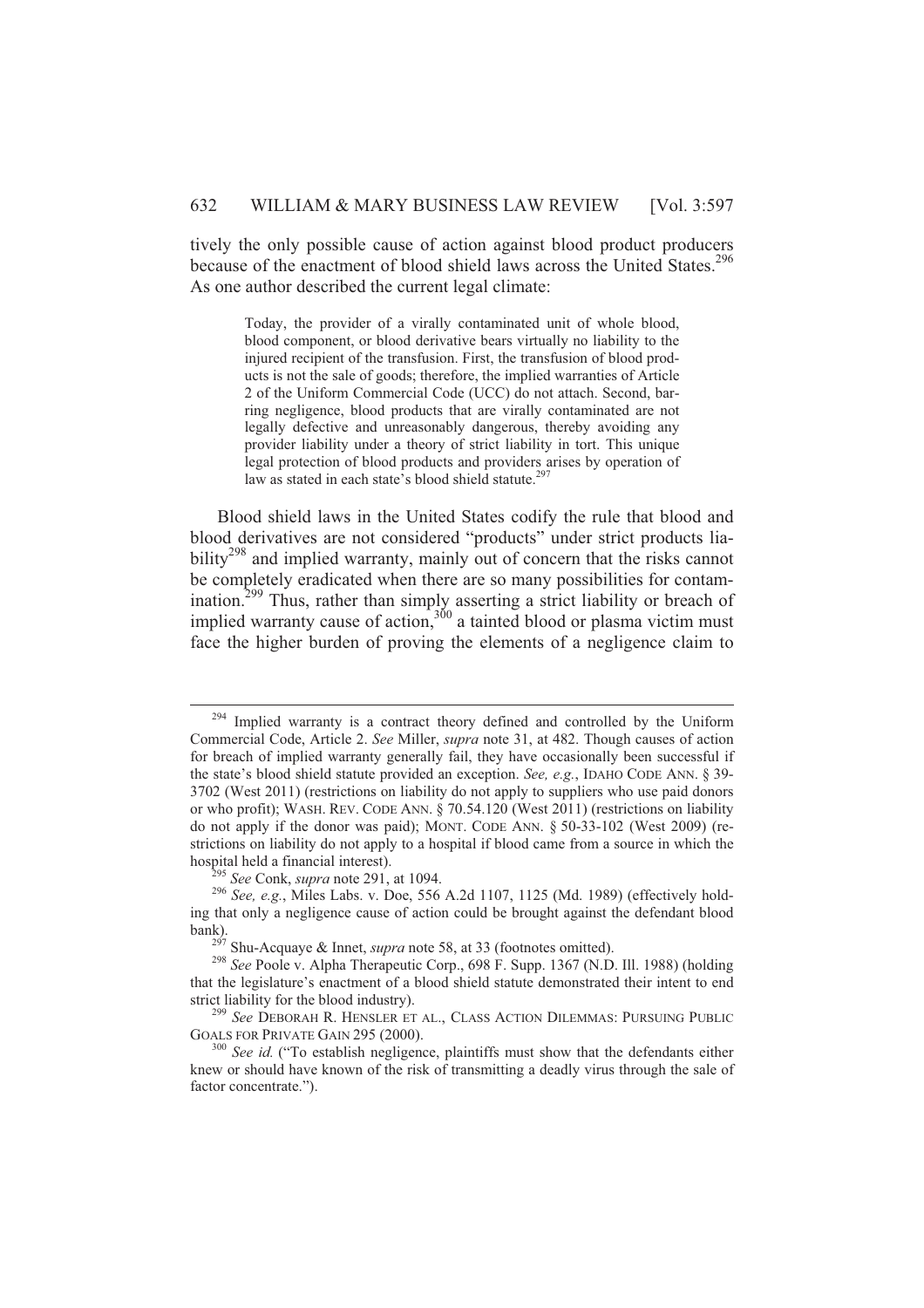#### 2012] THE BLOODY TRUTH 633

prevail, because legislatures and courts have both decided to prohibit or strongly limit the application of no-fault liability in these situations.<sup>301</sup>

Under the burden of negligence, the plaintiffs would need to show that the injury they suffered resulted because HMA and Pine Bluff Biologicals failed to use reasonable care in their collection and distribution of the blood products, *and that this failure caused the victims to contract the disease*. 302

#### *3. Arkansas' Blood Shield Law*

Arkansas' blood shield law is codified in section 20-9-802 of the Arkansas Code. It only permits negligence and willful misconduct causes of action against those involved in the manufacture, sale and transfer of blood or blood products, $303$  stating:

No physician, surgeon, hospital, blood bank, tissue bank, or other person or entity who donates, obtains, prepares, transplants, injects, transfuses, or otherwise transfers or who assists or participates in obtaining, preparing, transplanting, injecting, transfusing, or transferring any tissue, organ, blood, or component thereof from one (1) or more human beings, living or dead, to another human being, shall be liable as the result of the activity, except that each such person or entity shall remain liable for negligence or willful misconduct only.<sup>304</sup>

Section 20-9-801 clarifies the public policy reasons behind the blood shield statute, explaining that this shield is necessary to ensure the availability of scientific knowledge and that, by preventing strict liability causes of action (which might inhibit such development), the State is better able to promote the health and welfare of its citizens.<sup>305</sup> In addition, Arkansas law precludes actions under Article 2 of the Uniform Commercial Code for breach of warranty in cases of blood services.<sup>306</sup>

 $\overline{a}$ 

<sup>301</sup> *See* Andrew R. Klein, *A Legislative Alternative to "No Cause" Liability in Blood Products Litigation*, 12 YALE J. ON REG. 107, 117 (1995).

<sup>302</sup> *See* Feldman, *supra* note 43, at 671. This is discussed in a preliminary version of the Restatement (Third) of Torts, which states: "A seller of human blood products or human tissue is subject to liability for harm to persons caused by product defects [only] if, at the time of sale, the seller failed to exercise reasonable care in obtaining, processing or selling the blood product or tissue." RESTATEMENT (THIRD) OF TORTS: PRODUCTS LIABILITY § 4B (Preliminary Draft No. 2 1994).

<sup>303</sup> ARK. CODE ANN. § 20-9-802 (West 2010).

<sup>304</sup> *Id.*

<sup>&</sup>lt;sup>305</sup> ARK. CODE ANN. § 20-9-801.

<sup>306</sup> *See* Kirkendall v. Harbor Ins. Co., 887 F.2d 857, 859 (8th Cir. 1989) ("The implied warranties of the Uniform Commercial Code therefore do not apply to blood ....").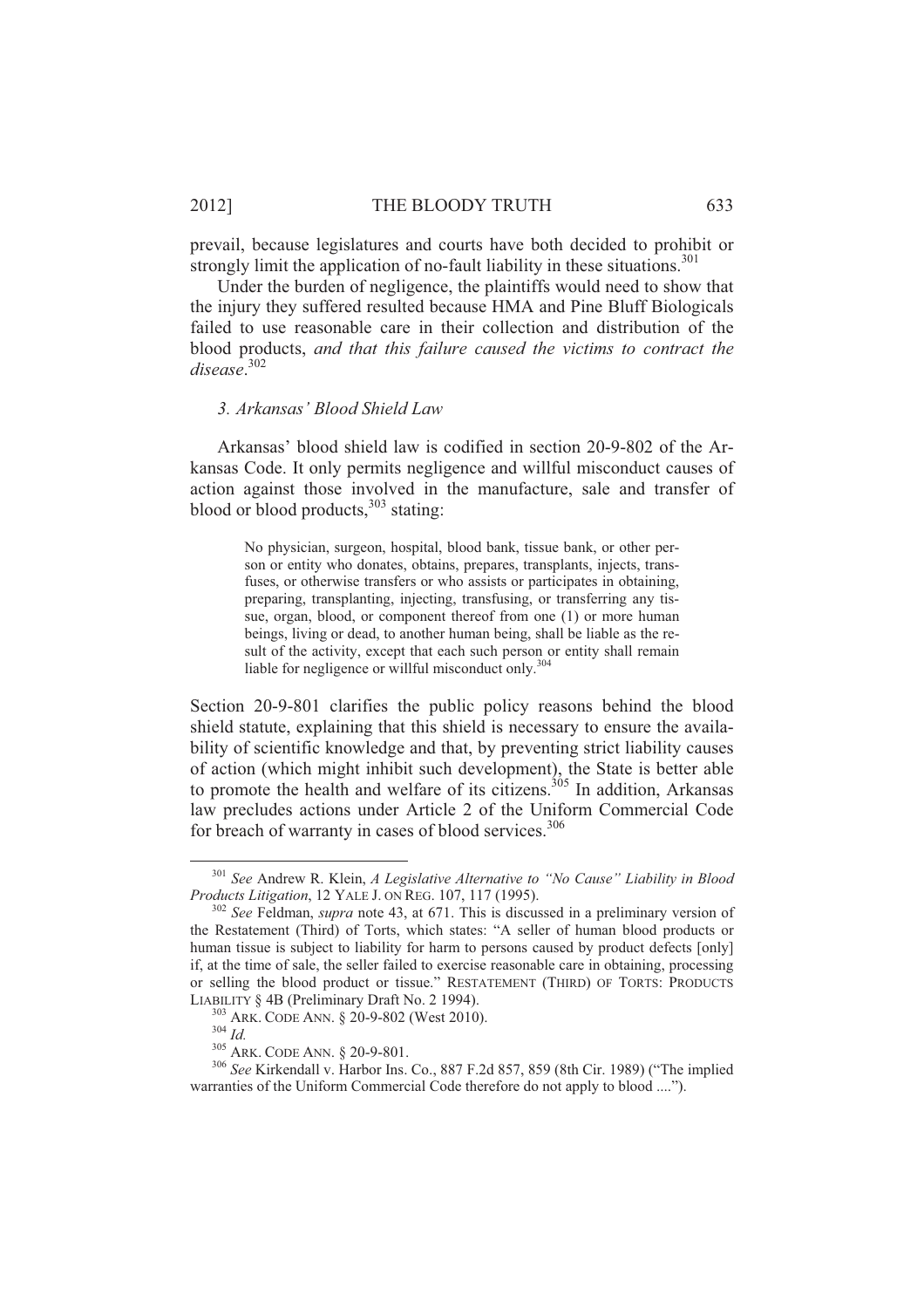# *4. Establishing the Elements*

In order to prove negligence, the plaintiffs would need to show: (1) that they were owed a legal duty by the responsible parties, (2) that such duty was breached, (3) that the breach was the proximate cause of their injury, and (4) that they suffered damage. $307$ 

# *a. Duty*

The first concern that the plaintiffs in such a case would need to prove is that those responsible for the conditions at the plasma center owed them a duty<sup>308</sup> of care.<sup>309</sup> The victims would have to address *who*, precisely, owed them a duty. Given HMA's dissolution in 1986, it would make the most sense for the plaintiffs to sue those in charge of HMA and Pine Bluff Biologicals $3^{310}$  as individuals $3^{311}$  if they hoped to achieve a monetary victory.<sup>312</sup>

The contract between PBBP and the ADC provided that, for the ADC's portion of the earnings, PBBP could use the plasma center and any utilities without cost, and could have access to inmates for donations and occasional staffing of the center.<sup>313</sup> In exchange, PBBP promised to "assume responsibility/liability for all plasma product(s) produced."<sup>314</sup> It is likely that a similar contract bound the ADC and HMA.<sup>315</sup>

Based on legal precedent, it is clearly true that blood product distributors owe a duty of care to the recipients of the blood product.<sup>316</sup> This duty,

<sup>307</sup> Endres v. Endres, 968 A.2d 336, 340 (Vt. 2008).

<sup>308</sup> *See* W. KEETON ET AL., PROSSER AND KEETON ON THE LAW OF TORTS § 53 (5th ed. 1984) ("'[D]uty' is ... an expression of the sum total of those considerations of policy which lead the law to say that the plaintiff is entitled to protection.").

<sup>309</sup> 37 AM. JUR. 2D *Proof of Facts* § 5 (1984).

<sup>&</sup>lt;sup>310</sup> This is based on the assumption that these defendants are under the jurisdiction of the court. Constitutionally, the plaintiffs cannot sue the state of Arkansas or the Arkansas Board of Corrections without the state consenting, because "the Eleventh Amendment prohibits federal courts from entertaining suits by private parties against States and their agencies." Alabama v. Pugh, 438 U.S. 781 (1978) (holding that a federal court's injunction against the Alabama Board of Corrections was unconstitutional).

 $311$  For the purposes of this Note, these individuals will continue to be collectively referred to as HMA.

<sup>&</sup>lt;sup>312</sup> Though it would probably be more of a moral victory than a monetary victory, as it is unlikely that individual defendants could provide much compensation.

<sup>313</sup> Leveritt, *supra* note 130.

<sup>314</sup> *Id.*

<sup>&</sup>lt;sup>315</sup> No evidence was available to confirm or deny this, so for the purposes of the hypothetical, it will be assumed true.

<sup>316</sup> Dorney, *supra* note 19, at 157.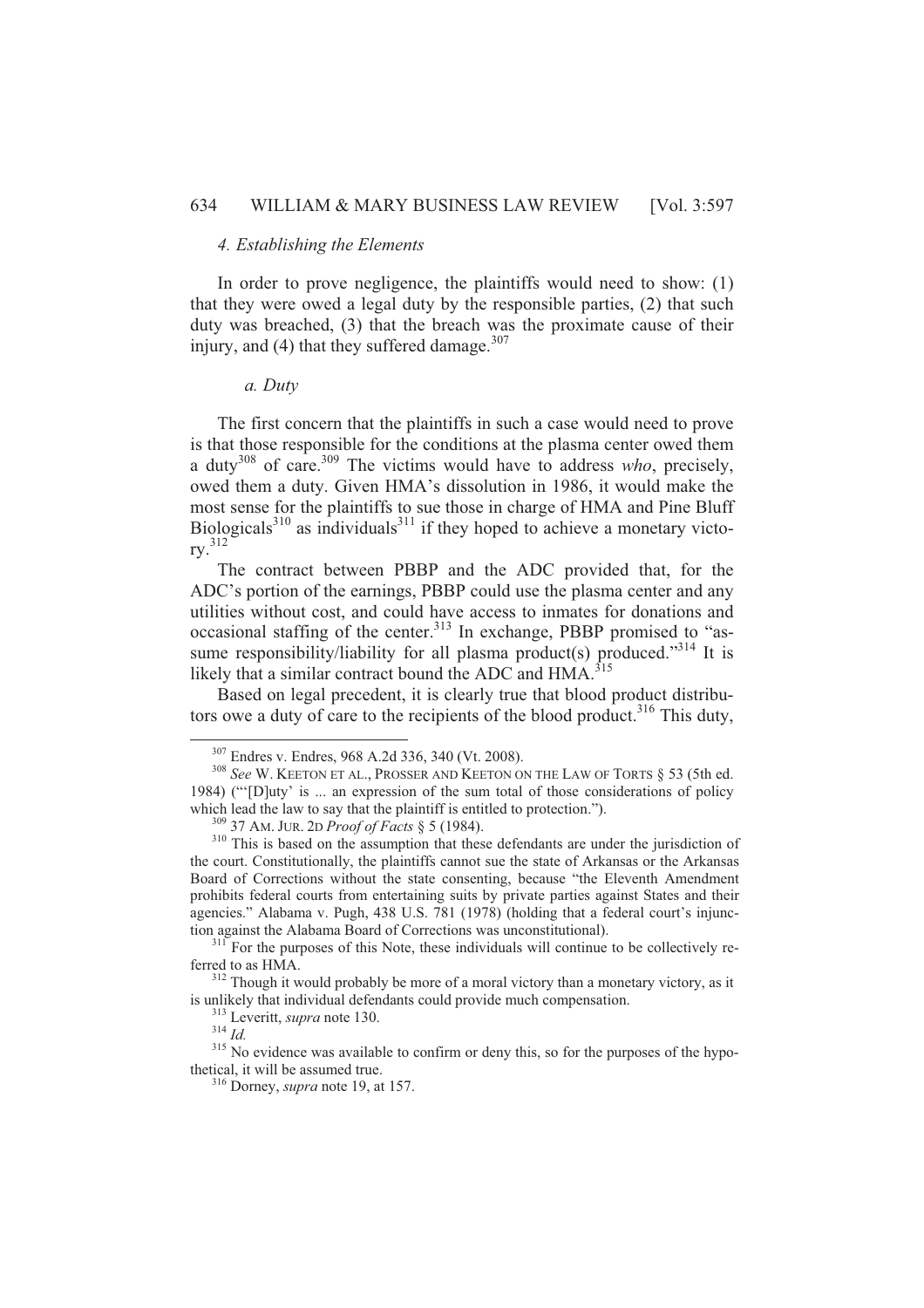# 2012] THE BLOODY TRUTH 635

stated generally, is to collect the commodity in a non-negligent manner.<sup>317</sup> "Non-negligent manner" means that the defendant did not and should not have foreseen that his actions might harm another.<sup>318</sup> A major part of this determination is a court's inquiry into what was or should have been known by the scientific community and the blood industry at the time. $319$ 

Courts differ in the standard of care they believe the blood industry should adhere to: the ordinary standard or the professional standard.<sup>320</sup> On one side, industry proponents contend that blood and plasma centers are service providers selling an inherently dangerous product. They argue, therefore, that the producers should be held to a professional standard, out of concern that the industry will otherwise suffer, because no one will want to work in it and face such a high likelihood of liability. A New Jersey Court of Appeals, meanwhile, clearly explained the opposing side's position, stating:

[I]f the blood bank industry is allowed to establish its own custom or practice of testing for the presence of an infectious disease, then no matter how unreasonable such standard might be by ordinary judgment, all members of the blood bank industry would be insulated from liability as long as they conformed their practice to the industry's selfestablished norm. This result is not tolerable in our system of justice.<sup>321</sup>

Even now, jurisdictions are greatly divided on this question.<sup>322</sup> For example, the court in *Doe v. American Red Cross Blood Services* found that, as

<sup>317</sup> *Id.*

 $318$  RESTATEMENT (SECOND) OF TORTS  $\S$  289 cmt. b (1965).

<sup>319</sup> Dana J. Finberg, Note, *Blood Bank and Blood Products Manufacturer Liability in Transfusion-Related AIDS Cases*, 26 U. RICH.L. REV. 519, 534 (1992).

 $320$  If held to a professional standard of care, the plaintiffs in this case must prove that the conditions that HMA and PBBP allowed in the prison did not meet the contemporary industry-wide custom. *See, e.g.*, Osborn v. Irwin Mem'l Blood Bank, 7 Cal. Rptr. 2d 101, 120–21 (Ct. App. 1992). Professional standards in this context would include: "[S]tatutes, such as blood bank acts and communicable disease acts; regulations, such as those of the Food and Drug Administration; licensure examination requirements; internal rules, bylaws and regulations of organizations, such as the AABB; professional publications and learned treatises; conduct or standards of like organizations; and expert testimony." R. Jo Reser & Barbara A. Radnofsky, *New Wave of Tainted Blood Litigation: Hepatitis C Liability Issues*, 67 DEF. COUNS. J. 306, 309 (2000).

 $321$  Estate of Elkerson v. N.J. Blood Ctr., 776 A.2d 244, 250 (N.J. Super. Ct. App. Div. 2001).

 $3^{322}$  For a comprehensive discussion of industry versus a general standard of care and its implications for jury considerations, see generally Reser & Radnofsky, *supra* note 320, at 307–08 ("While compliance with industry standards has not allowed defendants an out in litigation, the failure to comply with such standards usually proves fatal.").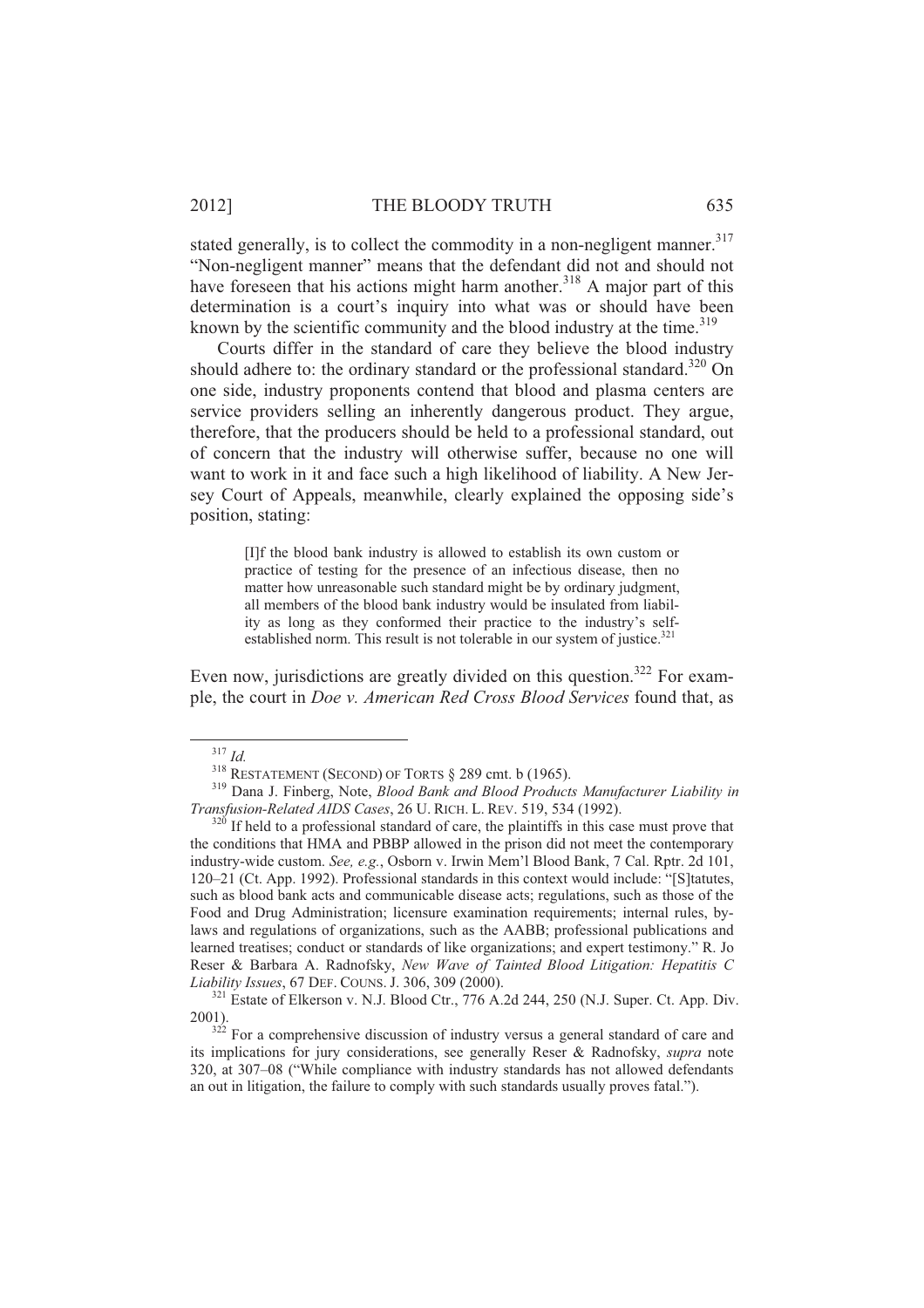a service provider, the Red Cross should be held to a professional standard;<sup>323</sup> however, in an Arkansas case, *Kirkendall v. Harbor Insurance Company*, the court determined that complying with industry standards could be *evidence* of what ought to be done, but that it was not conclusive.<sup>324</sup> Similarly, the Colorado Supreme Court held that meeting industry standard was permitted as evidence of non-negligence, but found that the plaintiff must be given the opportunity to prove the standards of the *entire industry* negligent.<sup>325</sup>

Given the Eighth Circuit court's decision in *Kirkendall*, it is likely that the court would hold HMA and PBBP to the ordinary standard of care; however, as discussed below, the plasma center administrators' negligence was great enough to breach either standard. In conclusion, it is clear that HMA and PBBP owed the recipients of the plasma a duty of care, whether ordinary or professional.

# *b. Breach*

 $\overline{a}$ 

In order to breach their duty, the defendants in this case would need to have failed to meet the required standard of care.<sup>326</sup>

Even if judged by the standards of the industry, HMA and PBBP behaved negligently in continuing the prison plasma center long after such programs were widely discontinued.<sup>327</sup> By the end of 1982, given the FDA recommendations, all of the major American fractionators had stopped collecting donations from paid donors, and it was well known *in the industry* that prison blood was significantly riskier than the blood of the majority of the population.<sup>328</sup>

Further, the hypothetical Arkansas case can be distinguished from a case such as *Fogo v. Cutter Laboratories*, an important California plasma transfusion case, in which the court determined that even though the de-

<sup>323</sup> Doe v. Am. Red Cross Blood Serv., 377 S.E.2d 323, 326 (S.C. 1989) (holding that the plaintiff must prove that the Red Cross failed to meet industry standards).

<sup>324</sup> *See* Kirkendall v. Harbor Ins. Co., 887 F.2d 857, 860–61 (8th Cir. 1989). Though appealed to the Eighth Circuit, this case involved events that occurred in Arkansas, and was originally tried in the United States District Court for the Western District of Arkansas. *See id.* at 859.

<sup>325</sup> United Blood Servs. v. Quintana, 827 P.2d 509, 524–26 (Colo. 1992). *But see* Brown v. United Blood Servs., 858 P.2d 391, 396 (Nev. 1993) (rejecting *Quintana* as an outlier).

<sup>326</sup> *See* Miller, *supra* note 31, at 473.

<sup>327</sup> *See, e.g.*, Fuentes v. Vose, 53 F.3d 327 (1st Cir. 1995) (stating that the Rhode Island Adult Correctional Institutions ended their prison blood donation program in 1983).

<sup>328</sup> *See* discussion *supra* Part II.B.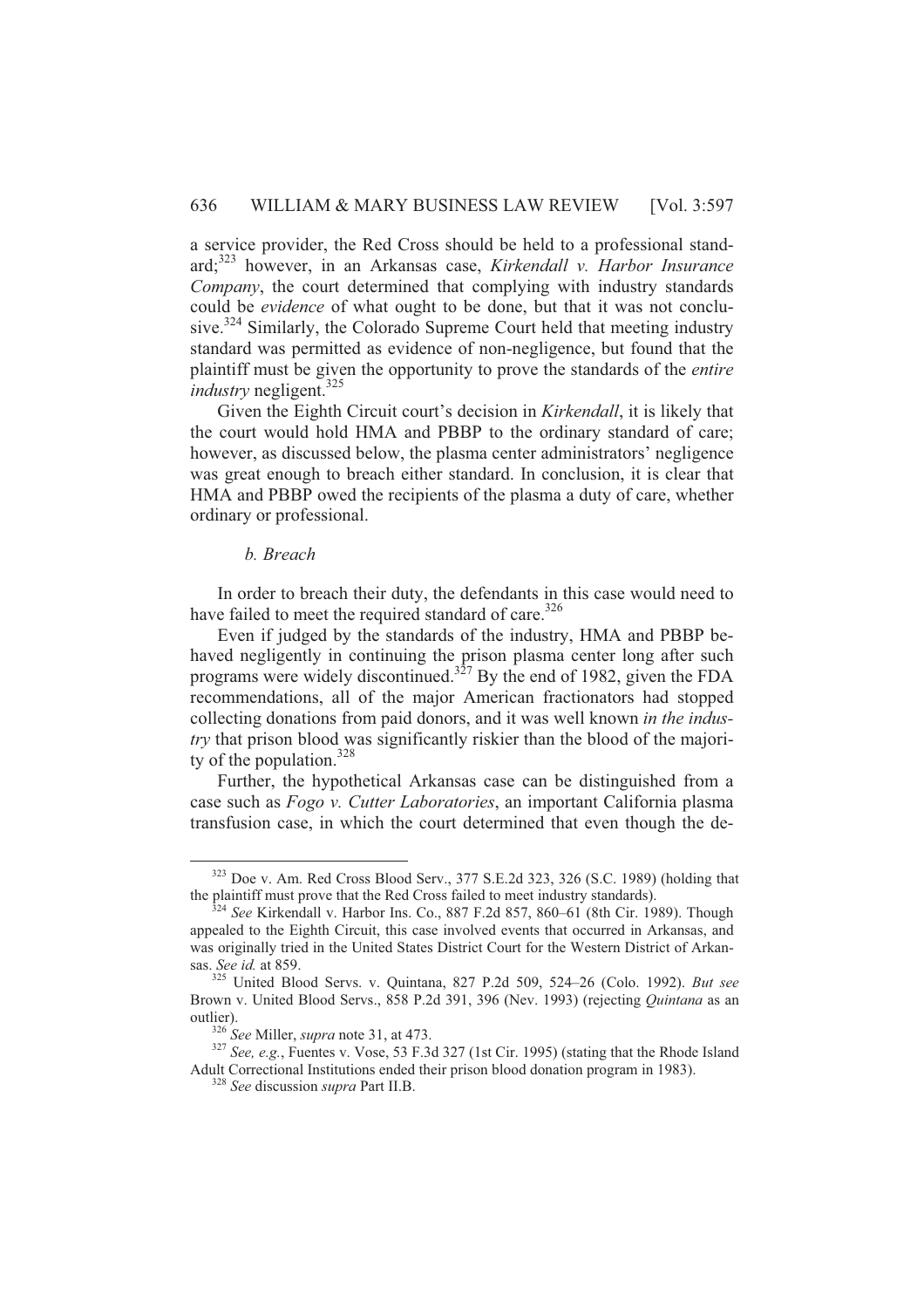fendant intentionally utilized and paid a slum population for their donations, such practice was not negligent because of an insufficiency of volunteer blood donors.<sup>329</sup> The major difference is that the defendant in *Fogo* possessed a different level of knowledge than the administrators at Cummins: the *Fogo* decision came down in 1977, five years before the FDA recommended ending the use of paid donors.<sup>330</sup> Moreover, though the defendants in *Fogo* permitted donations from persons who were "unclean, elderly, transients, alcoholics and otherwise debilitated,"<sup>331</sup> no evidence presented indicated the *conditions* at the plasma center themselves were dirty and corrupt.<sup>332</sup>

In contrast, HMA and PBBP did not meet industry standards given the supposed conditions of the plasma program. This was not a situation in which the plasma service providers simply failed to treat blood to prevent hepatitis, $33\frac{3}{3}$  or failed to screen one particular donor.<sup>334</sup> Instead, the prisoners allegedly ran the plasma center themselves, and there are eyewitness accounts and FDA documentation of over-bleeding, bleeding prisoners known to be disqualified donors, a filthy environment, and incidents when plasma was incorrectly stored but still distributed. <sup>335</sup> As one Nevada court held, a supplier of blood can be found liable if there is proof that measures taken by the supplier "to screen donors and eliminate contaminated blood fell below the standards promulgated and practiced by the industry."<sup>336</sup> This was certainly the case at the Cummins Plasma Center.

Finally, HMA and PBBP breached their duty of care by failing to follow the FDA's recommendations to end the use of blood from paid donors. Even though this was a "recommendation" rather than a regulation, a 1989 Arkansas circuit court decision found that an FDA recommendation that blood suppliers begin testing blood as soon as the required supplies became available imposed a *duty* on them to do so immediately.<sup>337</sup>

Negligence can be shown by evidence of the defendant's actual or constructive knowledge of the risk his behavior entails,<sup>338</sup> and HMA and PBBP were given repeated warnings over the conditions at the plasma

<sup>329</sup> *See generally* Fogo v. Cutter Laboratories, Inc., 137 Cal. Rptr. 417 (Ct. App. 1977). <sup>330</sup> *Id.*

<sup>331</sup> *Id.* at 426–27.

<sup>332</sup> *See* discussion *supra* Part II.C.

<sup>333</sup> *See Fogo*, 137 Cal. Rptr. at 420.

<sup>334</sup> *See, e.g.*, United Blood Servs. v. Quintana, 827 P.2d 509, 517 (Colo. 1992) (determining that the donor to the blood bank was a homosexual infected with HIV).

<sup>335</sup> *See* discussion *supra* Part II.C.

<sup>336</sup> Brown v. United Blood Servs., 858 P.2d 391, 396 (Nev. 1993).

<sup>337</sup> *See* Kirkendall v. Harbor Ins. Co., 887 F.2d 857, 861 (8th Cir. 1989).

<sup>338</sup> *See* Endres v. Endres, 968 A.2d 336, 341 (Vt. 2008).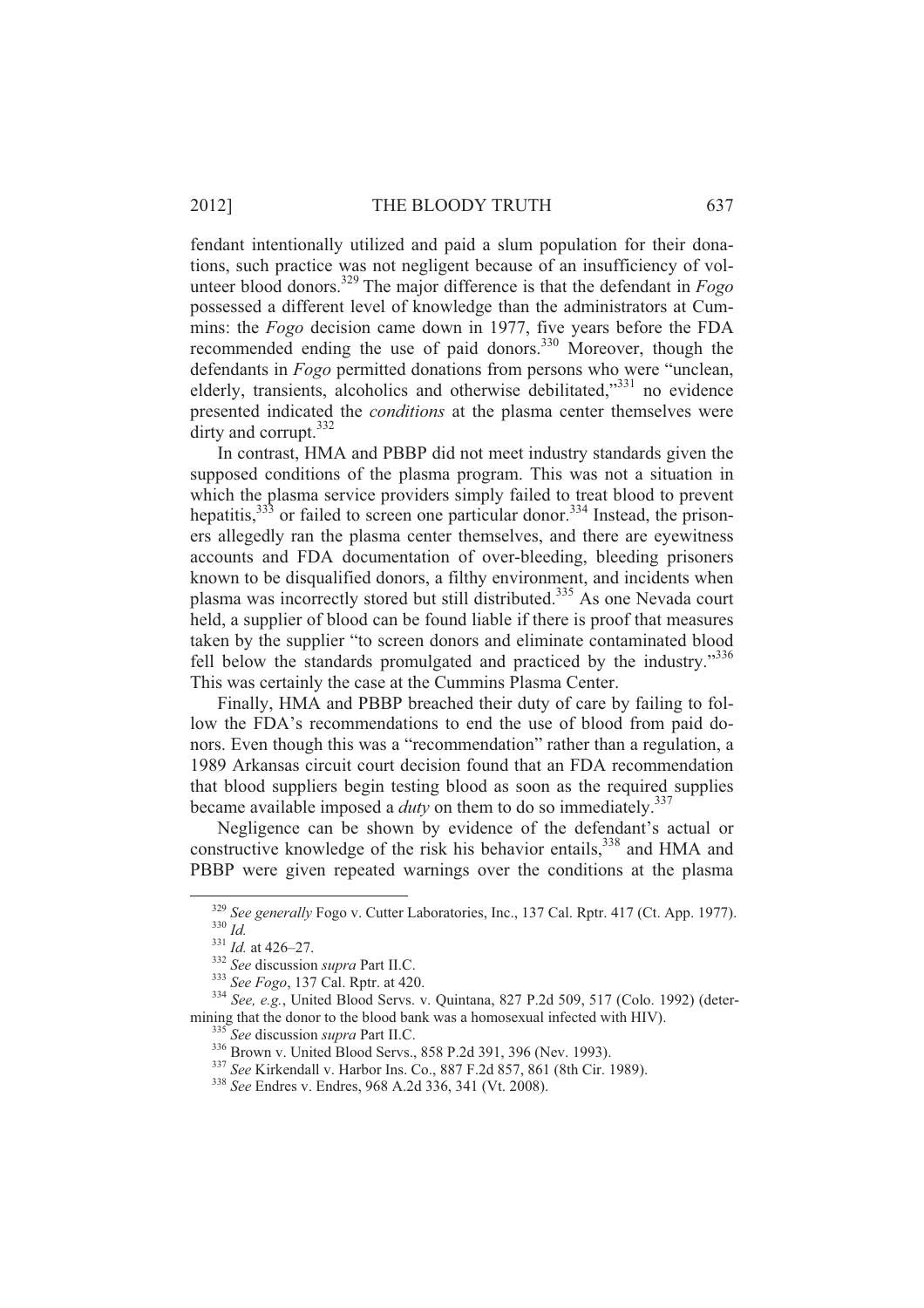center, including through the recall of their product, revocation of their license by the FDA, warnings about the risks of prison blood from the FDA and the National Correctional Association, and the end of the prison plasma collection system in virtually every other state.<sup>339</sup>

Based on the analysis above, HMA and PBBP breached their duty of care to those who received blood from the prison.

#### *c. Causation*

It is extremely challenging, if not impossible, to prove causation in blood and plasma liability cases. $340$  This frustration occurs because of the difficulty in showing with absolute certainty the source of a contaminated blood product (especially when hemophiliacs inject themselves so frequently<sup>341</sup>) and in establishing that one particular vial resulted in the transmission of the disease.<sup>342</sup> To make matters more complicated, during the relevant years at issue for this hypothetical, Connaught purchased plasma not only from the Cummins prison, but also from San Francisco, where the blood bank confirmed several cases of AIDS<sup>343</sup> and from where the victims might easily have contracted hepatitis C.

In negligence cases, the plaintiff bears the burden of proving causation.<sup>344</sup> The defendant's breach of duty must be the proximate cause of the plaintiff's injury, meaning that the defendant's negligence must have caused the injury and that the law would require the defendant to be responsible for his conduct.<sup>345</sup> The plaintiff must be able to show by a preponderance of the evidence that one specific defendant caused the harm. Courts virtually never permit plaintiffs to use either market share liability<sup>346</sup> or alternative liability theory,<sup>347</sup> either of which would ease the chal-

<sup>339</sup> *See* discussion *supra* Part II.C.

<sup>340</sup> Patricia Kussmann, Annotation, *Validity, Construction, and Application of Blood Shield Statutes*, 75 A.L.R. 5th 229 (2000).

<sup>&</sup>lt;sup>341</sup> *In re* Factor VIII or IX Concentrate Blood Prods. Litig., 484 F.3d 951, 953 (7th Cir. 2007).

<sup>342</sup> *See, e.g.*, Dunphy, *supra* note 158, at A1.

<sup>343</sup> Stumpe, *supra* note 180, at A1.

<sup>&</sup>lt;sup>344</sup> *In re* Factor VIII or IX Concentrate Blood Prods. Litig., No. Civ. A. 94-0382, 2000 WL 282787, at \*10 (E.D. La. Mar. 14, 2000).

<sup>345</sup> *See* Palsgraf v. Long Island R.R., 248 N.Y. 339, 351–53 (N.Y. 1928) (discussing the limitations of proximate cause) ("The right to recover damages rests on additional considerations. The plaintiff's rights must be injured, and this injury must be caused by the negligence.").

 $346$  Market share liability is a theory of liability utilized by plaintiffs in cases where they were injured by a generic, fungible product that is inherently harmful, but they cannot conclusively determine which company in an industry caused their injury. In these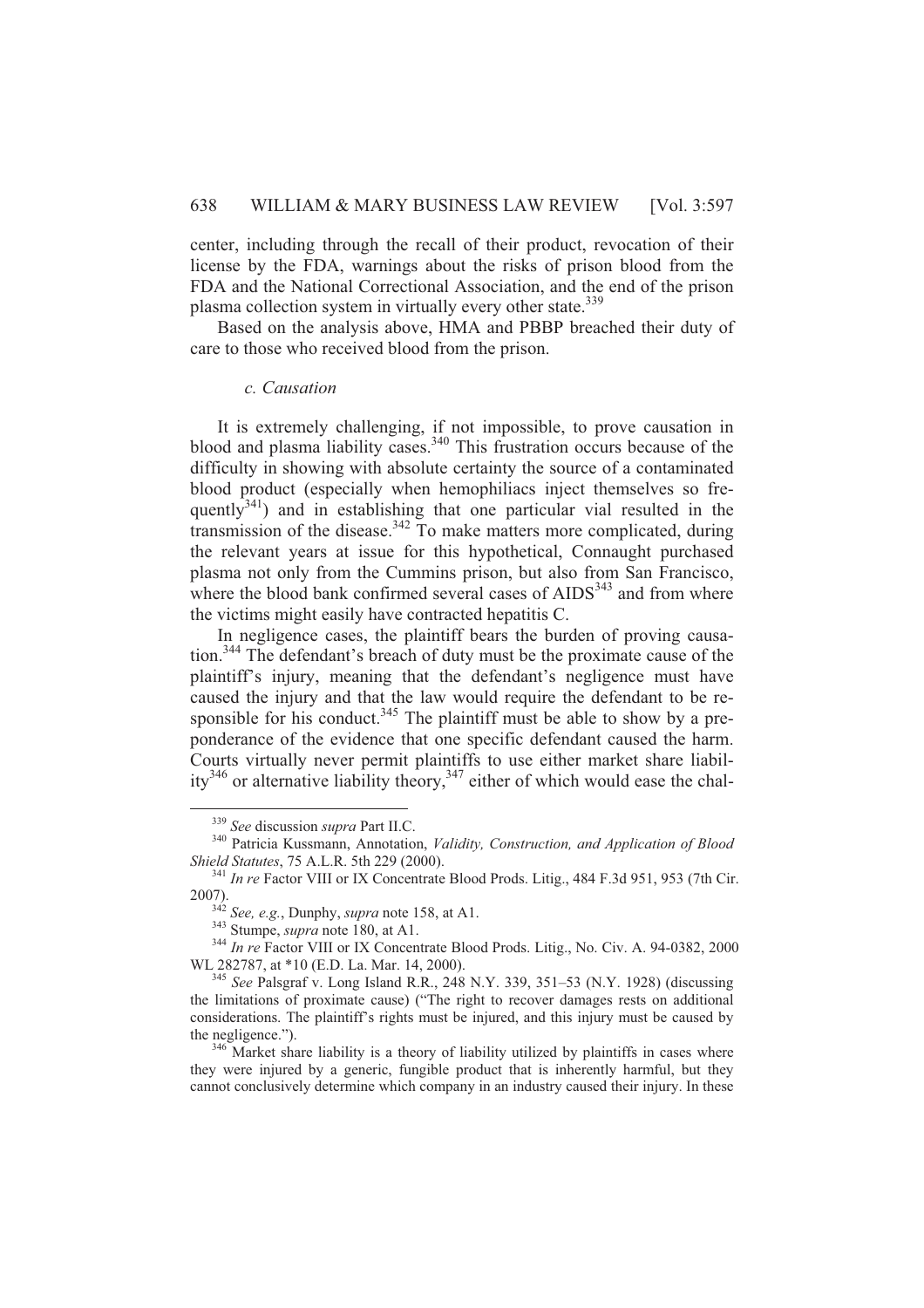#### 2012] THE BLOODY TRUTH 639

lenge of proving causation, because both allow the plaintiff to bring suit against multiple parties when it is clear that *one* of the defendants was negligent, but determining which one is impossible. For example, in the hypothetical discussed here, two different administrators—HMA and PBBP—both ran the prison plasma center. If a victim somehow managed to prove that they received tainted plasma from the ADC during the year when the two defendants overlapped, a court accepting the market share liability concept would hold both HMA and PBBP liable.<sup>348</sup> Precedents from the majority of tainted blood litigation in the United States,<sup>349</sup> however, suggest that unless the victim could decisively show *which administrator* distributed the contaminated blood product, the court would instead hold *neither* liable.

The court in *In re Factor VIII or IX Concentrate Blood Products Litigation* addressed the problem of causation, agreeing with the plaintiffs that the correct test for causation was the "substantial factor" test, but finding that plaintiffs must prove that the defendant's negligence was the cause-infact of the diseases they contracted.<sup>350</sup> Even though the plaintiff in *In re* 

 $347$  The courts have also proven unwilling to extend the theory of alternative liability to blood product litigation. Alternative liability arises when two defendants acted in a simultaneous or similarly tortious manner and caused harm, but the plaintiffs cannot identify the actual tortfeasor who caused their injury. In order to meet the requirements of alternative liability, *all possible tortfeasors* must be before the court. RESTATEMENT (SECOND) OF TORTS § 433B(3) cmt. f. (1965). *See, e.g*., Spencer v. Baxter Int'l, Inc., 163 F. Supp. 2d 74, 79 (D. Mass. 2001); Doe *ex rel.* Doe v. Baxter Healthcare Corp., 178 F. Supp. 2d 1003, 1014 (S.D. Iowa 2001), *aff'd sub nom.* Doe v. Baxter Healthcare Corp., 380 F.3d 399 (8th Cir. 2004).

<sup>348</sup> *See, e.g.*, Conley v. Boyle Drug Co., 570 So. 2d 275, 281, 286 (Fla. 1990) (holding that a DES-plaintiff could recover from the defendants based on market share liability, because she could not determine which defendant caused the harm); McCormack v. Abbott Labs., 617 F. Supp. 1521, 1526 (D. Mass. 1985) ("[T]he magnitude of the physical and psychological injuries which are at issue in DES cases counsels toward permitting a remedy under some form of a market-share theory of liability.").

<sup>349</sup> Hawaii proves to be the exception: in one case the court permitted the plaintiffs in Factor VIII litigation to use market share liability. *See* Smith v. Cutter Biological, Inc., 823 P.2d 717, 729 (Haw. 1991).

<sup>350</sup> *In re* Factor VIII or IX Concentrate Blood Prods. Litig., No. Civ. A. 94-0382, 2000 WL 282787, at \*10 (E.D. La. Mar. 14, 2000).

cases, the court has allowed any producer of the product to be liable for its portion of the market share at the relevant time, unless it can prove it was *not* the manufacturer of the product. Sindell v. Abbott Labs., 607 P.2d 924, 932, 936-37 (Cal. 1980). However, courts have generally been unwilling to extend market share liability to blood product litigation, because they believe Factor VIII is not a generic, identical, fungible, and inherently dangerous product that would meet the *Sindell* criteria. *See, e.g.*, King v. Cutter Labs., 685 So. 2d 1358, 1359 (Fla. Dist. Ct. App. 1996); Doe v. Cutter Biological, 852 F. Supp. 909, 913 (D. Idaho 1994).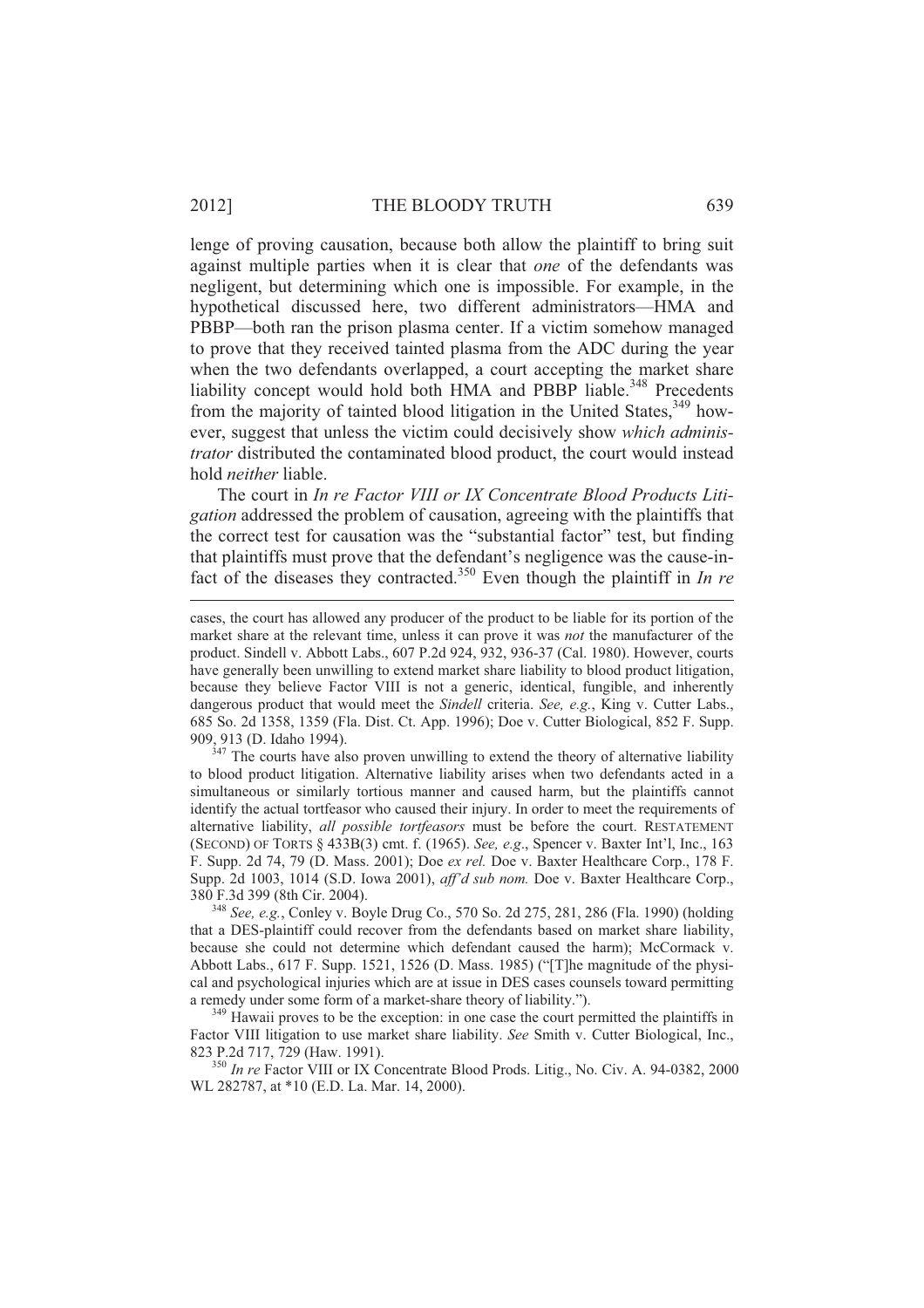*Factor VIII* kept logs of his Factor VIII infusions (including the manufacturers' details), the court found this evidence insufficient to conclusively prove which batch caused his HIV infection.<sup>351</sup>

Often, a plaintiff involved in tainted blood litigation can prove only that it is *likely* that he contracted the disease from one provider,<sup>352</sup> but the general response has been that a strong likelihood of causation is not sufficient to *prove* causation.<sup>353</sup> The plaintiff is required to show by a preponderance of the evidence that the defendant's negligence *directly caused* his injury.<sup>354</sup>

Proving this element is so problematic that even the three plaintiffs in Britain who claimed they could trace their infection directly back to the Arkansas prison would face enormous difficulties in establishing causation.<sup>355</sup> Given the time it takes for  $HIV<sup>356</sup>$  and hepatitis C to manifest after infection, $357$  it is nearly impossible to prove that one particular vial caused the disease for a hemophiliac plaintiff, because the time of infection cannot be confirmed.<sup>358</sup> In the case of *Doe v. Baxter Healthcare Corp.*, even though the named defendants held between 88 and 94.5% of the market share over the years when the plaintiff used Factor VIII, $^{359}$  and the date of the plaintiff's infection could be pinned down to within a range of a year,<sup>360</sup> the court found this insufficient to prove causation and approved summary judgment in favor of the defendants.<sup>361</sup> As the court stated, "Doe I became infected by the HIV virus on *one particular occasion* from *one particular product*,"<sup>362</sup> and he could even have been exposed to blood

l

<sup>355</sup> *See* discussion *supra* Part III.B.

<sup>351</sup> *Id.* at \*11.

<sup>352</sup> *See, e.g.*, *Spencer*, 163 F. Supp. 2d at 78 (granting defendants' motion for summary judgment because of plaintiff's inability to conclusively prove causation).

<sup>353</sup> *See Doe v. Baxter Healthcare Corp.*, 380 F.3d at 406.

<sup>354</sup> Moore v. Armour Pharm. Co., No. 88-392-CIV-T-15C, 1990 WL 369571, at \*6 (M.D. Fla. Aug. 27, 1990).

<sup>&</sup>lt;sup>356</sup> HIV infections may take at least two to six weeks to manifest after the date of infection. *See* Doe *ex rel.* Doe v. Baxter Healthcare Corp., 178 F. Supp. 2d 1003, 1008 (S.D. Iowa 2001), *aff'd sub nom.* Doe v. Baxter Healthcare Corp., 380 F.3d 399 (8th Cir. 2004). Additionally, a person can be exposed to AIDS and not become infected with the disease. *See id.*

<sup>&</sup>lt;sup>357</sup> Hepatitis C has a six to eight-month incubation period. Mellis v. N.Y. State Dept. of Corr., 779 N.Y.S.2d 857, 858 (App. Div. 2004).

<sup>358</sup> *See Doe v. Baxter Healthcare Corp.*, 380 F.3d at 406 ("[T]here is no way to identify the moment of infection.").

<sup>359</sup> *Doe ex rel*. *Doe v. Baxter Healthcare Corp.*, 178 F. Supp. 2d at 1009.

<sup>360</sup> *See id.* at 1008.

<sup>361</sup> *See id.* at 1012.

<sup>&</sup>lt;sup>362</sup> Id. at 1013 (emphasis added).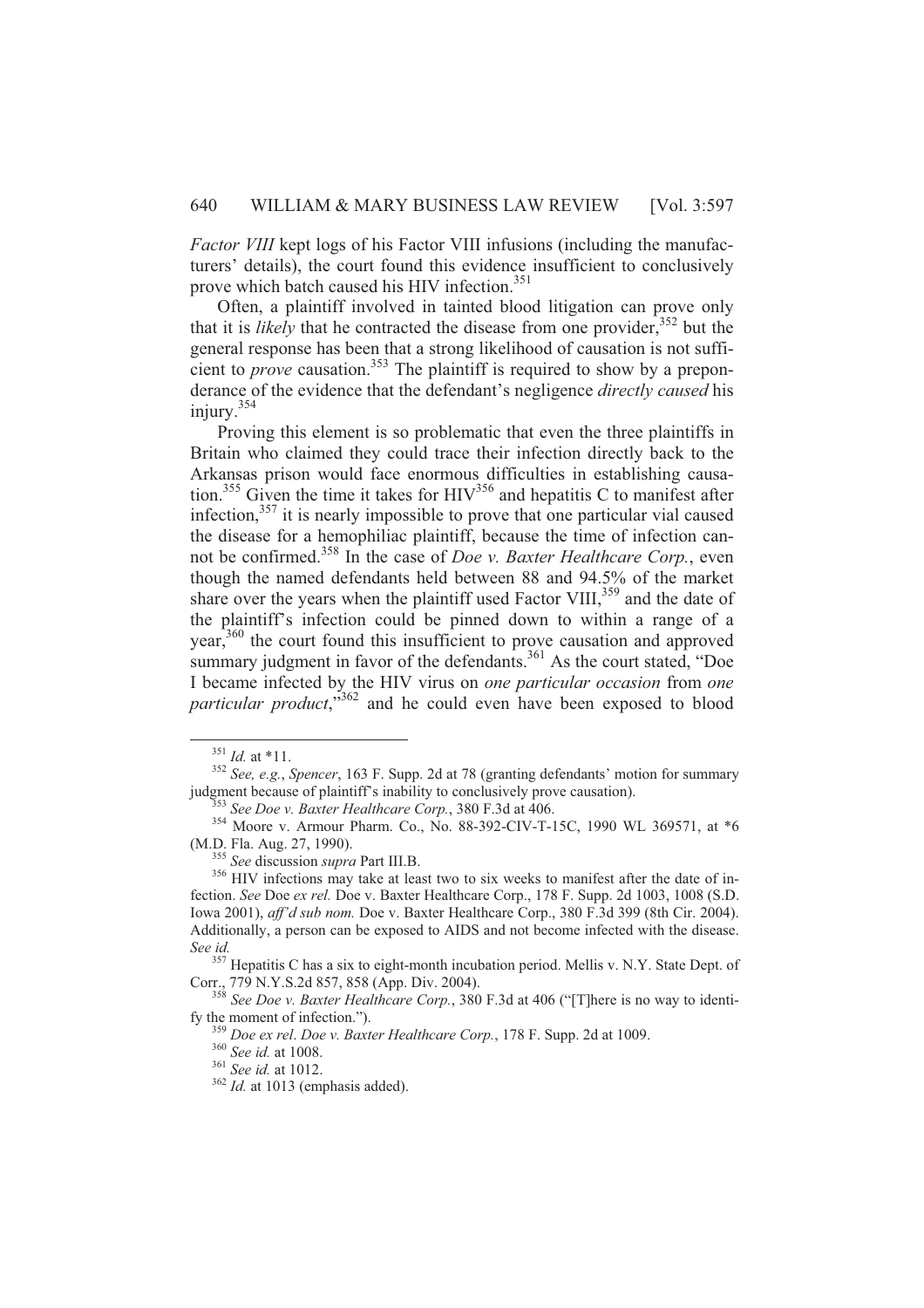products containing HIV after the date of infection, which would not impact his diagnosis.<sup>363</sup>

However, in the same case for plaintiff Doe II, because the experts generally agreed on the date of infection, and because the named defendants owned one hundred percent of the market share of Factor IX at the time of infection, the court denied summary judgment for the defendants.<sup>364</sup> Yet Doe II had not even successfully proven causation: he had only managed to convince the court that a material question of fact existed, allowing the case to proceed to trial.<sup>365</sup>

Thus, the burden of proving causation is incredibly high, and this is only for the plaintiffs to pass summary judgment. *Doe v. Baxter Healthcare Corp.* is a fairly recent case, and it indicates that, to establish causation, a petitioner involved in blood product litigation must be able to determine the *exact* product, on the *exact* date, by the *exact* manufacturer. If the court applied this standard in the current hypothetical case, it would likely be hopeless for any significant number of the victims to ever overcome their burden of proof. The court's reasoning in *Baxter Healthcare* makes it virtually impossible for a victim of tainted blood product to ever successfully prove causation.

# *d. Injury*

Finally, to obtain a favorable ruling, the plaintiffs must also show injury, which in this theoretical case should not be problematic. Generally, damages are self-evident when the plaintiff suffers from a potentially fatal disease contracted through contaminated blood products.<sup>366</sup> Examples of other injuries the plaintiffs might assert include medical expenses, loss of earnings, and mental and emotional distress.<sup>367</sup>

#### *e. Outcome*

Although the plaintiffs in a hypothetical negligence case against HMA and PBBP could establish that they were owed a duty of care, and that the defendants had breached that duty, the cause of action would ultimately

<sup>363</sup> *Id.*

<sup>364</sup> *See id.* at 1009, 1017.

<sup>365</sup> *See Doe ex rel*. *Doe v. Baxter Healthcare Corp.*, 178 F. Supp. 2d at 1017.

<sup>366</sup> *See* Dorney, *supra* note 19, at 163.

<sup>367</sup> *See* David Polin, *Hepatitis from Blood Transfusion*, 37 AM. JUR. 2D *Proof of Facts* § 14 (1984).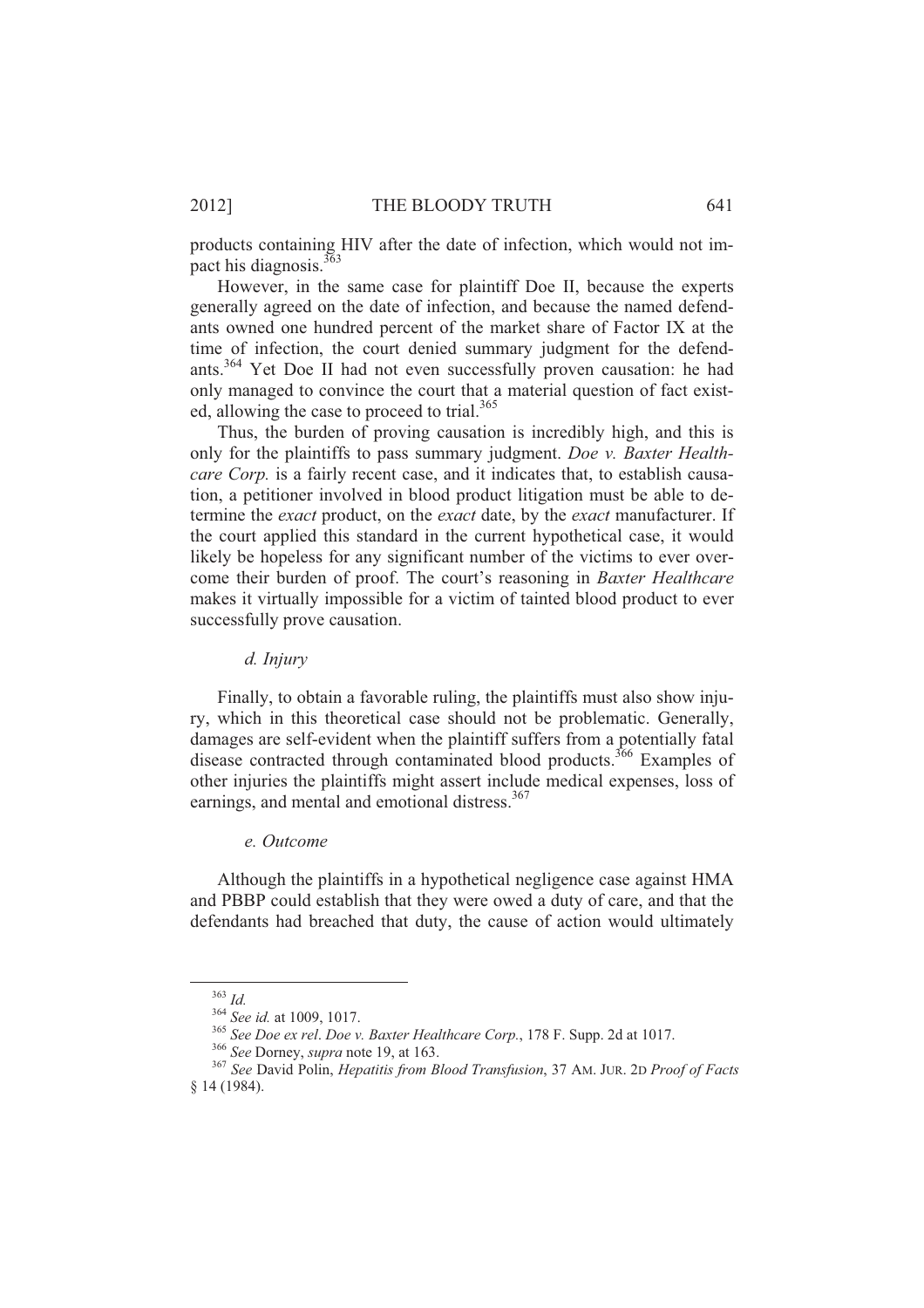fail because the plaintiffs would be unable to sufficiently prove that the defendants' negligent conduct caused their injury.

## **CONCLUSION**

The blood business is a "uniquely favored industry,"<sup>368</sup> one of the most profitable and critical enterprises in the world, as it permits the sale, manufacturing, and transfusion of life-saving blood and blood products.<sup>369</sup> American methods have long been considered the gold standard of blood distribution,<sup>370</sup> and American blood and plasma companies dominate the majority of the world market. $371$  Especially because most countries do not have the resources to gather as much blood and plasma as the U.S. does,  $372$ they depend on the American system to be safe, transparent, and progressive. However, as the hypothetical Arkansas prison lawsuit demonstrates, the system ultimately fails the victims.

Courts and legislatures face difficult decisions in dealing with the liability of blood and blood product suppliers because they must wrestle with the dueling desire of ensuring the safety of the product for the population and the responsibility of keeping the blood industry solvent and willing to continue selling such a risky commodity.<sup>373</sup> The industry almost always triumphs in this calculus.<sup>374</sup> Despite victims' repeated attempts to hold these producers accountable for tainted blood, the blood business remains effectively unscathed because so few lawsuits against it prove success $f_{11}$ <sup>375</sup>

As the Arkansas plasma center hypothetical illustrates, under the American legal system, it is virtually impossible for casualties of tainted blood products to conclusively determine causation.<sup>376</sup> Because of blood shield laws, negligence is a plaintiff's only realistic recourse against the blood industry; however, these negligence actions repeatedly fail because the plaintiffs cannot meet the high burden of proving causation, and courts

<sup>368</sup> Conk, *supra* note 291, at 1089.

<sup>369</sup> *See* Miller, *supra* note 31, at 473.

<sup>370</sup> Telephone Interview with Kelly Duda, *supra* note 22.

<sup>371</sup> *See* Feldman, *supra* note 43, at 671–72.

<sup>372</sup> As with Canada and Britain. *See generally* 14 Oct. 2010, PARL. DEB., H.C. (2010) 534 (U.K.); KREVER COMMISSION REPORT, *supra* note 4, at 50.

<sup>373</sup> *See* Shu-Acquaye & Innet, *supra* note 58, at 33–34.

<sup>374</sup> *See* Feldman, *supra* note 43, at 671–72.

<sup>375</sup> *See id.*

<sup>376</sup> *See* Su, *supra* note 92, at 948.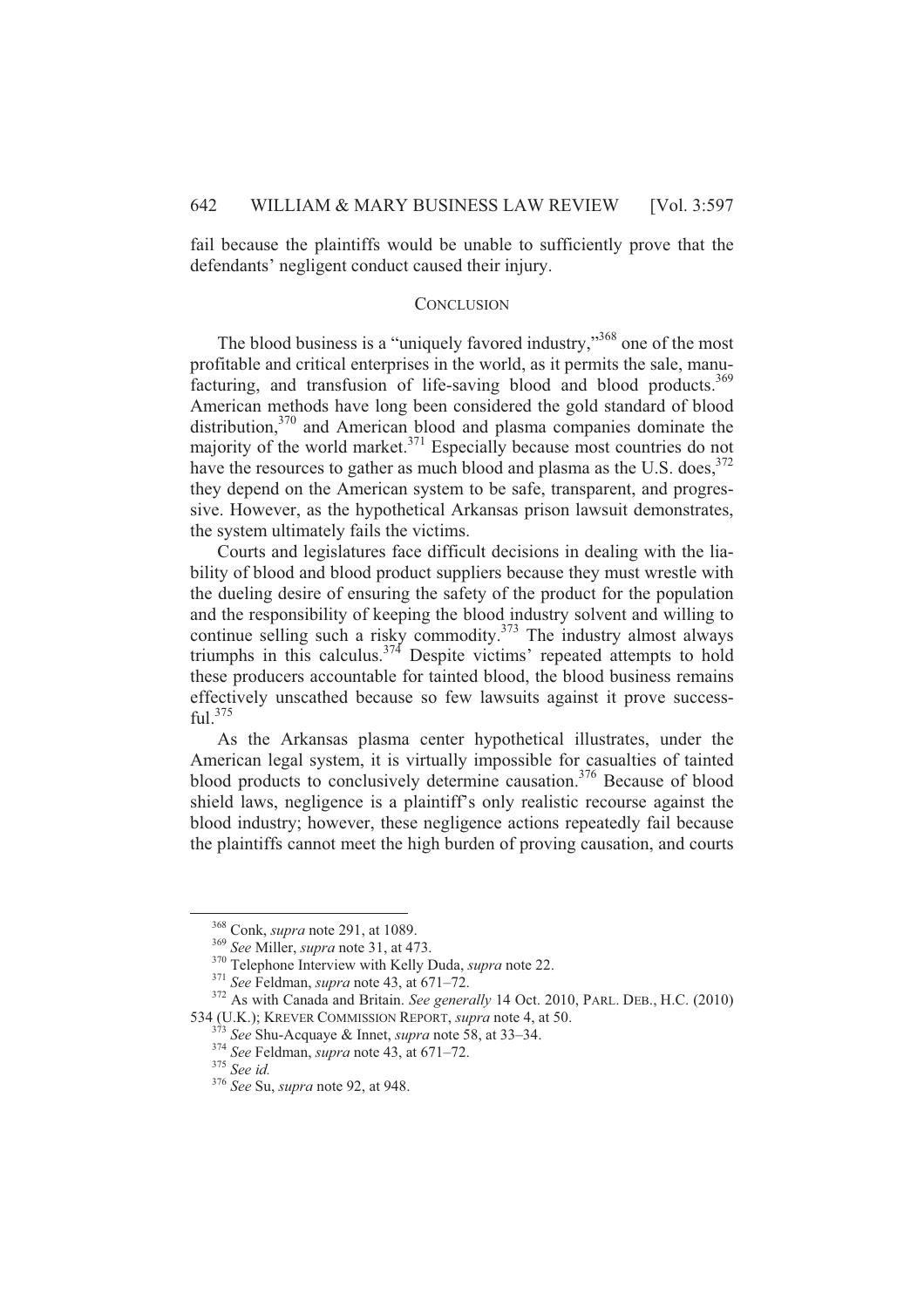generally refuse to ease this burden by permitting market share or alternative liability theories.<sup>377</sup>

In the hypothetical case discussed, even if viewed in the light most favorable to the plaintiffs, a negligence cause of action would fail, despite the mountain of allegations that the Cummins Plasma Center operated in a manner that clearly created a breeding ground for disease, and resulted in a substantial likelihood of tainted plasma products being distributed.

The outcome of such a hypothetical is extremely relevant to the global blood industry today, as foreign victims of contaminated blood sold from America continue to seek justice.<sup>378</sup> Emerging economies like China and Brazil are facing litigation from victims of their own for-profit plasma centers,<sup>379</sup> and they will likely look to United States' precedents for guidance. Another example is Iraq, whose previous government forcibly injected HIV-tainted plasma imported from France into a group of hemophiliacs.<sup>380</sup> This group now hopes to bring a civil suit against the French companies involved, which, thus far, have ignored calls for acknowledging accountability.<sup>381</sup> Considering the United States' position in helping establish the emerging Iraqi legal system,<sup>382</sup> the reaction of our own courts to similar cases influences the likelihood of this lawsuit ever being tried, and thus the chances of success for the sufferers.

The Arkansas Prison Plasma hypothetical illustrates one example of a system that provides blood and plasma providers with the wrong incen-

<sup>377</sup> *See* Dorney, *supra* note 19, at 176–77.

<sup>378</sup> *See, e.g.*, *In re* Factor VIII or IX Concentrate Blood Prods. Liab. Litig., 595 F. Supp. 2d 855, 858 (N.D. Ill. 2009) (examining the foreign plaintiffs' allegations that after defendant blood product manufacturers stopped distributing untested products in the United States, they continued to sell them abroad); Conk, *supra* note 291, at 1100 (describing the development of the global plasma industry developed by U.S. producers); Feldman, *supra* note 43, at 665 (examining the devastating impact of tainted American plasma products that were collected in part from high-risk populations and were being sold to Japan).

<sup>379</sup> *See* Korsten, *supra* note 14, at 236–37 (explaining the paid-donor system developing in China and Brazil); *see also* Chi-Chi Zhang, *China Red Cross Calls for Urgent Blood Donations*, ASSOCIATED PRESS, Oct. 9, 2010, *available at* http://www.physorg.co m/news/2010-10-china-red-urgent-blood-donations.html (discussing the consequences of the "blood-buying rings" in China in the 1990s and the current blood shortages China is facing).

<sup>380</sup> *See* Paul von Zielbauer, *Iraqis Infected by H.I.V.-Tainted Blood Try New Tool: A Lawsuit*, N.Y. TIMES, Sept. 4, 2006, at A8 (describing the plight of Iraqi hemophiliacs suffering from HIV and their efforts to bring a lawsuit against the French plasma producers).

<sup>381</sup> *See id.*

<sup>382</sup> *See id.*